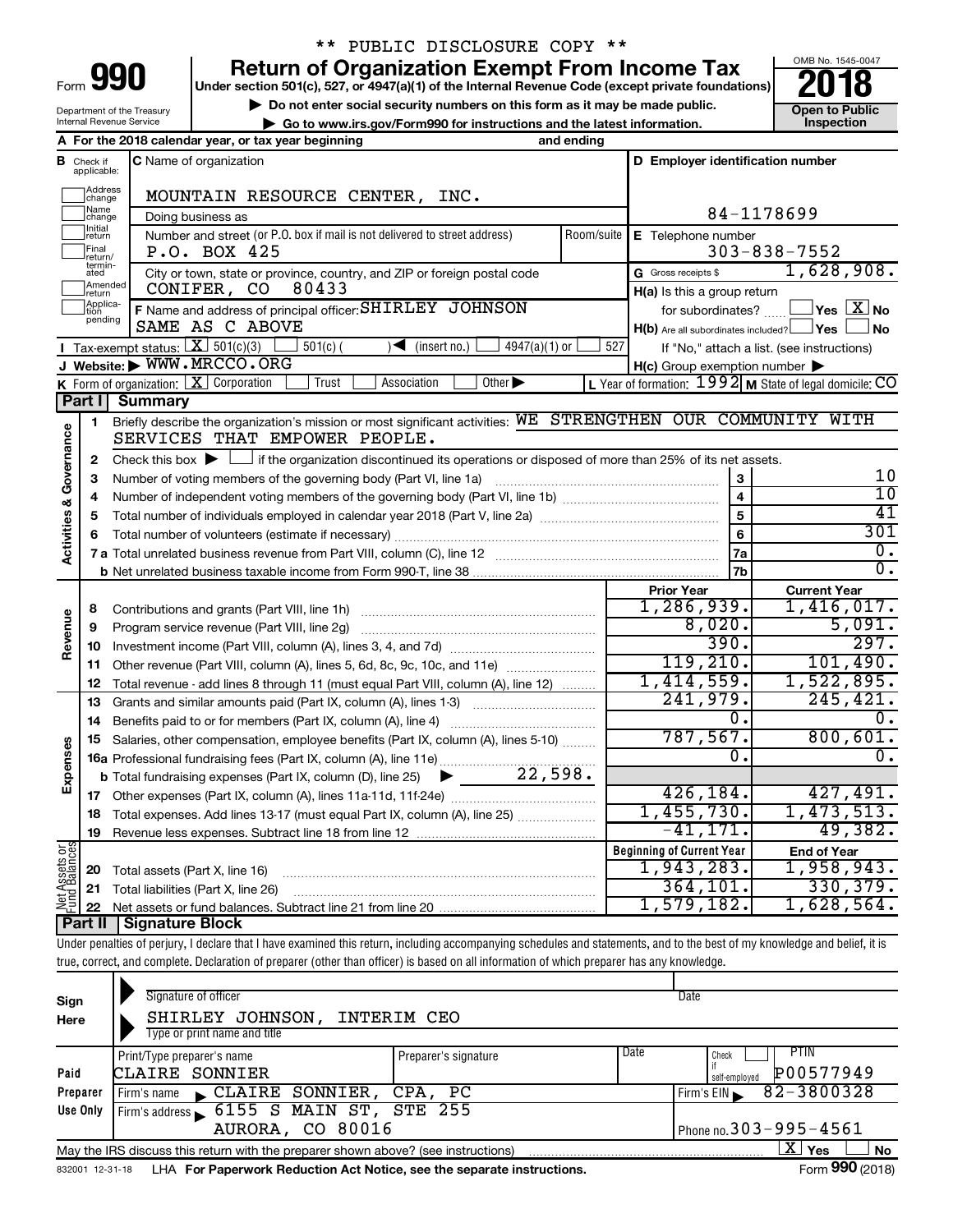|    | Form 990 (2018)                                                                                                                                                                                                                                                                                                                             | MOUNTAIN RESOURCE CENTER, INC. |                        | 84-1178699                                                 | Page 2                                  |
|----|---------------------------------------------------------------------------------------------------------------------------------------------------------------------------------------------------------------------------------------------------------------------------------------------------------------------------------------------|--------------------------------|------------------------|------------------------------------------------------------|-----------------------------------------|
|    | Part III   Statement of Program Service Accomplishments                                                                                                                                                                                                                                                                                     |                                |                        |                                                            |                                         |
|    |                                                                                                                                                                                                                                                                                                                                             |                                |                        |                                                            |                                         |
| 1  | Briefly describe the organization's mission:<br>WE STRENGTHEN OUR COMMUNITY WITH SERVICES THAT EMPOWER PEOPLE.                                                                                                                                                                                                                              |                                |                        |                                                            |                                         |
|    |                                                                                                                                                                                                                                                                                                                                             |                                |                        |                                                            |                                         |
| 2  | Did the organization undertake any significant program services during the year which were not listed on the<br>prior Form 990 or 990-EZ?<br>If "Yes," describe these new services on Schedule O.                                                                                                                                           |                                |                        |                                                            | $\Box$ Yes $[\overline{\mathrm{X}}]$ No |
| з  | Did the organization cease conducting, or make significant changes in how it conducts, any program services?<br>If "Yes," describe these changes on Schedule O.                                                                                                                                                                             |                                |                        |                                                            | $\Box$ Yes $[\overline{\mathrm{X}}]$ No |
| 4  | Describe the organization's program service accomplishments for each of its three largest program services, as measured by expenses.<br>Section 501(c)(3) and 501(c)(4) organizations are required to report the amount of grants and allocations to others, the total expenses, and<br>revenue, if any, for each program service reported. |                                |                        |                                                            |                                         |
| 4a | ) (Expenses \$<br>(Code:<br>THE ORGANIZATION IS A SINGLE POINT OF ENTRY, NON-PROFIT HEALTH AND<br>HUMAN SERVICE AGENCY THAT SERVES 65,000 RESIDENTS LIVING WITHIN A 1,000<br>SQUARE MILE RADIUS OF THE FRONT RANGE. THE ORGANIZATION'S SERVICES                                                                                             |                                |                        | 1, 350, 152. including grants of \$245, 421. ) (Revenue \$ | 22, 134.                                |
|    | INCLUDE: ADVOCACY, BASIC NEEDS ASSISTANCE, WORKFORCE SERVICES, PUBLIC<br>BENEFITS APPLICATION ASSISTANCE, TWO-GENERATION FAMILY EDUCATION,<br>PARENTS AS TEACHERS HOME VISITATION, HEALTHY LIVING PROGRAMS, FINANCIAL                                                                                                                       |                                |                        |                                                            |                                         |
|    | LITERACY, VETERANS SUPPORT AND FOOD PANTRY. BEYOND THESE BASICS,<br>MOUNTAIN RESOURCE CENTER WORKS TO DELIVER LONG-TERM SOLUTIONS THAT                                                                                                                                                                                                      |                                |                        |                                                            |                                         |
|    | FOSTER INDEPENDENCE AND ENCOURAGE SELF-SUFFICIENCY.                                                                                                                                                                                                                                                                                         |                                |                        |                                                            |                                         |
|    |                                                                                                                                                                                                                                                                                                                                             |                                |                        |                                                            |                                         |
| 4b |                                                                                                                                                                                                                                                                                                                                             |                                |                        |                                                            |                                         |
|    |                                                                                                                                                                                                                                                                                                                                             |                                |                        |                                                            |                                         |
|    |                                                                                                                                                                                                                                                                                                                                             |                                |                        |                                                            |                                         |
|    |                                                                                                                                                                                                                                                                                                                                             |                                |                        |                                                            |                                         |
|    |                                                                                                                                                                                                                                                                                                                                             |                                |                        |                                                            |                                         |
|    |                                                                                                                                                                                                                                                                                                                                             |                                |                        |                                                            |                                         |
| 4c | (Code: ) (Expenses \$                                                                                                                                                                                                                                                                                                                       |                                | including grants of \$ | ) (Revenue \$                                              |                                         |
|    |                                                                                                                                                                                                                                                                                                                                             |                                |                        |                                                            |                                         |
|    |                                                                                                                                                                                                                                                                                                                                             |                                |                        |                                                            |                                         |
|    |                                                                                                                                                                                                                                                                                                                                             |                                |                        |                                                            |                                         |
|    |                                                                                                                                                                                                                                                                                                                                             |                                |                        |                                                            |                                         |
|    |                                                                                                                                                                                                                                                                                                                                             |                                |                        |                                                            |                                         |
| 4d | Other program services (Describe in Schedule O.)                                                                                                                                                                                                                                                                                            |                                |                        |                                                            |                                         |
|    | (Expenses \$                                                                                                                                                                                                                                                                                                                                | including grants of \$         | (Revenue \$            |                                                            |                                         |
| 4е | Total program service expenses >                                                                                                                                                                                                                                                                                                            | 1,350,152.                     |                        |                                                            |                                         |
|    |                                                                                                                                                                                                                                                                                                                                             |                                |                        |                                                            | $\sim$                                  |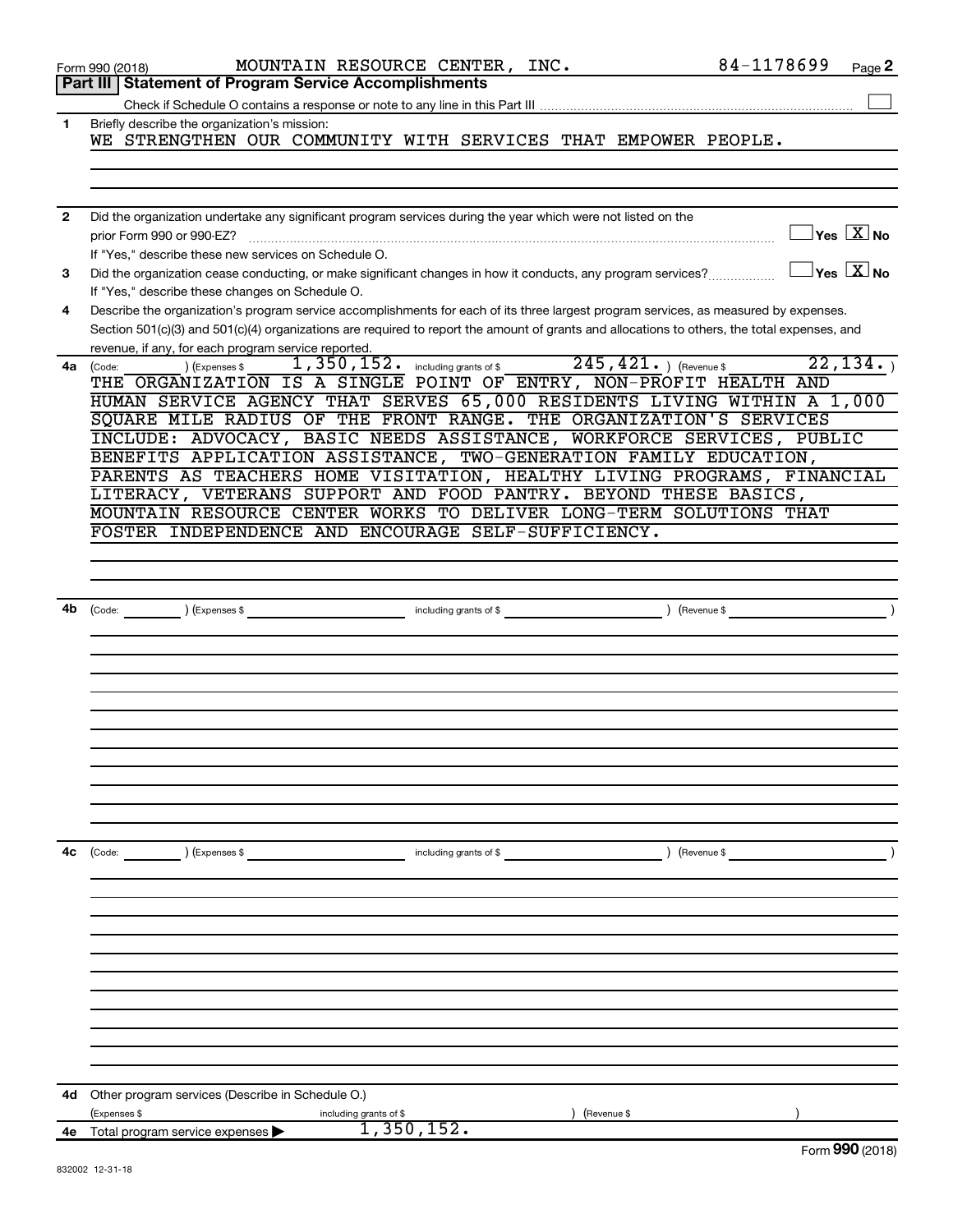| Form 990 (2018) | <b>MOUNTAIN RES</b>                            |  |
|-----------------|------------------------------------------------|--|
|                 | <b>Part IV Checklist of Required Schedules</b> |  |

Form 990 (2018) Page MOUNTAIN RESOURCE CENTER, INC. 84-1178699

|     |                                                                                                                                                                                                                                                                |                 | Yes                     | No                           |
|-----|----------------------------------------------------------------------------------------------------------------------------------------------------------------------------------------------------------------------------------------------------------------|-----------------|-------------------------|------------------------------|
| 1.  | Is the organization described in section $501(c)(3)$ or $4947(a)(1)$ (other than a private foundation)?                                                                                                                                                        |                 |                         |                              |
|     | If "Yes," complete Schedule A                                                                                                                                                                                                                                  | 1               | х                       |                              |
| 2   | Is the organization required to complete Schedule B, Schedule of Contributors? [1111] [12] the organization required to complete Schedule B, Schedule of Contributors?                                                                                         | $\overline{2}$  | $\overline{\textbf{x}}$ |                              |
| 3   | Did the organization engage in direct or indirect political campaign activities on behalf of or in opposition to candidates for                                                                                                                                |                 |                         |                              |
|     | public office? If "Yes," complete Schedule C, Part I                                                                                                                                                                                                           | 3               |                         | х                            |
| 4   | Section 501(c)(3) organizations. Did the organization engage in lobbying activities, or have a section 501(h) election in effect                                                                                                                               | 4               |                         | х                            |
| 5   | Is the organization a section 501(c)(4), 501(c)(5), or 501(c)(6) organization that receives membership dues, assessments, or                                                                                                                                   |                 |                         |                              |
|     |                                                                                                                                                                                                                                                                | 5               |                         | х                            |
| 6   | Did the organization maintain any donor advised funds or any similar funds or accounts for which donors have the right to                                                                                                                                      |                 |                         |                              |
|     | provide advice on the distribution or investment of amounts in such funds or accounts? If "Yes," complete Schedule D, Part I                                                                                                                                   | 6               |                         | х                            |
| 7   | Did the organization receive or hold a conservation easement, including easements to preserve open space,                                                                                                                                                      |                 |                         |                              |
|     | the environment, historic land areas, or historic structures? If "Yes," complete Schedule D, Part II<br>.                                                                                                                                                      | $\overline{7}$  |                         | х                            |
| 8   | Did the organization maintain collections of works of art, historical treasures, or other similar assets? If "Yes," complete<br>Schedule D, Part III                                                                                                           | 8               |                         | х                            |
| 9   | Did the organization report an amount in Part X, line 21, for escrow or custodial account liability, serve as a custodian for                                                                                                                                  |                 |                         |                              |
|     | amounts not listed in Part X; or provide credit counseling, debt management, credit repair, or debt negotiation services?                                                                                                                                      |                 |                         |                              |
|     | If "Yes," complete Schedule D, Part IV                                                                                                                                                                                                                         | 9               |                         | х                            |
| 10  | Did the organization, directly or through a related organization, hold assets in temporarily restricted endowments, permanent                                                                                                                                  |                 |                         |                              |
|     |                                                                                                                                                                                                                                                                | 10              |                         | x.                           |
| 11  | If the organization's answer to any of the following questions is "Yes," then complete Schedule D, Parts VI, VII, VIII, IX, or X                                                                                                                               |                 |                         |                              |
|     | as applicable.                                                                                                                                                                                                                                                 |                 |                         |                              |
|     | a Did the organization report an amount for land, buildings, and equipment in Part X, line 10? If "Yes," complete Schedule D,                                                                                                                                  |                 | х                       |                              |
|     | Part VI                                                                                                                                                                                                                                                        | 11a             |                         |                              |
|     | <b>b</b> Did the organization report an amount for investments - other securities in Part X, line 12 that is 5% or more of its total                                                                                                                           | 11 <sub>b</sub> |                         | х                            |
|     | c Did the organization report an amount for investments - program related in Part X, line 13 that is 5% or more of its total                                                                                                                                   |                 |                         |                              |
|     |                                                                                                                                                                                                                                                                | 11c             |                         | х                            |
|     | d Did the organization report an amount for other assets in Part X, line 15 that is 5% or more of its total assets reported in                                                                                                                                 |                 |                         |                              |
|     |                                                                                                                                                                                                                                                                | 11d             |                         | х                            |
|     |                                                                                                                                                                                                                                                                | 11e             |                         | X                            |
| f   | Did the organization's separate or consolidated financial statements for the tax year include a footnote that addresses                                                                                                                                        |                 |                         |                              |
|     | the organization's liability for uncertain tax positions under FIN 48 (ASC 740)? If "Yes," complete Schedule D, Part X                                                                                                                                         | 11f             | х                       |                              |
|     | 12a Did the organization obtain separate, independent audited financial statements for the tax year? If "Yes," complete                                                                                                                                        |                 |                         |                              |
|     | Schedule D, Parts XI and XII                                                                                                                                                                                                                                   | 12a             |                         | x                            |
|     | <b>b</b> Was the organization included in consolidated, independent audited financial statements for the tax year?                                                                                                                                             |                 |                         |                              |
|     | If "Yes," and if the organization answered "No" to line 12a, then completing Schedule D, Parts XI and XII is optional www.                                                                                                                                     | 12 <sub>b</sub> |                         | Χ                            |
| 13  |                                                                                                                                                                                                                                                                | 13              |                         | $\overline{\textbf{x}}$      |
| 14a |                                                                                                                                                                                                                                                                | 14a             |                         | x                            |
|     | <b>b</b> Did the organization have aggregate revenues or expenses of more than \$10,000 from grantmaking, fundraising, business,<br>investment, and program service activities outside the United States, or aggregate foreign investments valued at \$100,000 |                 |                         |                              |
|     |                                                                                                                                                                                                                                                                | 14b             |                         | x                            |
| 15  | Did the organization report on Part IX, column (A), line 3, more than \$5,000 of grants or other assistance to or for any                                                                                                                                      |                 |                         |                              |
|     |                                                                                                                                                                                                                                                                | 15              |                         | x                            |
| 16  | Did the organization report on Part IX, column (A), line 3, more than \$5,000 of aggregate grants or other assistance to                                                                                                                                       |                 |                         |                              |
|     |                                                                                                                                                                                                                                                                | 16              |                         | x                            |
| 17  | Did the organization report a total of more than \$15,000 of expenses for professional fundraising services on Part IX,                                                                                                                                        |                 |                         |                              |
|     |                                                                                                                                                                                                                                                                | 17              |                         | х                            |
| 18  | Did the organization report more than \$15,000 total of fundraising event gross income and contributions on Part VIII, lines                                                                                                                                   |                 |                         |                              |
|     |                                                                                                                                                                                                                                                                | 18              | х                       |                              |
| 19  | Did the organization report more than \$15,000 of gross income from gaming activities on Part VIII, line 9a? If "Yes,"                                                                                                                                         |                 |                         |                              |
|     |                                                                                                                                                                                                                                                                | 19              |                         | x<br>$\overline{\mathbf{x}}$ |
|     | 20a Did the organization operate one or more hospital facilities? If "Yes," complete Schedule H                                                                                                                                                                | 20a             |                         |                              |
|     |                                                                                                                                                                                                                                                                | 20 <sub>b</sub> |                         |                              |
| 21  | Did the organization report more than \$5,000 of grants or other assistance to any domestic organization or                                                                                                                                                    | 21              |                         | x                            |
|     |                                                                                                                                                                                                                                                                |                 |                         |                              |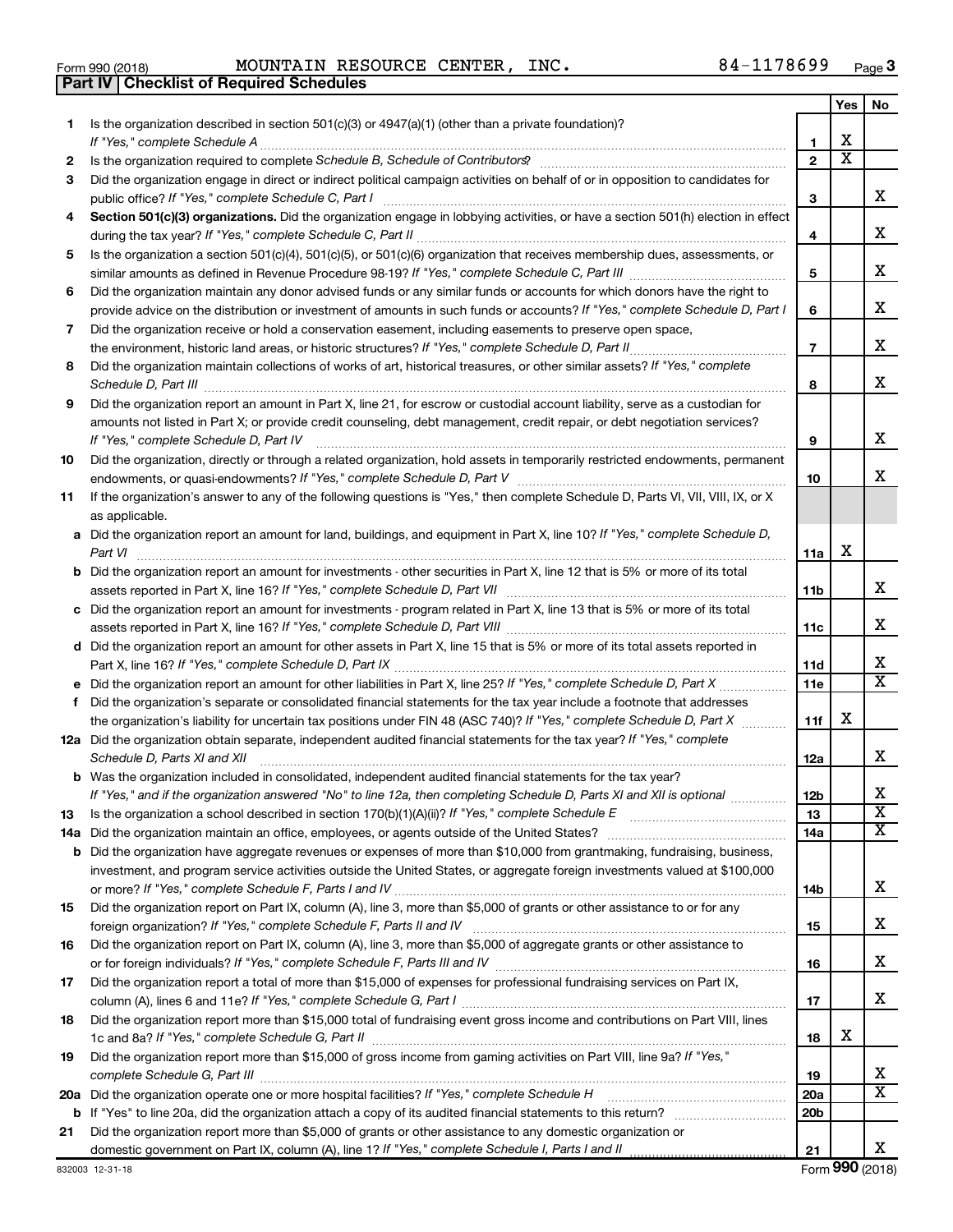|  | Form 990 (2018) |
|--|-----------------|
|  |                 |

Form 990 (2018) Page MOUNTAIN RESOURCE CENTER, INC. 84-1178699

*(continued)* **Part IV Checklist of Required Schedules**

|          |                                                                                                                                                                                                                                                 |                 | Yes | No                    |
|----------|-------------------------------------------------------------------------------------------------------------------------------------------------------------------------------------------------------------------------------------------------|-----------------|-----|-----------------------|
| 22       | Did the organization report more than \$5,000 of grants or other assistance to or for domestic individuals on                                                                                                                                   |                 |     |                       |
|          |                                                                                                                                                                                                                                                 | 22              | X   |                       |
| 23       | Did the organization answer "Yes" to Part VII, Section A, line 3, 4, or 5 about compensation of the organization's current                                                                                                                      |                 |     |                       |
|          | and former officers, directors, trustees, key employees, and highest compensated employees? If "Yes," complete                                                                                                                                  |                 |     |                       |
|          |                                                                                                                                                                                                                                                 | 23              |     | х                     |
|          | 24a Did the organization have a tax-exempt bond issue with an outstanding principal amount of more than \$100,000 as of the                                                                                                                     |                 |     |                       |
|          | last day of the year, that was issued after December 31, 2002? If "Yes," answer lines 24b through 24d and complete                                                                                                                              |                 |     |                       |
|          |                                                                                                                                                                                                                                                 | 24a             |     | х                     |
|          |                                                                                                                                                                                                                                                 | 24 <sub>b</sub> |     |                       |
|          | c Did the organization maintain an escrow account other than a refunding escrow at any time during the year to defease                                                                                                                          |                 |     |                       |
|          |                                                                                                                                                                                                                                                 | 24c             |     |                       |
|          |                                                                                                                                                                                                                                                 | 24d             |     |                       |
|          | 25a Section 501(c)(3), 501(c)(4), and 501(c)(29) organizations. Did the organization engage in an excess benefit                                                                                                                                |                 |     | x                     |
|          |                                                                                                                                                                                                                                                 | 25a             |     |                       |
|          | b Is the organization aware that it engaged in an excess benefit transaction with a disqualified person in a prior year, and                                                                                                                    |                 |     |                       |
|          | that the transaction has not been reported on any of the organization's prior Forms 990 or 990-EZ? If "Yes," complete                                                                                                                           |                 |     | х                     |
|          | Schedule L, Part I                                                                                                                                                                                                                              | 25 <sub>b</sub> |     |                       |
| 26       | Did the organization report any amount on Part X, line 5, 6, or 22 for receivables from or payables to any current or<br>former officers, directors, trustees, key employees, highest compensated employees, or disqualified persons? If "Yes," |                 |     |                       |
|          | complete Schedule L, Part II                                                                                                                                                                                                                    | 26              |     | х                     |
| 27       | Did the organization provide a grant or other assistance to an officer, director, trustee, key employee, substantial                                                                                                                            |                 |     |                       |
|          | contributor or employee thereof, a grant selection committee member, or to a 35% controlled entity or family member                                                                                                                             |                 |     |                       |
|          |                                                                                                                                                                                                                                                 | 27              |     | х                     |
| 28       | Was the organization a party to a business transaction with one of the following parties (see Schedule L, Part IV                                                                                                                               |                 |     |                       |
|          | instructions for applicable filing thresholds, conditions, and exceptions):                                                                                                                                                                     |                 |     |                       |
|          | a A current or former officer, director, trustee, or key employee? If "Yes," complete Schedule L, Part IV                                                                                                                                       | 28a             |     | х                     |
| b        | A family member of a current or former officer, director, trustee, or key employee? If "Yes," complete Schedule L, Part IV                                                                                                                      | 28 <sub>b</sub> |     | $\overline{\text{x}}$ |
|          | c An entity of which a current or former officer, director, trustee, or key employee (or a family member thereof) was an officer,                                                                                                               |                 |     |                       |
|          |                                                                                                                                                                                                                                                 | 28c             |     | х                     |
| 29       |                                                                                                                                                                                                                                                 | 29              | х   |                       |
| 30       | Did the organization receive contributions of art, historical treasures, or other similar assets, or qualified conservation                                                                                                                     |                 |     |                       |
|          |                                                                                                                                                                                                                                                 | 30              |     | х                     |
| 31       | Did the organization liquidate, terminate, or dissolve and cease operations?                                                                                                                                                                    |                 |     |                       |
|          | If "Yes," complete Schedule N, Part I manufactured and a series of the state of the state of the state of the                                                                                                                                   | 31              |     | х                     |
| 32       | Did the organization sell, exchange, dispose of, or transfer more than 25% of its net assets? If "Yes," complete                                                                                                                                |                 |     |                       |
|          |                                                                                                                                                                                                                                                 | 32              |     | х                     |
| 33       | Did the organization own 100% of an entity disregarded as separate from the organization under Regulations                                                                                                                                      |                 |     |                       |
|          |                                                                                                                                                                                                                                                 | 33              |     | х                     |
| 34       | Was the organization related to any tax-exempt or taxable entity? If "Yes," complete Schedule R, Part II, III, or IV, and                                                                                                                       |                 |     |                       |
|          | Part V, line 1                                                                                                                                                                                                                                  | 34              |     | х                     |
|          |                                                                                                                                                                                                                                                 | 35a             |     | х                     |
|          | <b>b</b> If "Yes" to line 35a, did the organization receive any payment from or engage in any transaction with a controlled entity                                                                                                              |                 |     |                       |
|          |                                                                                                                                                                                                                                                 | 35 <sub>b</sub> |     |                       |
| 36       | Section 501(c)(3) organizations. Did the organization make any transfers to an exempt non-charitable related organization?                                                                                                                      |                 |     |                       |
|          |                                                                                                                                                                                                                                                 | 36              |     | х                     |
| 37       | Did the organization conduct more than 5% of its activities through an entity that is not a related organization                                                                                                                                |                 |     |                       |
|          |                                                                                                                                                                                                                                                 | 37              |     | x                     |
| 38       | Did the organization complete Schedule O and provide explanations in Schedule O for Part VI, lines 11b and 19?                                                                                                                                  |                 |     |                       |
| ∣ Part V | Note. All Form 990 filers are required to complete Schedule O.<br><b>Statements Regarding Other IRS Filings and Tax Compliance</b>                                                                                                              | 38              | х   |                       |
|          | Check if Schedule O contains a response or note to any line in this Part V                                                                                                                                                                      |                 |     |                       |
|          |                                                                                                                                                                                                                                                 |                 |     |                       |
|          | 31                                                                                                                                                                                                                                              |                 | Yes | No                    |
|          | 1a                                                                                                                                                                                                                                              |                 |     |                       |
|          | <b>b</b> Enter the number of Forms W-2G included in line 1a. Enter -0- if not applicable<br>1b<br>c Did the organization comply with backup withholding rules for reportable payments to vendors and reportable gaming                          |                 |     |                       |
|          |                                                                                                                                                                                                                                                 | 1c              |     |                       |
|          |                                                                                                                                                                                                                                                 |                 |     |                       |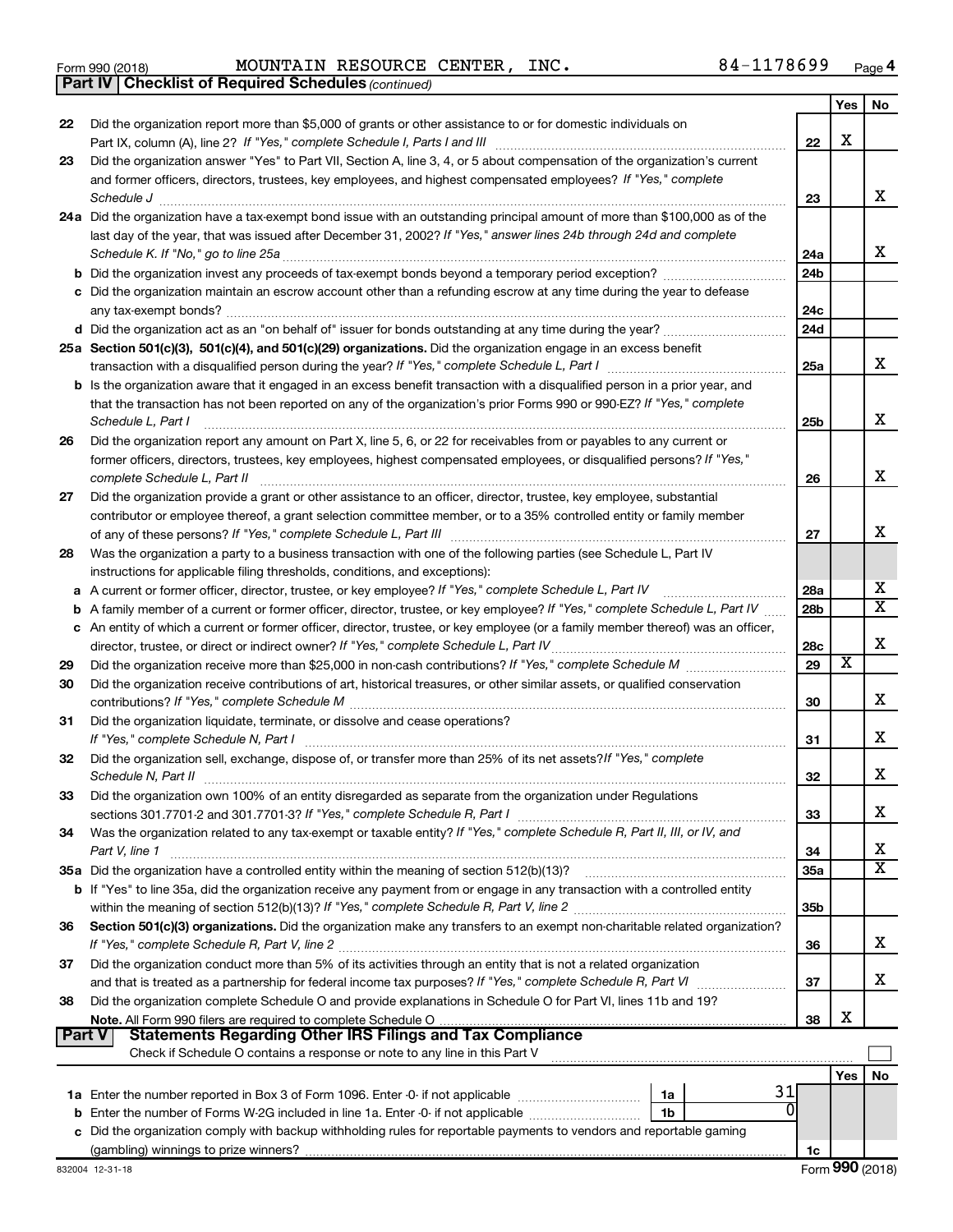|  | Form 990 (2018) |  |
|--|-----------------|--|
|  |                 |  |

**Part V Statements Regarding Other IRS Filings and Tax Compliance**

*(continued)*

|    |                                                                                                                                                 |          | Yes | No                      |  |
|----|-------------------------------------------------------------------------------------------------------------------------------------------------|----------|-----|-------------------------|--|
|    | 2a Enter the number of employees reported on Form W-3, Transmittal of Wage and Tax Statements,                                                  |          |     |                         |  |
|    | 41<br>filed for the calendar year ending with or within the year covered by this return<br>2a                                                   |          |     |                         |  |
|    | b If at least one is reported on line 2a, did the organization file all required federal employment tax returns?                                | 2b       | X   |                         |  |
|    |                                                                                                                                                 |          |     |                         |  |
|    | 3a Did the organization have unrelated business gross income of \$1,000 or more during the year?                                                | За       |     | х                       |  |
|    |                                                                                                                                                 | 3b       |     |                         |  |
|    | 4a At any time during the calendar year, did the organization have an interest in, or a signature or other authority over, a                    |          |     |                         |  |
|    | financial account in a foreign country (such as a bank account, securities account, or other financial account)?                                | 4a       |     | х                       |  |
|    | <b>b</b> If "Yes," enter the name of the foreign country: $\blacktriangleright$                                                                 |          |     |                         |  |
|    | See instructions for filing requirements for FinCEN Form 114, Report of Foreign Bank and Financial Accounts (FBAR).                             |          |     |                         |  |
| 5а |                                                                                                                                                 | 5а       |     | х                       |  |
| b  |                                                                                                                                                 | 5b       |     | $\overline{\textbf{X}}$ |  |
|    |                                                                                                                                                 | 5с       |     |                         |  |
|    | 6a Does the organization have annual gross receipts that are normally greater than \$100,000, and did the organization solicit                  |          |     |                         |  |
|    | any contributions that were not tax deductible as charitable contributions?                                                                     | 6a       |     | x                       |  |
|    | b If "Yes," did the organization include with every solicitation an express statement that such contributions or gifts                          |          |     |                         |  |
|    | were not tax deductible?                                                                                                                        | 6b       |     |                         |  |
| 7  | Organizations that may receive deductible contributions under section 170(c).                                                                   |          |     |                         |  |
|    | Did the organization receive a payment in excess of \$75 made partly as a contribution and partly for goods and services provided to the payor? | 7a       |     | x                       |  |
|    |                                                                                                                                                 | 7b       |     |                         |  |
|    | Did the organization sell, exchange, or otherwise dispose of tangible personal property for which it was required                               |          |     |                         |  |
|    |                                                                                                                                                 | 7c       |     | x                       |  |
|    | 7d                                                                                                                                              |          |     |                         |  |
|    | Did the organization receive any funds, directly or indirectly, to pay premiums on a personal benefit contract?                                 | 7е<br>7f |     |                         |  |
|    | Did the organization, during the year, pay premiums, directly or indirectly, on a personal benefit contract?<br>t                               |          |     |                         |  |
|    | If the organization received a contribution of qualified intellectual property, did the organization file Form 8899 as required?                |          |     |                         |  |
|    | If the organization received a contribution of cars, boats, airplanes, or other vehicles, did the organization file a Form 1098-C?<br>h         |          |     |                         |  |
| 8  | Sponsoring organizations maintaining donor advised funds. Did a donor advised fund maintained by the                                            | 8        |     |                         |  |
| 9  | Sponsoring organizations maintaining donor advised funds.                                                                                       |          |     |                         |  |
| а  | Did the sponsoring organization make any taxable distributions under section 4966?                                                              | 9а       |     |                         |  |
| b  |                                                                                                                                                 | 9b       |     |                         |  |
| 10 | Section 501(c)(7) organizations. Enter:                                                                                                         |          |     |                         |  |
| а  | 10a                                                                                                                                             |          |     |                         |  |
| b  | 10 <sub>b</sub><br>Gross receipts, included on Form 990, Part VIII, line 12, for public use of club facilities                                  |          |     |                         |  |
| 11 | Section 501(c)(12) organizations. Enter:                                                                                                        |          |     |                         |  |
|    | 11a                                                                                                                                             |          |     |                         |  |
|    | b Gross income from other sources (Do not net amounts due or paid to other sources against                                                      |          |     |                         |  |
|    | 11b                                                                                                                                             |          |     |                         |  |
|    | 12a Section 4947(a)(1) non-exempt charitable trusts. Is the organization filing Form 990 in lieu of Form 1041?                                  | 12a      |     |                         |  |
|    | 12b<br><b>b</b> If "Yes," enter the amount of tax-exempt interest received or accrued during the year                                           |          |     |                         |  |
| 13 | Section 501(c)(29) qualified nonprofit health insurance issuers.                                                                                |          |     |                         |  |
|    | <b>a</b> Is the organization licensed to issue qualified health plans in more than one state?                                                   | 13a      |     |                         |  |
|    | Note. See the instructions for additional information the organization must report on Schedule O.                                               |          |     |                         |  |
|    | <b>b</b> Enter the amount of reserves the organization is required to maintain by the states in which the                                       |          |     |                         |  |
|    | 13 <sub>b</sub>                                                                                                                                 |          |     |                         |  |
|    | 13 <sub>c</sub>                                                                                                                                 |          |     |                         |  |
|    | 14a Did the organization receive any payments for indoor tanning services during the tax year?                                                  | 14a      |     | x                       |  |
|    |                                                                                                                                                 | 14b      |     |                         |  |
| 15 | Is the organization subject to the section 4960 tax on payment(s) of more than \$1,000,000 in remuneration or                                   |          |     |                         |  |
|    | excess parachute payment(s) during the year?                                                                                                    | 15       |     | х                       |  |
|    | If "Yes," see instructions and file Form 4720, Schedule N.                                                                                      |          |     |                         |  |
| 16 | Is the organization an educational institution subject to the section 4968 excise tax on net investment income?                                 | 16       |     | х                       |  |
|    | If "Yes," complete Form 4720, Schedule O.                                                                                                       |          |     |                         |  |

Form (2018) **990**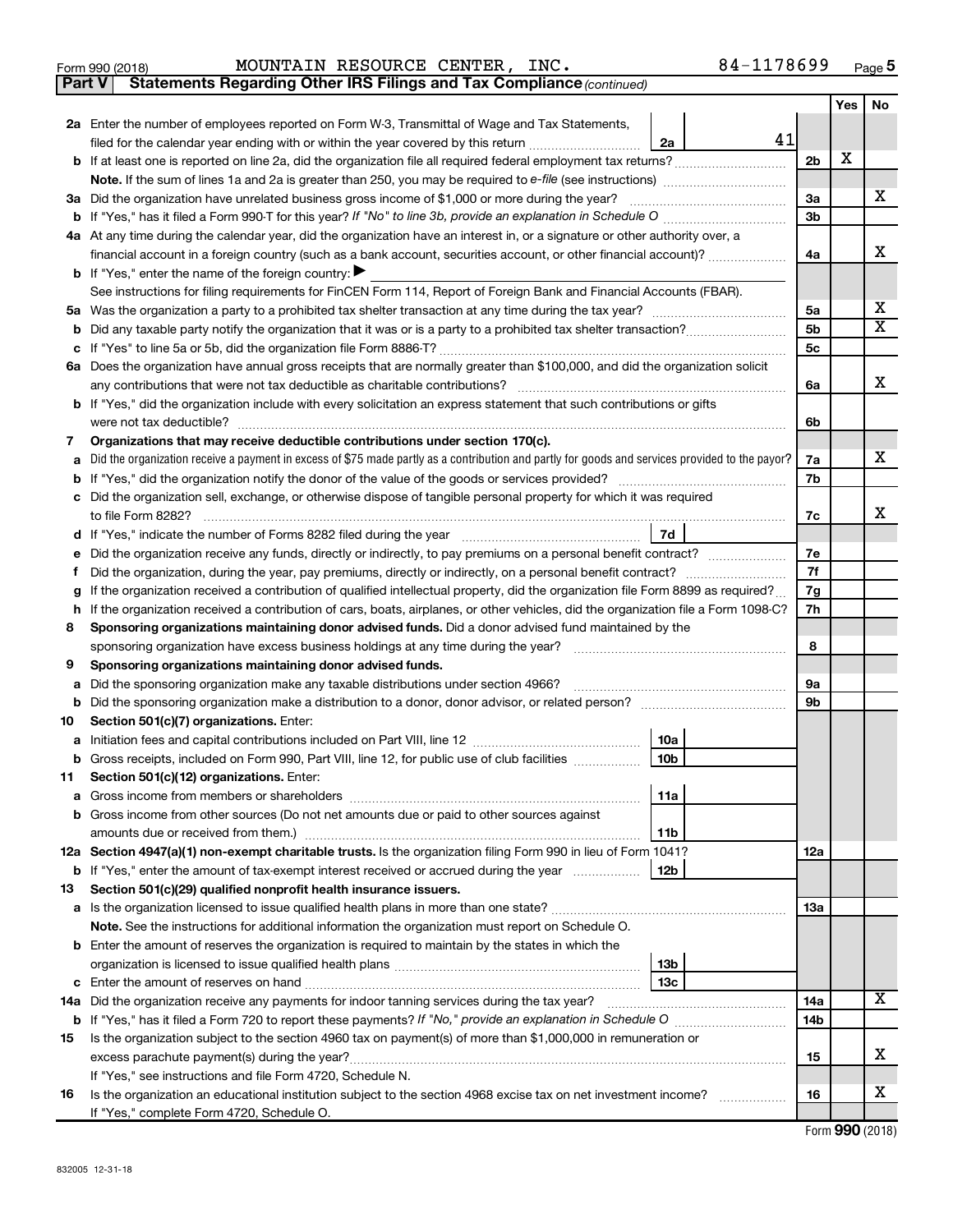**2**

|          | officer, director, trustee, or key employee?                                                                                                                                                                                                            | 2                       |                         | x                       |
|----------|---------------------------------------------------------------------------------------------------------------------------------------------------------------------------------------------------------------------------------------------------------|-------------------------|-------------------------|-------------------------|
| З        | Did the organization delegate control over management duties customarily performed by or under the direct supervision                                                                                                                                   |                         |                         |                         |
|          |                                                                                                                                                                                                                                                         | 3                       |                         | X                       |
| 4        | Did the organization make any significant changes to its governing documents since the prior Form 990 was filed?                                                                                                                                        | $\overline{\mathbf{4}}$ |                         | $\overline{\textbf{x}}$ |
| 5        |                                                                                                                                                                                                                                                         | 5                       |                         | $\overline{\mathbf{X}}$ |
| 6        |                                                                                                                                                                                                                                                         | 6                       |                         | $\overline{\mathbf{x}}$ |
|          | 7a Did the organization have members, stockholders, or other persons who had the power to elect or appoint one or                                                                                                                                       | 7a                      |                         | х                       |
|          | <b>b</b> Are any governance decisions of the organization reserved to (or subject to approval by) members, stockholders, or                                                                                                                             | 7b                      |                         | x                       |
| 8        | Did the organization contemporaneously document the meetings held or written actions undertaken during the year by the following:                                                                                                                       |                         |                         |                         |
|          |                                                                                                                                                                                                                                                         | 8а                      | х                       |                         |
| а<br>b   |                                                                                                                                                                                                                                                         | 8b                      | $\overline{\textbf{x}}$ |                         |
| 9        | Is there any officer, director, trustee, or key employee listed in Part VII, Section A, who cannot be reached at the                                                                                                                                    |                         |                         |                         |
|          |                                                                                                                                                                                                                                                         | 9                       |                         | X.                      |
|          | <b>Section B. Policies</b> (This Section B requests information about policies not required by the Internal Revenue Code.)                                                                                                                              |                         |                         |                         |
|          |                                                                                                                                                                                                                                                         |                         | Yes                     | No                      |
|          |                                                                                                                                                                                                                                                         | 10a                     |                         | х                       |
|          | <b>b</b> If "Yes," did the organization have written policies and procedures governing the activities of such chapters, affiliates,                                                                                                                     |                         |                         |                         |
|          |                                                                                                                                                                                                                                                         | 10 <sub>b</sub>         |                         |                         |
|          |                                                                                                                                                                                                                                                         | 11a                     | $\overline{\mathbf{X}}$ |                         |
|          | 11a Has the organization provided a complete copy of this Form 990 to all members of its governing body before filing the form?<br>Describe in Schedule O the process, if any, used by the organization to review this Form 990.                        |                         |                         |                         |
| b<br>12a | Did the organization have a written conflict of interest policy? If "No," go to line 13                                                                                                                                                                 | 12a                     | Χ                       |                         |
| b        | Were officers, directors, or trustees, and key employees required to disclose annually interests that could give rise to conflicts?                                                                                                                     | 12 <sub>b</sub>         | $\overline{\texttt{x}}$ |                         |
|          | Did the organization regularly and consistently monitor and enforce compliance with the policy? If "Yes," describe                                                                                                                                      |                         |                         |                         |
| с        |                                                                                                                                                                                                                                                         | 12c                     |                         | x                       |
| 13       |                                                                                                                                                                                                                                                         | 13                      | $\overline{\mathbf{X}}$ |                         |
| 14       |                                                                                                                                                                                                                                                         | 14                      | $\overline{\textbf{X}}$ |                         |
| 15       | Did the process for determining compensation of the following persons include a review and approval by independent                                                                                                                                      |                         |                         |                         |
|          | persons, comparability data, and contemporaneous substantiation of the deliberation and decision?                                                                                                                                                       |                         |                         |                         |
|          | The organization's CEO, Executive Director, or top management official manufactured content of the organization's CEO, Executive Director, or top management official manufactured content of the organization's                                        | 15a                     | X                       |                         |
| a        |                                                                                                                                                                                                                                                         | 15 <sub>b</sub>         |                         | x                       |
| b        | If "Yes" to line 15a or 15b, describe the process in Schedule O (see instructions).                                                                                                                                                                     |                         |                         |                         |
|          |                                                                                                                                                                                                                                                         |                         |                         |                         |
|          | 16a Did the organization invest in, contribute assets to, or participate in a joint venture or similar arrangement with a                                                                                                                               |                         |                         | x                       |
|          | taxable entity during the year?                                                                                                                                                                                                                         | 16a                     |                         |                         |
|          | <b>b</b> If "Yes," did the organization follow a written policy or procedure requiring the organization to evaluate its participation<br>in joint venture arrangements under applicable federal tax law, and take steps to safequard the organization's |                         |                         |                         |
|          | exempt status with respect to such arrangements?                                                                                                                                                                                                        |                         |                         |                         |
|          | <b>Section C. Disclosure</b>                                                                                                                                                                                                                            | 10D                     |                         |                         |
| 17       | List the states with which a copy of this Form 990 is required to be filed $\blacktriangleright$ CO                                                                                                                                                     |                         |                         |                         |
| 18       | Section 6104 requires an organization to make its Forms 1023 (1024 or 1024 A if applicable), 990, and 990-T (Section 501(c)(3)s only) available                                                                                                         |                         |                         |                         |
|          | for public inspection. Indicate how you made these available. Check all that apply.<br>$\lfloor x \rfloor$ Upon request<br>Own website<br>Another's website<br>Other (explain in Schedule O)                                                            |                         |                         |                         |
| 19       | Describe in Schedule O whether (and if so, how) the organization made its governing documents, conflict of interest policy, and financial                                                                                                               |                         |                         |                         |
|          | statements available to the public during the tax year.                                                                                                                                                                                                 |                         |                         |                         |
| 20       | State the name, address, and telephone number of the person who possesses the organization's books and records                                                                                                                                          |                         |                         |                         |
|          | MOUNTAIN RESOURCE CENTER, INC. - 303-838-7552                                                                                                                                                                                                           |                         |                         |                         |
|          | 80433<br>P.O. BOX 425, CONIFER,<br>CO                                                                                                                                                                                                                   |                         |                         |                         |
|          | 832006 12-31-18                                                                                                                                                                                                                                         |                         |                         | Form 990 (2018)         |

### *For each "Yes" response to lines 2 through 7b below, and for a "No" response to line 8a, 8b, or 10b below, describe the circumstances, processes, or changes in Schedule O. See instructions.* **6 Part VI | Governance, Management, and Disclosure** For each "Yes" re

**Yes No**

10

10

 $\boxed{\text{X}}$ 

| Form 990 (2018) |  | MOUNTAIN RESOURCE CENTER, |  | INC. | 84-1178699 |
|-----------------|--|---------------------------|--|------|------------|
|-----------------|--|---------------------------|--|------|------------|

**1a** Enter the number of voting members of the governing body at the end of the tax year *www.www.* 

Check if Schedule O contains a response or note to any line in this Part VI

**Section A. Governing Body and Management**

If there are material differences in voting rights among members of the governing body, or if the governing body delegated broad authority to an executive committee or similar committee, explain in Schedule O.

**b** Enter the number of voting members included in line 1a, above, who are independent  $\ldots$ 

Did any officer, director, trustee, or key employee have a family relationship or a business relationship with any other

| INC. |                                                           | 04-11/0099 |  |
|------|-----------------------------------------------------------|------------|--|
|      | response to lines 2 through 7h helow and for a "No" respu |            |  |

**1a**

**1b**

|  | 3D, or TUD Delow, describe the circumstances, processes, or changes in Schedule O. See instru |  |  |
|--|-----------------------------------------------------------------------------------------------|--|--|
|  |                                                                                               |  |  |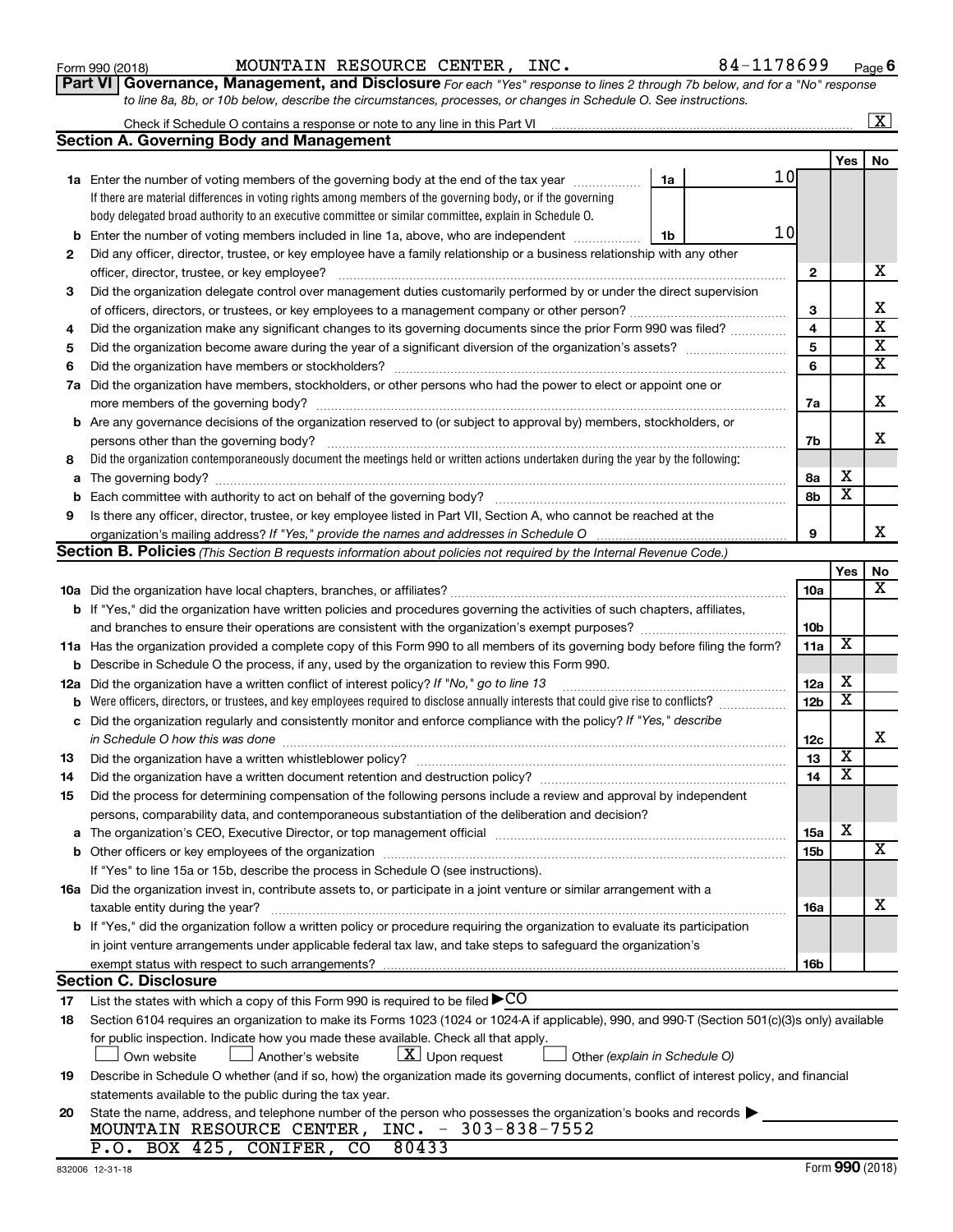$\Box$ 

| Part VII Compensation of Officers, Directors, Trustees, Key Employees, Highest Compensated |
|--------------------------------------------------------------------------------------------|
| <b>Employees, and Independent Contractors</b>                                              |

Check if Schedule O contains a response or note to any line in this Part VII

**Section A. Officers, Directors, Trustees, Key Employees, and Highest Compensated Employees**

**1a**  Complete this table for all persons required to be listed. Report compensation for the calendar year ending with or within the organization's tax year.

 $\bullet$  List all of the organization's current officers, directors, trustees (whether individuals or organizations), regardless of amount of compensation. Enter -0- in columns  $(D)$ ,  $(E)$ , and  $(F)$  if no compensation was paid.

**•** List all of the organization's **current** key employees, if any. See instructions for definition of "key employee."

**•** List the organization's five current highest compensated employees (other than an officer, director, trustee, or key employee) who received reportable compensation (Box 5 of Form W-2 and/or Box 7 of Form 1099-MISC) of more than \$100,000 from the organization and any related organizations.

**•** List all of the organization's former officers, key employees, and highest compensated employees who received more than \$100,000 of reportable compensation from the organization and any related organizations.

**•** List all of the organization's former directors or trustees that received, in the capacity as a former director or trustee of the organization, more than \$10,000 of reportable compensation from the organization and any related organizations.

List persons in the following order: individual trustees or directors; institutional trustees; officers; key employees; highest compensated employees; and former such persons.

Check this box if neither the organization nor any related organization compensated any current officer, director, or trustee.  $\Box$ 

| Position<br>Name and Title<br>Reportable<br>Reportable<br>Average<br>Estimated<br>(do not check more than one<br>compensation<br>compensation<br>hours per<br>box, unless person is both an<br>amount of<br>officer and a director/trustee)<br>week<br>from related<br>other<br>from<br>Individual trustee or director<br>the<br>organizations<br>(list any<br>compensation<br>(W-2/1099-MISC)<br>hours for<br>organization<br>from the<br>Highest compensated<br>employee<br>Institutional trustee<br>related<br>(W-2/1099-MISC)<br>organization<br>Key employee<br>organizations<br>and related<br>below<br>organizations<br>Former<br>Officer<br>line)<br>4.00<br>TEKLA LAKE TAYLOR |               |
|----------------------------------------------------------------------------------------------------------------------------------------------------------------------------------------------------------------------------------------------------------------------------------------------------------------------------------------------------------------------------------------------------------------------------------------------------------------------------------------------------------------------------------------------------------------------------------------------------------------------------------------------------------------------------------------|---------------|
|                                                                                                                                                                                                                                                                                                                                                                                                                                                                                                                                                                                                                                                                                        |               |
|                                                                                                                                                                                                                                                                                                                                                                                                                                                                                                                                                                                                                                                                                        |               |
|                                                                                                                                                                                                                                                                                                                                                                                                                                                                                                                                                                                                                                                                                        |               |
|                                                                                                                                                                                                                                                                                                                                                                                                                                                                                                                                                                                                                                                                                        |               |
|                                                                                                                                                                                                                                                                                                                                                                                                                                                                                                                                                                                                                                                                                        |               |
|                                                                                                                                                                                                                                                                                                                                                                                                                                                                                                                                                                                                                                                                                        |               |
|                                                                                                                                                                                                                                                                                                                                                                                                                                                                                                                                                                                                                                                                                        |               |
|                                                                                                                                                                                                                                                                                                                                                                                                                                                                                                                                                                                                                                                                                        |               |
|                                                                                                                                                                                                                                                                                                                                                                                                                                                                                                                                                                                                                                                                                        |               |
| (1)<br>$\rm X$<br>0.<br>X<br>$\mathbf 0$ .<br>PRESIDENT                                                                                                                                                                                                                                                                                                                                                                                                                                                                                                                                                                                                                                | $\mathbf 0$ . |
| 4.00<br>(2)<br>MARILYN SALTZMAN                                                                                                                                                                                                                                                                                                                                                                                                                                                                                                                                                                                                                                                        |               |
| $\mathbf X$<br>$\rm X$<br>0.<br>0.                                                                                                                                                                                                                                                                                                                                                                                                                                                                                                                                                                                                                                                     |               |
| VICE PRESIDENT                                                                                                                                                                                                                                                                                                                                                                                                                                                                                                                                                                                                                                                                         | $\mathbf 0$ . |
| 4.00<br>CATHY TAYLOR<br>(3)                                                                                                                                                                                                                                                                                                                                                                                                                                                                                                                                                                                                                                                            |               |
| 0.<br>$\mathbf 0$ .<br>$\mathbf X$<br>$\mathbf X$<br><b>TREASURER</b>                                                                                                                                                                                                                                                                                                                                                                                                                                                                                                                                                                                                                  | $\mathbf 0$ . |
| 4.00<br><b>BARRY SCHROEDER</b><br>(4)                                                                                                                                                                                                                                                                                                                                                                                                                                                                                                                                                                                                                                                  |               |
| $\mathbf X$<br>$\mathbf X$<br>0.<br>0.<br>SECRETARY                                                                                                                                                                                                                                                                                                                                                                                                                                                                                                                                                                                                                                    | $\mathbf 0$ . |
| 2.00<br>GARY ANTWEILER<br>(5)                                                                                                                                                                                                                                                                                                                                                                                                                                                                                                                                                                                                                                                          |               |
| $\mathbf X$<br>0.<br>0.<br><b>DIRECTOR</b>                                                                                                                                                                                                                                                                                                                                                                                                                                                                                                                                                                                                                                             | $\mathbf 0$ . |
| 2.00<br>(6)<br>DAVID CENEDELLA                                                                                                                                                                                                                                                                                                                                                                                                                                                                                                                                                                                                                                                         |               |
| X<br>0.<br>0.<br><b>DIRECTOR</b>                                                                                                                                                                                                                                                                                                                                                                                                                                                                                                                                                                                                                                                       | $\mathbf 0$ . |
| 2.00<br>ELLEN HOWE<br>(7)                                                                                                                                                                                                                                                                                                                                                                                                                                                                                                                                                                                                                                                              |               |
| 0.<br>$\mathbf 0$ .<br>$\mathbf X$<br><b>DIRECTOR</b>                                                                                                                                                                                                                                                                                                                                                                                                                                                                                                                                                                                                                                  | $\mathbf 0$ . |
| 2.00<br>MATTHEW MCKEOWN<br>(8)                                                                                                                                                                                                                                                                                                                                                                                                                                                                                                                                                                                                                                                         |               |
| $\mathbf X$<br>0.<br>0.<br><b>DIRECTOR</b>                                                                                                                                                                                                                                                                                                                                                                                                                                                                                                                                                                                                                                             | $\mathbf 0$ . |
| 2.00<br>(9)<br>PETER BRETTELL                                                                                                                                                                                                                                                                                                                                                                                                                                                                                                                                                                                                                                                          |               |
| 0.<br>$\mathbf X$<br>$\mathbf 0$ .<br><b>DIRECTOR</b>                                                                                                                                                                                                                                                                                                                                                                                                                                                                                                                                                                                                                                  | $\mathbf 0$ . |
| 2.00<br>(10) JAMES WALPOLE                                                                                                                                                                                                                                                                                                                                                                                                                                                                                                                                                                                                                                                             |               |
| 0.<br>0.<br>X<br><b>DIRECTOR</b>                                                                                                                                                                                                                                                                                                                                                                                                                                                                                                                                                                                                                                                       | 0.            |
| 40.00<br>(11) LORYE MCLEOD                                                                                                                                                                                                                                                                                                                                                                                                                                                                                                                                                                                                                                                             |               |
| 91,223.<br>11,667.<br>0.<br>$\mathbf X$<br>CEO                                                                                                                                                                                                                                                                                                                                                                                                                                                                                                                                                                                                                                         |               |
|                                                                                                                                                                                                                                                                                                                                                                                                                                                                                                                                                                                                                                                                                        |               |
|                                                                                                                                                                                                                                                                                                                                                                                                                                                                                                                                                                                                                                                                                        |               |
|                                                                                                                                                                                                                                                                                                                                                                                                                                                                                                                                                                                                                                                                                        |               |
|                                                                                                                                                                                                                                                                                                                                                                                                                                                                                                                                                                                                                                                                                        |               |
|                                                                                                                                                                                                                                                                                                                                                                                                                                                                                                                                                                                                                                                                                        |               |
|                                                                                                                                                                                                                                                                                                                                                                                                                                                                                                                                                                                                                                                                                        |               |
|                                                                                                                                                                                                                                                                                                                                                                                                                                                                                                                                                                                                                                                                                        |               |
|                                                                                                                                                                                                                                                                                                                                                                                                                                                                                                                                                                                                                                                                                        |               |
|                                                                                                                                                                                                                                                                                                                                                                                                                                                                                                                                                                                                                                                                                        |               |
|                                                                                                                                                                                                                                                                                                                                                                                                                                                                                                                                                                                                                                                                                        |               |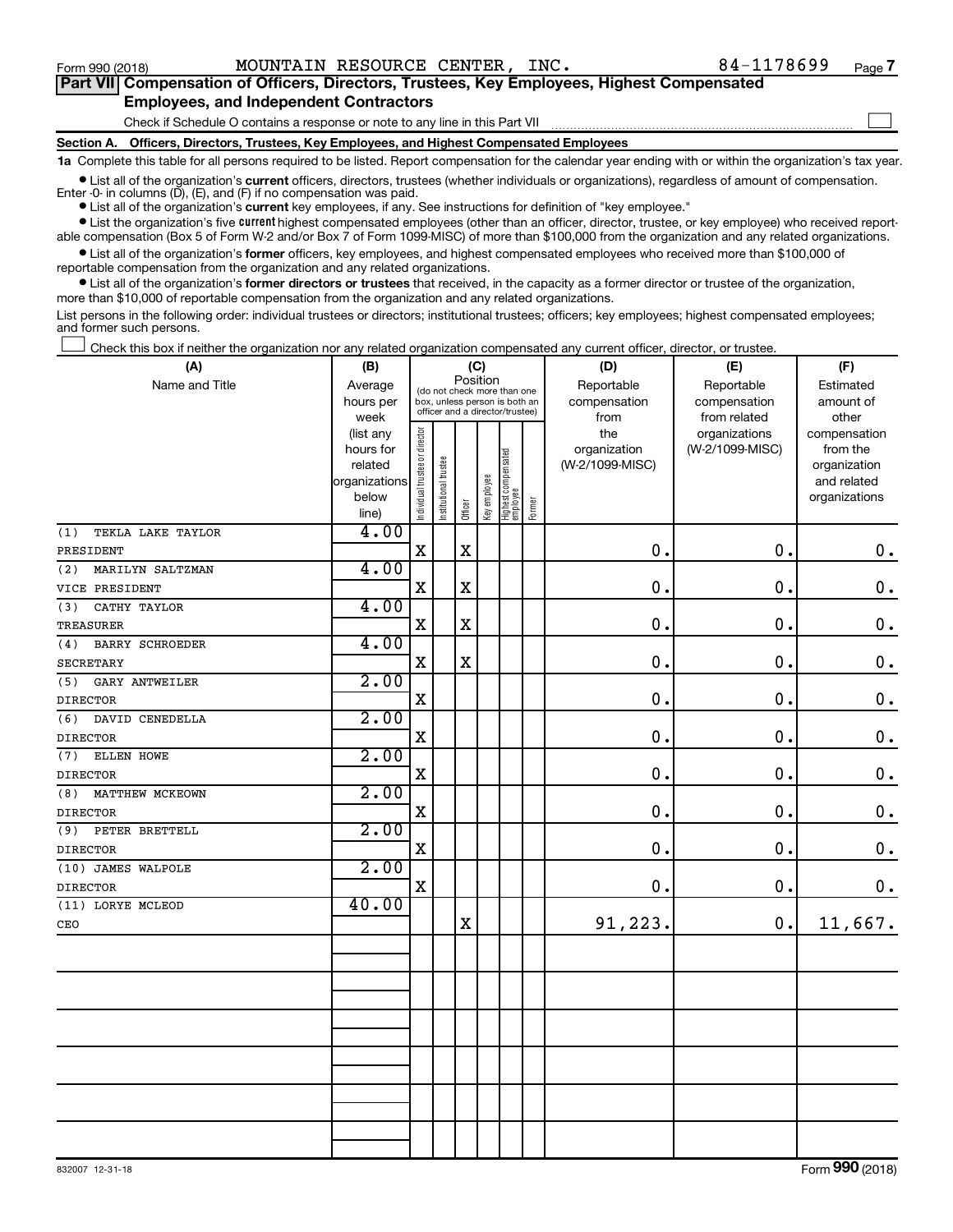|                 | MOUNTAIN RESOURCE CENTER, INC.<br>Form 990 (2018)                                                                                                                                                                                      |                                                         |                                                                                                                                                                                                                                   |                       |         |              |                                   |        |                                        | 84-1178699                             |                  |   | Page 8                                                                   |
|-----------------|----------------------------------------------------------------------------------------------------------------------------------------------------------------------------------------------------------------------------------------|---------------------------------------------------------|-----------------------------------------------------------------------------------------------------------------------------------------------------------------------------------------------------------------------------------|-----------------------|---------|--------------|-----------------------------------|--------|----------------------------------------|----------------------------------------|------------------|---|--------------------------------------------------------------------------|
| <b>Part VII</b> | Section A. Officers, Directors, Trustees, Key Employees, and Highest Compensated Employees (continued)                                                                                                                                 |                                                         |                                                                                                                                                                                                                                   |                       |         |              |                                   |        |                                        |                                        |                  |   |                                                                          |
|                 | (A)<br>Name and title                                                                                                                                                                                                                  | (B)<br>Average<br>hours per<br>week                     | (C)<br>(D)<br>(E)<br>Position<br>Reportable<br>Reportable<br>(do not check more than one<br>compensation<br>compensation<br>box, unless person is both an<br>officer and a director/trustee)<br>from related<br>from<br>(list any |                       |         |              |                                   |        |                                        | (F)<br>Estimated<br>amount of<br>other |                  |   |                                                                          |
|                 |                                                                                                                                                                                                                                        | hours for<br>related<br>organizations<br>below<br>line) | Individual trustee or director                                                                                                                                                                                                    | Institutional trustee | Officer | Key employee | Highest compensated<br>  employee | Former | the<br>organization<br>(W-2/1099-MISC) | organizations<br>(W-2/1099-MISC)       |                  |   | compensation<br>from the<br>organization<br>and related<br>organizations |
|                 |                                                                                                                                                                                                                                        |                                                         |                                                                                                                                                                                                                                   |                       |         |              |                                   |        |                                        |                                        |                  |   |                                                                          |
|                 |                                                                                                                                                                                                                                        |                                                         |                                                                                                                                                                                                                                   |                       |         |              |                                   |        |                                        |                                        |                  |   |                                                                          |
|                 |                                                                                                                                                                                                                                        |                                                         |                                                                                                                                                                                                                                   |                       |         |              |                                   |        |                                        |                                        |                  |   |                                                                          |
|                 |                                                                                                                                                                                                                                        |                                                         |                                                                                                                                                                                                                                   |                       |         |              |                                   |        |                                        |                                        |                  |   |                                                                          |
|                 |                                                                                                                                                                                                                                        |                                                         |                                                                                                                                                                                                                                   |                       |         |              |                                   |        |                                        |                                        |                  |   |                                                                          |
|                 |                                                                                                                                                                                                                                        |                                                         |                                                                                                                                                                                                                                   |                       |         |              |                                   |        |                                        |                                        |                  |   |                                                                          |
|                 |                                                                                                                                                                                                                                        |                                                         |                                                                                                                                                                                                                                   |                       |         |              |                                   |        |                                        |                                        |                  |   |                                                                          |
|                 |                                                                                                                                                                                                                                        |                                                         |                                                                                                                                                                                                                                   |                       |         |              |                                   |        |                                        |                                        |                  |   |                                                                          |
|                 |                                                                                                                                                                                                                                        |                                                         |                                                                                                                                                                                                                                   |                       |         |              |                                   |        | 91, 223.                               |                                        | $\overline{0}$ . |   | 11,667.                                                                  |
|                 | 1b Sub-total<br>c Total from continuation sheets to Part VII, Section A manufactured by                                                                                                                                                |                                                         |                                                                                                                                                                                                                                   |                       |         |              |                                   |        | $\overline{0}$ .<br>91, 223.           |                                        | σ.<br>0.         |   | $\overline{0}$ .<br>11,667.                                              |
| 2               | Total number of individuals (including but not limited to those listed above) who received more than \$100,000 of reportable<br>compensation from the organization $\blacktriangleright$                                               |                                                         |                                                                                                                                                                                                                                   |                       |         |              |                                   |        |                                        |                                        |                  |   | 0                                                                        |
|                 |                                                                                                                                                                                                                                        |                                                         |                                                                                                                                                                                                                                   |                       |         |              |                                   |        |                                        |                                        |                  |   | Yes<br>No                                                                |
| 3               | Did the organization list any former officer, director, or trustee, key employee, or highest compensated employee on<br>line 1a? If "Yes," complete Schedule J for such individual manufactured content to the set of the set of the s |                                                         |                                                                                                                                                                                                                                   |                       |         |              |                                   |        |                                        |                                        |                  | 3 | х                                                                        |
|                 | For any individual listed on line 1a, is the sum of reportable compensation and other compensation from the organization<br>and related organizations greater than \$150,000? If "Yes," complete Schedule J for such individual        |                                                         |                                                                                                                                                                                                                                   |                       |         |              |                                   |        |                                        |                                        |                  | 4 | х                                                                        |
| 5               | Did any person listed on line 1a receive or accrue compensation from any unrelated organization or individual for services                                                                                                             |                                                         |                                                                                                                                                                                                                                   |                       |         |              |                                   |        |                                        |                                        |                  | 5 | х                                                                        |
| 1.              | <b>Section B. Independent Contractors</b><br>Complete this table for your five highest compensated independent contractors that received more than \$100,000 of compensation from                                                      |                                                         |                                                                                                                                                                                                                                   |                       |         |              |                                   |        |                                        |                                        |                  |   |                                                                          |
|                 | the organization. Report compensation for the calendar year ending with or within the organization's tax year.                                                                                                                         |                                                         |                                                                                                                                                                                                                                   |                       |         |              |                                   |        |                                        |                                        |                  |   |                                                                          |
|                 | (A)<br>(B)<br>Name and business address<br>Description of services<br><b>NONE</b>                                                                                                                                                      |                                                         |                                                                                                                                                                                                                                   |                       |         |              |                                   |        | (C)<br>Compensation                    |                                        |                  |   |                                                                          |
|                 |                                                                                                                                                                                                                                        |                                                         |                                                                                                                                                                                                                                   |                       |         |              |                                   |        |                                        |                                        |                  |   |                                                                          |
|                 |                                                                                                                                                                                                                                        |                                                         |                                                                                                                                                                                                                                   |                       |         |              |                                   |        |                                        |                                        |                  |   |                                                                          |
|                 |                                                                                                                                                                                                                                        |                                                         |                                                                                                                                                                                                                                   |                       |         |              |                                   |        |                                        |                                        |                  |   |                                                                          |
|                 |                                                                                                                                                                                                                                        |                                                         |                                                                                                                                                                                                                                   |                       |         |              |                                   |        |                                        |                                        |                  |   |                                                                          |
| 2               | Total number of independent contractors (including but not limited to those listed above) who received more than                                                                                                                       |                                                         |                                                                                                                                                                                                                                   |                       |         |              |                                   |        |                                        |                                        |                  |   |                                                                          |
|                 | \$100,000 of compensation from the organization                                                                                                                                                                                        |                                                         |                                                                                                                                                                                                                                   |                       |         |              | 0                                 |        |                                        |                                        |                  |   |                                                                          |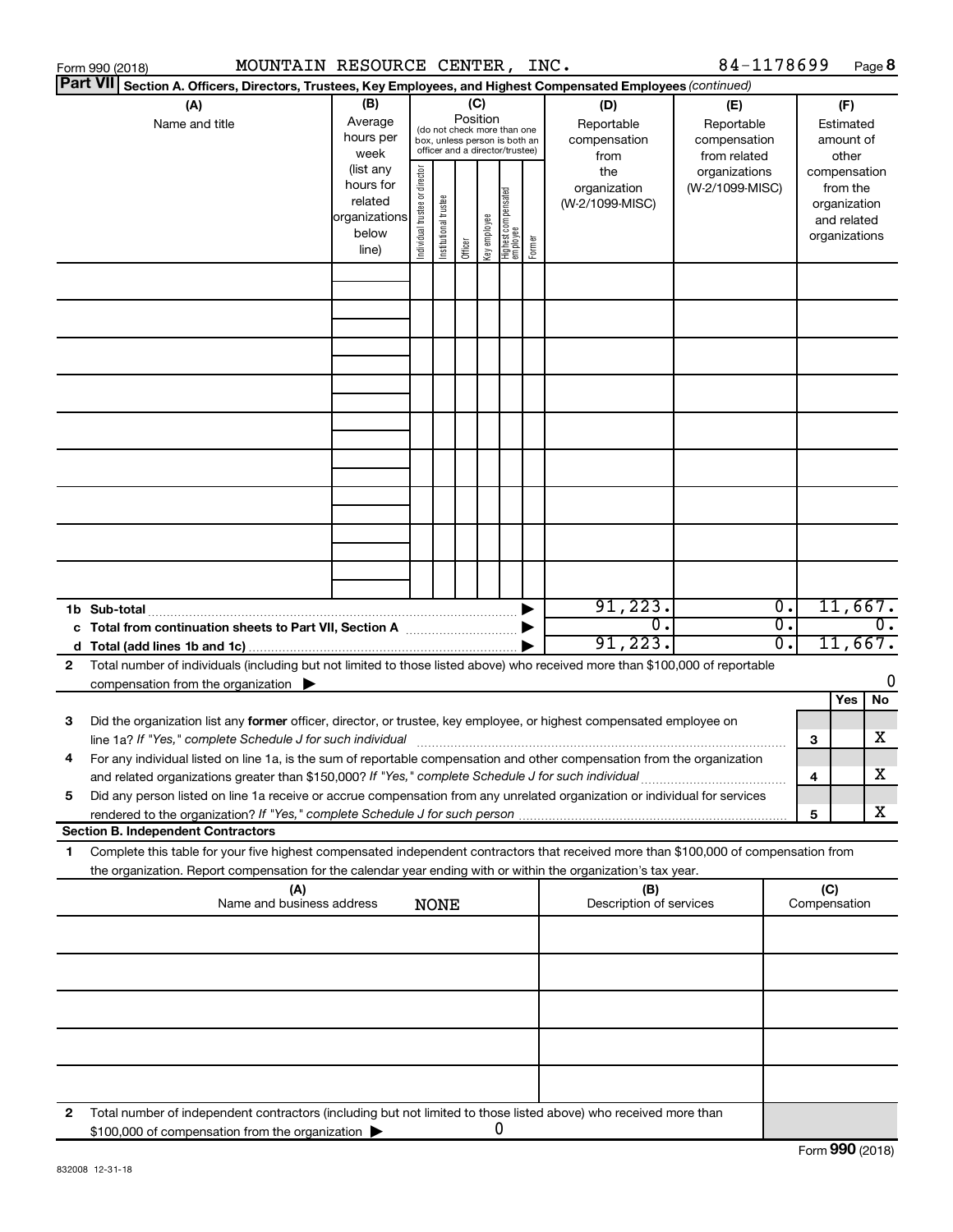|                                                                                         | <b>Part VIII</b>            | <b>Statement of Revenue</b>                                                                                                                                                                                                                                                                                                                                                                                                                                                                                                                                                                                          |                                                                |                                                                                                        |                                |                                          |                                  |                                                                    |
|-----------------------------------------------------------------------------------------|-----------------------------|----------------------------------------------------------------------------------------------------------------------------------------------------------------------------------------------------------------------------------------------------------------------------------------------------------------------------------------------------------------------------------------------------------------------------------------------------------------------------------------------------------------------------------------------------------------------------------------------------------------------|----------------------------------------------------------------|--------------------------------------------------------------------------------------------------------|--------------------------------|------------------------------------------|----------------------------------|--------------------------------------------------------------------|
|                                                                                         |                             |                                                                                                                                                                                                                                                                                                                                                                                                                                                                                                                                                                                                                      |                                                                |                                                                                                        |                                |                                          |                                  |                                                                    |
|                                                                                         |                             |                                                                                                                                                                                                                                                                                                                                                                                                                                                                                                                                                                                                                      |                                                                |                                                                                                        | Total revenue                  | Related or<br>exempt function<br>revenue | Unrelated<br>business<br>revenue | (D)<br>Revenue excluded<br>trom tax under<br>sections<br>512 - 514 |
| Contributions, Gifts, Grants<br>and Other Similar Amounts<br>Program Service<br>Revenue | 2a<br>b<br>с<br>d<br>е<br>f | 1 a Federated campaigns<br><b>b</b> Membership dues<br>c Fundraising events<br>d Related organizations<br>e Government grants (contributions)<br>f All other contributions, gifts, grants, and<br>similar amounts not included above<br>g Noncash contributions included in lines 1a-1f: \$<br>PROGRAM SERVICE FEES<br><u> 1980 - Johann Barn, amerikansk politiker (</u><br>the control of the control of the control of the control of the control of<br><u> 1989 - Johann Barbara, martin amerikan basal dan berasal dan berasal dalam basal dalam basal dalam basal dan</u><br>All other program service revenue | 1a<br>1 <sub>b</sub><br>1 <sub>c</sub><br>1 <sub>d</sub><br>1e | 6,377.<br>27,621.<br>290,451.<br>$1$ $\sharp$ 1,091,568.<br>155,832.<br><b>Business Code</b><br>624200 | 1,416,017.<br>5,091.<br>5,091. | 5,091.                                   |                                  |                                                                    |
|                                                                                         | 3                           | Investment income (including dividends, interest, and                                                                                                                                                                                                                                                                                                                                                                                                                                                                                                                                                                |                                                                |                                                                                                        |                                |                                          |                                  |                                                                    |
|                                                                                         | 4<br>5                      | Income from investment of tax-exempt bond proceeds                                                                                                                                                                                                                                                                                                                                                                                                                                                                                                                                                                   |                                                                |                                                                                                        | 297.                           |                                          |                                  | 297.                                                               |
|                                                                                         |                             | 6 a Gross rents<br><b>b</b> Less: rental expenses<br>c Rental income or (loss)                                                                                                                                                                                                                                                                                                                                                                                                                                                                                                                                       | (i) Real<br>13,545.<br>$\overline{0}$ .<br>13,545.             | (ii) Personal                                                                                          |                                |                                          |                                  |                                                                    |
|                                                                                         |                             |                                                                                                                                                                                                                                                                                                                                                                                                                                                                                                                                                                                                                      |                                                                |                                                                                                        | 13,545.                        |                                          |                                  | 13,545.                                                            |
|                                                                                         |                             | <b>7 a</b> Gross amount from sales of<br>assets other than inventory<br><b>b</b> Less: cost or other basis<br>and sales expenses                                                                                                                                                                                                                                                                                                                                                                                                                                                                                     | (i) Securities                                                 | (ii) Other                                                                                             |                                |                                          |                                  |                                                                    |
|                                                                                         |                             |                                                                                                                                                                                                                                                                                                                                                                                                                                                                                                                                                                                                                      |                                                                |                                                                                                        |                                |                                          |                                  |                                                                    |
| <b>Other Revenue</b>                                                                    |                             | 8 a Gross income from fundraising events (not<br>including \$<br>contributions reported on line 1c). See                                                                                                                                                                                                                                                                                                                                                                                                                                                                                                             | $27,621.$ of<br>$\mathbf{b}$                                   | $a$   33,549.<br>19,993.                                                                               |                                |                                          |                                  |                                                                    |
|                                                                                         |                             | c Net income or (loss) from fundraising events                                                                                                                                                                                                                                                                                                                                                                                                                                                                                                                                                                       |                                                                | .                                                                                                      | 13,556.                        |                                          |                                  | 13,556.                                                            |
|                                                                                         |                             | 9 a Gross income from gaming activities. See                                                                                                                                                                                                                                                                                                                                                                                                                                                                                                                                                                         | b                                                              |                                                                                                        |                                |                                          |                                  |                                                                    |
|                                                                                         |                             | c Net income or (loss) from gaming activities<br>10 a Gross sales of inventory, less returns<br><b>b</b> Less: cost of goods sold                                                                                                                                                                                                                                                                                                                                                                                                                                                                                    |                                                                | .<br>$a$ 143, 366.<br>$b \ 86,020.$                                                                    |                                |                                          |                                  |                                                                    |
|                                                                                         |                             |                                                                                                                                                                                                                                                                                                                                                                                                                                                                                                                                                                                                                      |                                                                |                                                                                                        | 57,346.                        |                                          |                                  | 57,346.                                                            |
|                                                                                         | b                           | Miscellaneous Revenue<br>11 a MISCELLANEOUS                                                                                                                                                                                                                                                                                                                                                                                                                                                                                                                                                                          |                                                                | <b>Business Code</b><br>900099                                                                         | 17,043.                        | 17,043.                                  |                                  |                                                                    |
|                                                                                         | с                           |                                                                                                                                                                                                                                                                                                                                                                                                                                                                                                                                                                                                                      |                                                                |                                                                                                        |                                |                                          |                                  |                                                                    |
|                                                                                         | d                           |                                                                                                                                                                                                                                                                                                                                                                                                                                                                                                                                                                                                                      |                                                                |                                                                                                        | 17,043.                        |                                          |                                  |                                                                    |
|                                                                                         | 12                          |                                                                                                                                                                                                                                                                                                                                                                                                                                                                                                                                                                                                                      |                                                                |                                                                                                        | 522,895.                       | 22, 134.                                 | $\overline{\phantom{0}}$         | 84,744.                                                            |

Form 990 (2018) MOUNTAIN RESOURCE CENTER, INC.  $84-1178699$  Page

84-1178699 Page 9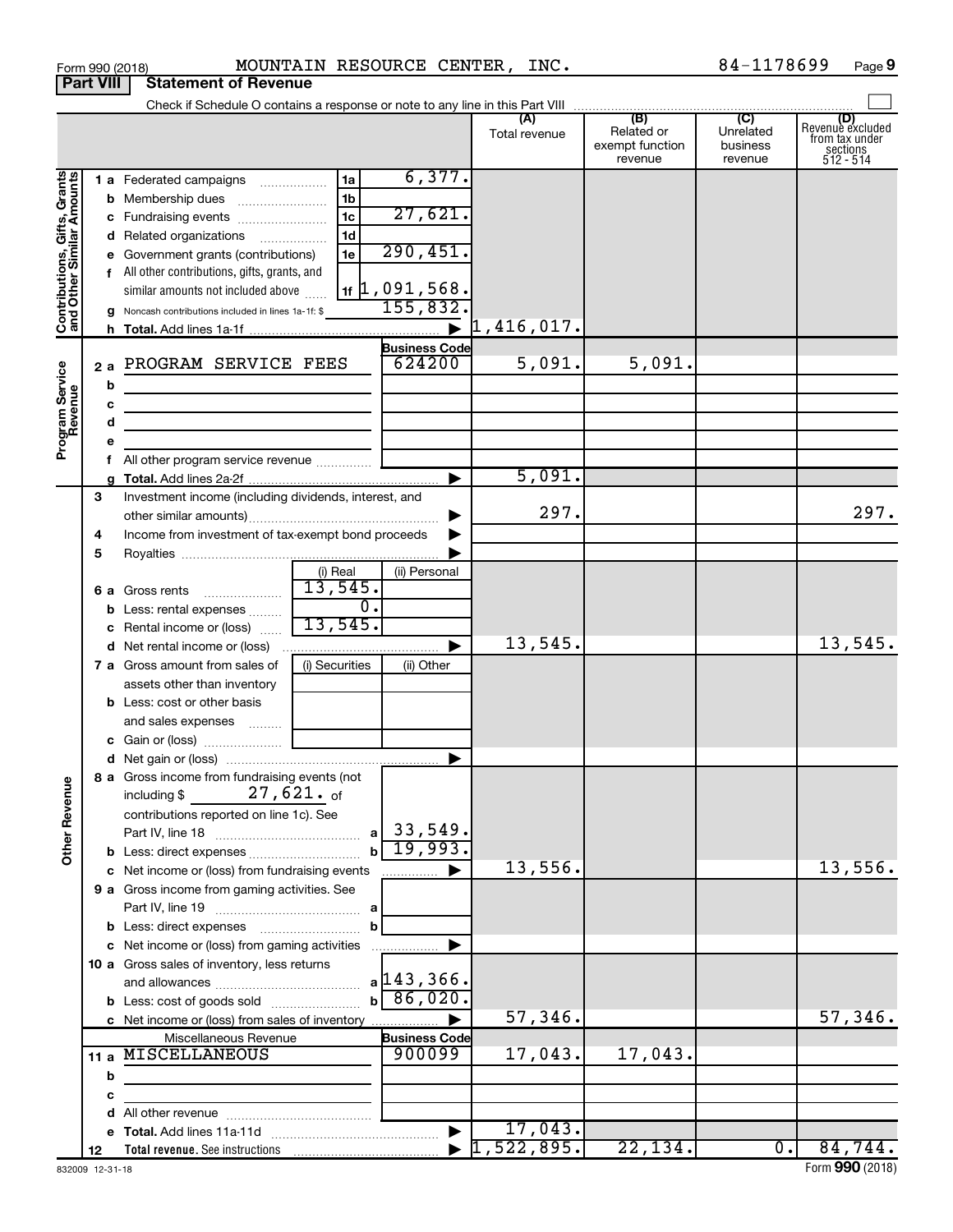Form 990 (2018) Page MOUNTAIN RESOURCE CENTER, INC. 84-1178699 **Part IX Statement of Functional Expenses**

84-1178699 Page 10

|    | Section 501(c)(3) and 501(c)(4) organizations must complete all columns. All other organizations must complete column (A).                                                                                  |                |                             |                                    |                         |
|----|-------------------------------------------------------------------------------------------------------------------------------------------------------------------------------------------------------------|----------------|-----------------------------|------------------------------------|-------------------------|
|    | Check if Schedule O contains a response or note to any line in this Part IX                                                                                                                                 | (A)            | (B)                         | (C)                                | (D)                     |
|    | Do not include amounts reported on lines 6b,<br>7b, 8b, 9b, and 10b of Part VIII.                                                                                                                           | Total expenses | Program service<br>expenses | Management and<br>general expenses | Fundraising<br>expenses |
| 1  | Grants and other assistance to domestic organizations                                                                                                                                                       |                |                             |                                    |                         |
|    | and domestic governments. See Part IV, line 21                                                                                                                                                              |                |                             |                                    |                         |
| 2  | Grants and other assistance to domestic                                                                                                                                                                     |                |                             |                                    |                         |
|    | individuals. See Part IV, line 22<br>.                                                                                                                                                                      | 245,421.       | 245,421.                    |                                    |                         |
| 3  | Grants and other assistance to foreign                                                                                                                                                                      |                |                             |                                    |                         |
|    | organizations, foreign governments, and foreign                                                                                                                                                             |                |                             |                                    |                         |
|    | individuals. See Part IV, lines 15 and 16                                                                                                                                                                   |                |                             |                                    |                         |
| 4  | Benefits paid to or for members                                                                                                                                                                             |                |                             |                                    |                         |
| 5  | Compensation of current officers, directors,                                                                                                                                                                |                |                             |                                    |                         |
|    | trustees, and key employees                                                                                                                                                                                 | 102,890.       | 93,630.                     | 6,173.                             | 3,087.                  |
| 6  | Compensation not included above, to disqualified                                                                                                                                                            |                |                             |                                    |                         |
|    | persons (as defined under section 4958(f)(1)) and                                                                                                                                                           |                |                             |                                    |                         |
|    | persons described in section 4958(c)(3)(B)<br><b>Bassiness</b>                                                                                                                                              |                |                             |                                    |                         |
| 7  |                                                                                                                                                                                                             | 604, 912.      | 555,856.                    | 32,704.                            | 16,352.                 |
| 8  | Pension plan accruals and contributions (include                                                                                                                                                            |                |                             |                                    |                         |
|    | section 401(k) and 403(b) employer contributions)                                                                                                                                                           |                |                             |                                    |                         |
| 9  |                                                                                                                                                                                                             | 40, 196.       | 36,982.                     | 2,143.                             | $\frac{1,071.}{1,441.}$ |
| 10 |                                                                                                                                                                                                             | 52,603.        | 48,281.                     | 2,881.                             |                         |
| 11 | Fees for services (non-employees):                                                                                                                                                                          |                |                             |                                    |                         |
| а  |                                                                                                                                                                                                             |                |                             |                                    |                         |
| b  |                                                                                                                                                                                                             |                |                             |                                    |                         |
| с  |                                                                                                                                                                                                             | 8,175.         | 7,357.                      | 818.                               |                         |
| d  |                                                                                                                                                                                                             |                |                             |                                    |                         |
| e  | Professional fundraising services. See Part IV, line 17                                                                                                                                                     |                |                             |                                    |                         |
| f  | Investment management fees                                                                                                                                                                                  |                |                             |                                    |                         |
| g  | Other. (If line 11g amount exceeds 10% of line 25,                                                                                                                                                          |                |                             |                                    |                         |
|    | column (A) amount, list line 11g expenses on Sch 0.)                                                                                                                                                        | 80,436.        | 69,852.                     | 10,584.                            |                         |
| 12 |                                                                                                                                                                                                             | 7,166.         | 5,039.                      | 2,127.                             |                         |
| 13 |                                                                                                                                                                                                             | 23, 155.       | 22, 224.                    | 931.                               |                         |
| 14 |                                                                                                                                                                                                             |                |                             |                                    |                         |
| 15 |                                                                                                                                                                                                             |                |                             |                                    |                         |
| 16 |                                                                                                                                                                                                             | 78, 339.       | 74,860.                     | 3,479.                             |                         |
| 17 |                                                                                                                                                                                                             | 26,527.        | 23,848.                     | 2,679.                             |                         |
| 18 | Payments of travel or entertainment expenses                                                                                                                                                                |                |                             |                                    |                         |
|    | for any federal, state, or local public officials                                                                                                                                                           |                |                             |                                    |                         |
| 19 | Conferences, conventions, and meetings                                                                                                                                                                      |                |                             |                                    |                         |
| 20 | Interest                                                                                                                                                                                                    | 12,970.        | 10,765.                     | 2,205.                             |                         |
| 21 |                                                                                                                                                                                                             |                |                             |                                    |                         |
| 22 | Depreciation, depletion, and amortization                                                                                                                                                                   | 64,659.        | 53,667.                     | 10, 345.                           | 647.                    |
| 23 | Insurance                                                                                                                                                                                                   | 21,256         | 18,323.                     | 2,933.                             |                         |
| 24 | Other expenses. Itemize expenses not covered<br>above. (List miscellaneous expenses in line 24e. If line<br>24e amount exceeds 10% of line 25, column (A)<br>amount, list line 24e expenses on Schedule O.) |                |                             |                                    |                         |
| a  | REPAIRS & MAINTENANCE                                                                                                                                                                                       | 39,480.        | 35,663.                     | 3,817.                             |                         |
| b  | DUES, FEES AND PUBLICAT                                                                                                                                                                                     | 20,790.        | 18,972.                     | 1,818.                             |                         |
|    | EQUIPMENT EXPENSES                                                                                                                                                                                          | 17,431.        | 14,354.                     | 3,077.                             |                         |
| d  | <b>TELEPHONE</b>                                                                                                                                                                                            | 13,835.        | 12,573.                     | 1,262.                             |                         |
|    | e All other expenses                                                                                                                                                                                        | 13,272.        | 2,485.                      | 10,787.                            |                         |
| 25 | Total functional expenses. Add lines 1 through 24e                                                                                                                                                          | 1,473,513.     | 1,350,152.                  | 100, 763.                          | 22,598.                 |
| 26 | <b>Joint costs.</b> Complete this line only if the organization                                                                                                                                             |                |                             |                                    |                         |
|    | reported in column (B) joint costs from a combined                                                                                                                                                          |                |                             |                                    |                         |
|    | educational campaign and fundraising solicitation.                                                                                                                                                          |                |                             |                                    |                         |
|    | Check here $\blacktriangleright$<br>if following SOP 98-2 (ASC 958-720)                                                                                                                                     |                |                             |                                    |                         |
|    |                                                                                                                                                                                                             |                |                             |                                    |                         |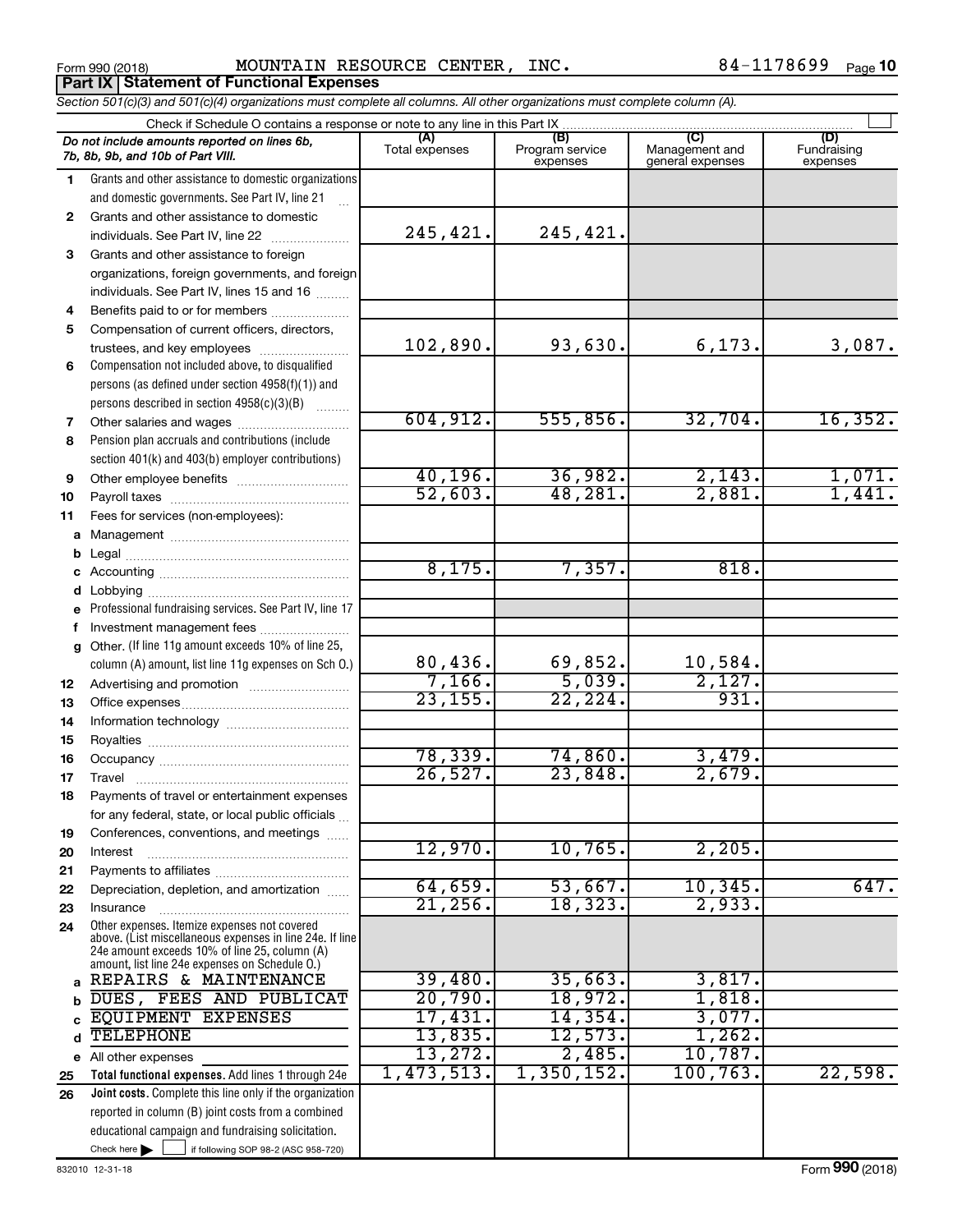|  | Form 990 (2018) | MOUNTAIN | RESOURCE | <b>CENTER</b> | INC | 178699<br>84. | Page |
|--|-----------------|----------|----------|---------------|-----|---------------|------|
|--|-----------------|----------|----------|---------------|-----|---------------|------|

|                             |    | Check if Schedule O contains a response or note to any line in this Part X [11] content the content to contain the content of the content of the content of the content of the content of the content of the content of the co |                 |                               |                          |                 |                             |
|-----------------------------|----|--------------------------------------------------------------------------------------------------------------------------------------------------------------------------------------------------------------------------------|-----------------|-------------------------------|--------------------------|-----------------|-----------------------------|
|                             |    |                                                                                                                                                                                                                                |                 |                               | (A)<br>Beginning of year |                 | (B)<br>End of year          |
|                             | 1  |                                                                                                                                                                                                                                |                 |                               | 364, 273.                | $\mathbf{1}$    | 473,750.                    |
|                             | 2  |                                                                                                                                                                                                                                |                 |                               | 133, 182.                | $\mathbf{2}$    | 133,420.                    |
|                             | 3  |                                                                                                                                                                                                                                |                 |                               | 209,408.                 | $\mathbf{3}$    | 165, 367.                   |
|                             | 4  |                                                                                                                                                                                                                                |                 |                               |                          | 4               |                             |
|                             | 5  | Loans and other receivables from current and former officers, directors,                                                                                                                                                       |                 |                               |                          |                 |                             |
|                             |    | trustees, key employees, and highest compensated employees. Complete                                                                                                                                                           |                 |                               |                          |                 |                             |
|                             |    |                                                                                                                                                                                                                                |                 |                               |                          | 5               |                             |
|                             | 6  | Loans and other receivables from other disqualified persons (as defined under                                                                                                                                                  |                 |                               |                          |                 |                             |
|                             |    | section 4958(f)(1)), persons described in section 4958(c)(3)(B), and contributing                                                                                                                                              |                 |                               |                          |                 |                             |
|                             |    | employers and sponsoring organizations of section 501(c)(9) voluntary                                                                                                                                                          |                 |                               |                          |                 |                             |
|                             |    | employees' beneficiary organizations (see instr). Complete Part II of Sch L                                                                                                                                                    |                 |                               |                          | 6               |                             |
| Assets                      | 7  |                                                                                                                                                                                                                                |                 |                               |                          | $\overline{7}$  |                             |
|                             | 8  |                                                                                                                                                                                                                                |                 |                               | 42,701.                  | 8               | $\frac{49,323}{26,211}$     |
|                             | 9  | Prepaid expenses and deferred charges [11] [11] prepaid expenses and deferred charges [11] [11] minimum and the Prepaid expenses and deferred charges [11] minimum and the Prepaid experiment of Prepaid experiment and the Pr |                 |                               | 18, 188.                 | 9               |                             |
|                             |    | 10a Land, buildings, and equipment: cost or other                                                                                                                                                                              |                 |                               |                          |                 |                             |
|                             |    | basis. Complete Part VI of Schedule D  10a                                                                                                                                                                                     |                 | $\frac{2,041,423.}{930,551.}$ |                          |                 |                             |
|                             |    |                                                                                                                                                                                                                                | 10 <sub>b</sub> |                               | 1, 175, 531.             | 10 <sub>c</sub> | 1,110,872.                  |
|                             | 11 |                                                                                                                                                                                                                                |                 |                               |                          | 11              |                             |
|                             | 12 |                                                                                                                                                                                                                                |                 |                               |                          | 12              |                             |
|                             | 13 |                                                                                                                                                                                                                                |                 | 13                            |                          |                 |                             |
|                             | 14 |                                                                                                                                                                                                                                |                 | 14                            |                          |                 |                             |
|                             | 15 |                                                                                                                                                                                                                                |                 |                               | 15                       |                 |                             |
|                             | 16 |                                                                                                                                                                                                                                |                 |                               | 1,943,283.               | 16              | 1,958,943.                  |
|                             | 17 |                                                                                                                                                                                                                                | 54,897.         | 17                            | 48, 225.                 |                 |                             |
|                             | 18 |                                                                                                                                                                                                                                |                 |                               |                          | 18              |                             |
|                             | 19 |                                                                                                                                                                                                                                |                 |                               | 540.                     | 19              |                             |
|                             | 20 |                                                                                                                                                                                                                                |                 |                               |                          | 20              |                             |
|                             | 21 | Escrow or custodial account liability. Complete Part IV of Schedule D                                                                                                                                                          |                 |                               |                          | 21              |                             |
|                             | 22 | Loans and other payables to current and former officers, directors, trustees,                                                                                                                                                  |                 |                               |                          |                 |                             |
| Liabilities                 |    | key employees, highest compensated employees, and disqualified persons.                                                                                                                                                        |                 |                               |                          |                 |                             |
|                             |    |                                                                                                                                                                                                                                |                 |                               | 308,664.                 | 22              |                             |
|                             | 23 | Secured mortgages and notes payable to unrelated third parties <i>manumum</i>                                                                                                                                                  |                 |                               |                          | 23              | 282, 154.                   |
|                             | 24 | Unsecured notes and loans payable to unrelated third parties                                                                                                                                                                   |                 |                               |                          | 24              |                             |
|                             | 25 | Other liabilities (including federal income tax, payables to related third                                                                                                                                                     |                 |                               |                          |                 |                             |
|                             |    | parties, and other liabilities not included on lines 17-24). Complete Part X of                                                                                                                                                |                 |                               |                          |                 |                             |
|                             |    | Schedule D<br>Total liabilities. Add lines 17 through 25                                                                                                                                                                       |                 |                               | 364, 101.                | 25<br>26        | 330, 379.                   |
|                             | 26 | Organizations that follow SFAS 117 (ASC 958), check here $\blacktriangleright \begin{array}{c} \perp X \end{array}$ and                                                                                                        |                 |                               |                          |                 |                             |
|                             |    | complete lines 27 through 29, and lines 33 and 34.                                                                                                                                                                             |                 |                               |                          |                 |                             |
|                             | 27 |                                                                                                                                                                                                                                |                 |                               | 1, 163, 543.             | 27              | 1,250,901.                  |
|                             | 28 | Temporarily restricted net assets                                                                                                                                                                                              |                 |                               | 415,639.                 | 28              | 377,663.                    |
|                             | 29 | Permanently restricted net assets                                                                                                                                                                                              |                 |                               |                          | 29              |                             |
|                             |    | Organizations that do not follow SFAS 117 (ASC 958), check here $\blacktriangleright$                                                                                                                                          |                 |                               |                          |                 |                             |
|                             |    | and complete lines 30 through 34.                                                                                                                                                                                              |                 |                               |                          |                 |                             |
| Net Assets or Fund Balances | 30 |                                                                                                                                                                                                                                |                 |                               |                          | 30              |                             |
|                             | 31 | Paid-in or capital surplus, or land, building, or equipment fund                                                                                                                                                               |                 |                               |                          | 31              |                             |
|                             | 32 | Retained earnings, endowment, accumulated income, or other funds                                                                                                                                                               |                 |                               |                          | 32              |                             |
|                             | 33 |                                                                                                                                                                                                                                |                 |                               | 1,579,182.               | 33              | 1,628,564.                  |
|                             | 34 |                                                                                                                                                                                                                                |                 |                               | 1,943,283.               | 34              | 1,958,943.                  |
|                             |    |                                                                                                                                                                                                                                |                 |                               |                          |                 | $F_{\text{sum}}$ 000 (2018) |

**Part X** | Balance Sheet

 $\overline{\phantom{0}}$ 

Form (2018) **990**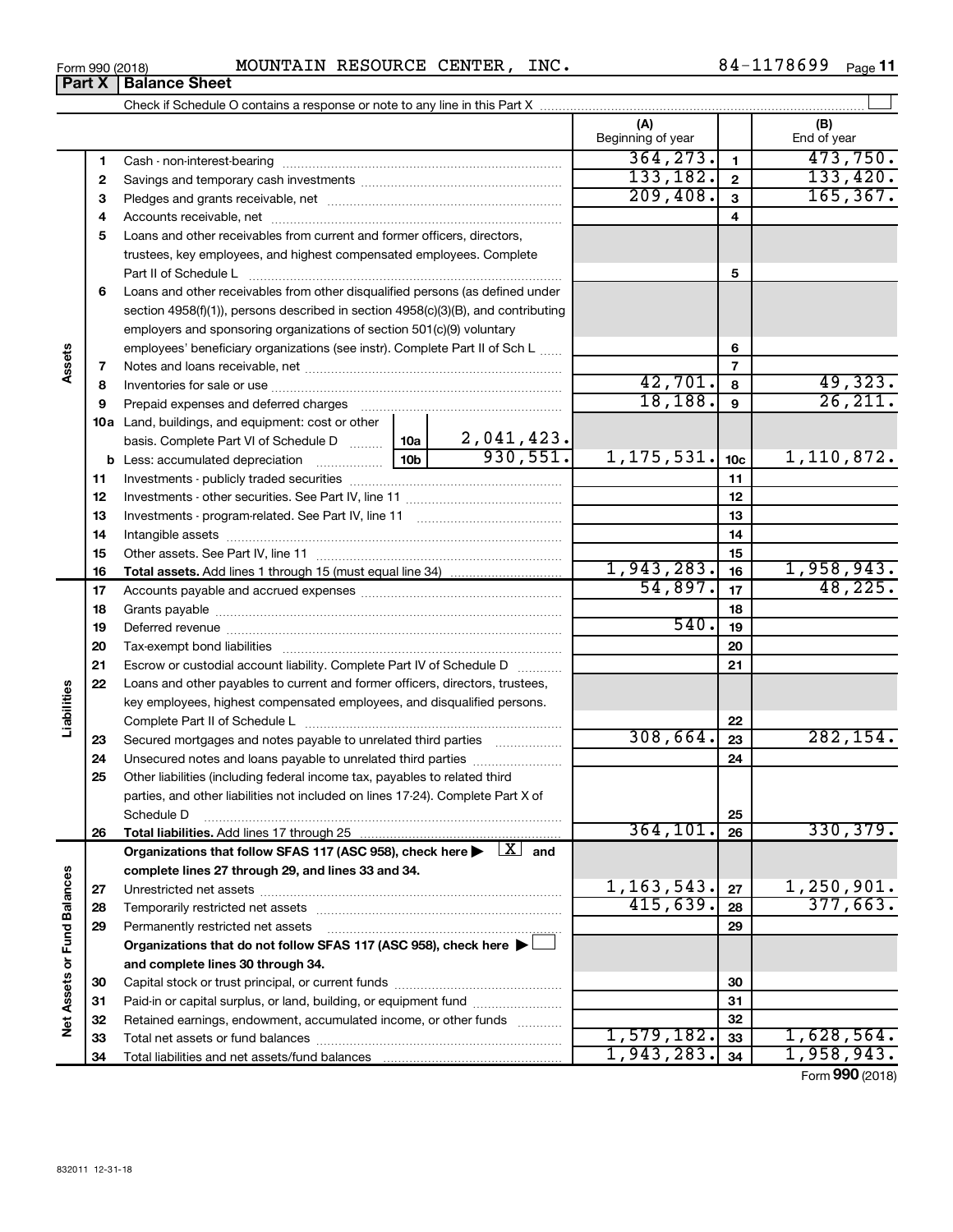|    | MOUNTAIN RESOURCE CENTER, INC.<br>Form 990 (2018)                                                                                    | 84-1178699              |            | Page 12                     |                     |
|----|--------------------------------------------------------------------------------------------------------------------------------------|-------------------------|------------|-----------------------------|---------------------|
|    | Part XI<br><b>Reconciliation of Net Assets</b>                                                                                       |                         |            |                             |                     |
|    |                                                                                                                                      |                         |            |                             |                     |
|    |                                                                                                                                      |                         |            |                             |                     |
| 1  |                                                                                                                                      | $\mathbf{1}$            | 1,522,895. |                             |                     |
| 2  |                                                                                                                                      | $\mathbf{2}$            | 1,473,513. |                             |                     |
| З  |                                                                                                                                      | 3                       |            | 49,382.                     |                     |
| 4  |                                                                                                                                      | $\overline{\mathbf{4}}$ | 1,579,182. |                             |                     |
| 5  |                                                                                                                                      | 5                       |            |                             |                     |
| 6  | Donated services and use of facilities                                                                                               | 6                       |            |                             |                     |
| 7  | Investment expenses                                                                                                                  | $\overline{7}$          |            |                             |                     |
| 8  | Prior period adjustments                                                                                                             | 8                       |            |                             |                     |
| 9  |                                                                                                                                      | 9                       |            |                             | $\overline{0}$ .    |
| 10 | Net assets or fund balances at end of year. Combine lines 3 through 9 (must equal Part X, line 33,                                   |                         |            |                             |                     |
|    | column (B))                                                                                                                          | 10                      | 1,628,564. |                             |                     |
|    | Part XII Financial Statements and Reporting                                                                                          |                         |            |                             |                     |
|    |                                                                                                                                      |                         |            |                             | $\lfloor x \rfloor$ |
|    |                                                                                                                                      |                         |            | Yes                         | <b>No</b>           |
| 1. | Accounting method used to prepare the Form 990: $\Box$ Cash $\Box$ Accrual $\Box$ Other                                              |                         |            |                             |                     |
|    | If the organization changed its method of accounting from a prior year or checked "Other," explain in Schedule O.                    |                         |            |                             |                     |
|    |                                                                                                                                      |                         | 2a         |                             | x                   |
|    | If "Yes," check a box below to indicate whether the financial statements for the year were compiled or reviewed on a                 |                         |            |                             |                     |
|    | separate basis, consolidated basis, or both:                                                                                         |                         |            |                             |                     |
|    | Separate basis<br>Consolidated basis<br>Both consolidated and separate basis                                                         |                         |            |                             |                     |
|    |                                                                                                                                      |                         | 2b         |                             | x                   |
|    | If "Yes," check a box below to indicate whether the financial statements for the year were audited on a separate basis,              |                         |            |                             |                     |
|    | consolidated basis, or both:                                                                                                         |                         |            |                             |                     |
|    | Consolidated basis<br>Both consolidated and separate basis<br>Separate basis                                                         |                         |            |                             |                     |
|    | c If "Yes" to line 2a or 2b, does the organization have a committee that assumes responsibility for oversight of the audit,          |                         |            |                             |                     |
|    |                                                                                                                                      |                         | 2c         | X                           |                     |
|    | If the organization changed either its oversight process or selection process during the tax year, explain in Schedule O.            |                         |            |                             |                     |
|    | 3a As a result of a federal award, was the organization required to undergo an audit or audits as set forth in the Single Audit      |                         |            |                             |                     |
|    |                                                                                                                                      |                         | За         |                             | х                   |
|    | <b>b</b> If "Yes," did the organization undergo the required audit or audits? If the organization did not undergo the required audit |                         |            |                             |                     |
|    |                                                                                                                                      |                         | 3b         |                             |                     |
|    |                                                                                                                                      |                         |            | $F_{\text{orm}}$ 990 (2018) |                     |

Form (2018) **990**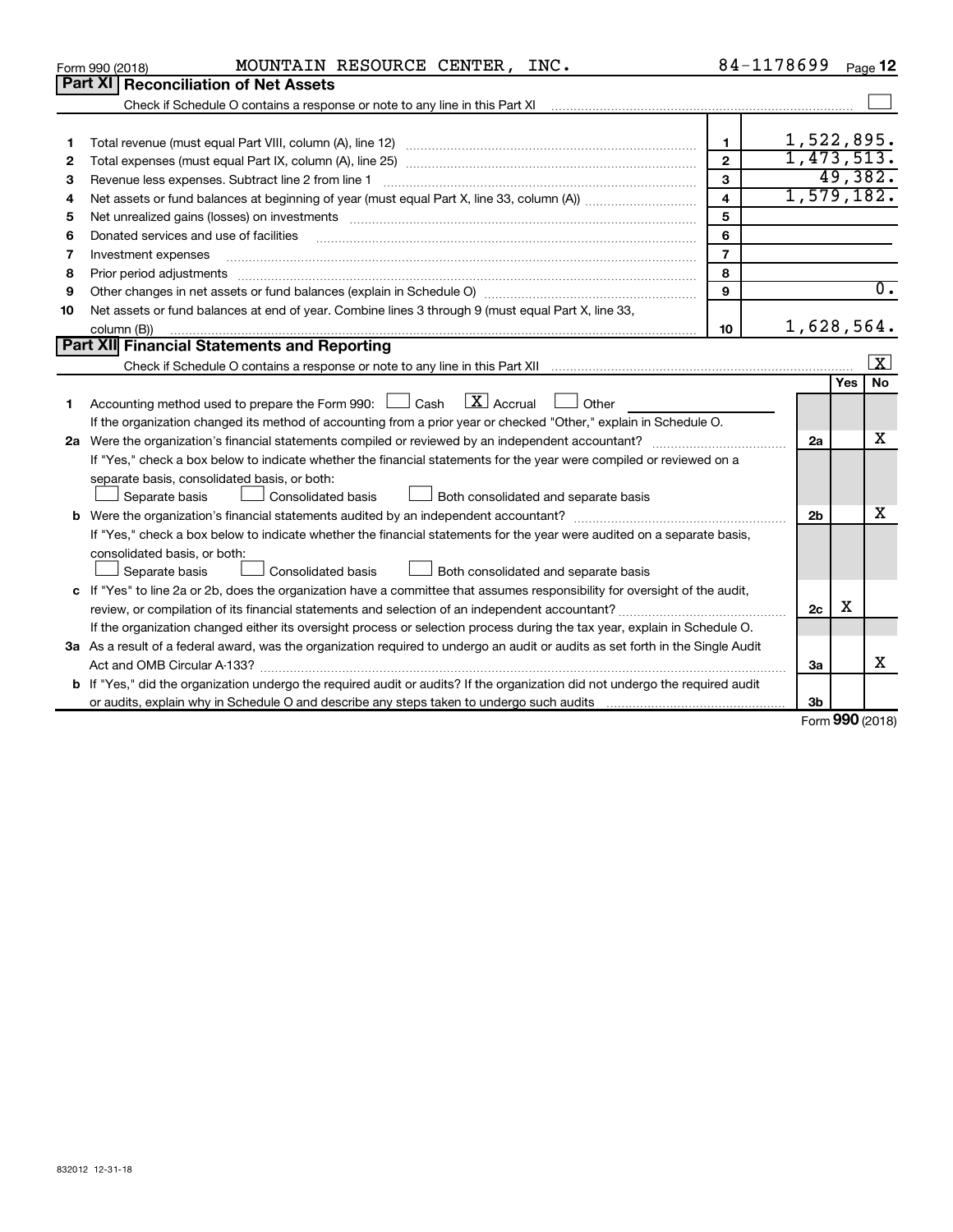**SCHEDULE A**

# Form 990 or 990-EZ)<br>
Complete if the organization is a section 501(c)(3) organization or a section<br> **Public Charity Status and Public Support**

**4947(a)(1) nonexempt charitable trust.**

| <b>Open to Public</b><br>Inspection |
|-------------------------------------|
|                                     |

OMB No. 1545-0047

|                |                                                                                                           | Department of the Treasury<br>Internal Revenue Service                                                                                        |  |                                                                                    | Attach to Form 990 or Form 990-EZ.<br>Go to www.irs.gov/Form990 for instructions and the latest information.                                  |                                 |                                   |                            |  | <b>Open to Public</b><br>Inspection   |  |
|----------------|-----------------------------------------------------------------------------------------------------------|-----------------------------------------------------------------------------------------------------------------------------------------------|--|------------------------------------------------------------------------------------|-----------------------------------------------------------------------------------------------------------------------------------------------|---------------------------------|-----------------------------------|----------------------------|--|---------------------------------------|--|
|                |                                                                                                           | Name of the organization                                                                                                                      |  |                                                                                    |                                                                                                                                               |                                 |                                   |                            |  | <b>Employer identification number</b> |  |
|                |                                                                                                           |                                                                                                                                               |  |                                                                                    | MOUNTAIN RESOURCE CENTER, INC.                                                                                                                |                                 |                                   |                            |  | 84-1178699                            |  |
| Part I         |                                                                                                           |                                                                                                                                               |  |                                                                                    | Reason for Public Charity Status (All organizations must complete this part.) See instructions.                                               |                                 |                                   |                            |  |                                       |  |
|                | The organization is not a private foundation because it is: (For lines 1 through 12, check only one box.) |                                                                                                                                               |  |                                                                                    |                                                                                                                                               |                                 |                                   |                            |  |                                       |  |
| 1              |                                                                                                           |                                                                                                                                               |  |                                                                                    | A church, convention of churches, or association of churches described in section 170(b)(1)(A)(i).                                            |                                 |                                   |                            |  |                                       |  |
| 2              |                                                                                                           |                                                                                                                                               |  |                                                                                    | A school described in section 170(b)(1)(A)(ii). (Attach Schedule E (Form 990 or 990-EZ).)                                                     |                                 |                                   |                            |  |                                       |  |
| 3              |                                                                                                           | A hospital or a cooperative hospital service organization described in section 170(b)(1)(A)(iii).                                             |  |                                                                                    |                                                                                                                                               |                                 |                                   |                            |  |                                       |  |
| 4              |                                                                                                           | A medical research organization operated in conjunction with a hospital described in section 170(b)(1)(A)(iii). Enter the hospital's name,    |  |                                                                                    |                                                                                                                                               |                                 |                                   |                            |  |                                       |  |
|                |                                                                                                           | city, and state:<br>An organization operated for the benefit of a college or university owned or operated by a governmental unit described in |  |                                                                                    |                                                                                                                                               |                                 |                                   |                            |  |                                       |  |
| 5              |                                                                                                           |                                                                                                                                               |  |                                                                                    |                                                                                                                                               |                                 |                                   |                            |  |                                       |  |
|                |                                                                                                           |                                                                                                                                               |  | section 170(b)(1)(A)(iv). (Complete Part II.)                                      |                                                                                                                                               |                                 |                                   |                            |  |                                       |  |
| 6              |                                                                                                           |                                                                                                                                               |  |                                                                                    | A federal, state, or local government or governmental unit described in section 170(b)(1)(A)(v).                                              |                                 |                                   |                            |  |                                       |  |
| $\overline{7}$ | <u>x</u>                                                                                                  |                                                                                                                                               |  |                                                                                    | An organization that normally receives a substantial part of its support from a governmental unit or from the general public described in     |                                 |                                   |                            |  |                                       |  |
|                |                                                                                                           |                                                                                                                                               |  | section 170(b)(1)(A)(vi). (Complete Part II.)                                      |                                                                                                                                               |                                 |                                   |                            |  |                                       |  |
| 8              |                                                                                                           |                                                                                                                                               |  |                                                                                    | A community trust described in section 170(b)(1)(A)(vi). (Complete Part II.)                                                                  |                                 |                                   |                            |  |                                       |  |
| 9              |                                                                                                           |                                                                                                                                               |  |                                                                                    | An agricultural research organization described in section 170(b)(1)(A)(ix) operated in conjunction with a land-grant college                 |                                 |                                   |                            |  |                                       |  |
|                |                                                                                                           |                                                                                                                                               |  |                                                                                    | or university or a non-land-grant college of agriculture (see instructions). Enter the name, city, and state of the college or                |                                 |                                   |                            |  |                                       |  |
| 10             |                                                                                                           | university:                                                                                                                                   |  |                                                                                    | An organization that normally receives: (1) more than 33 1/3% of its support from contributions, membership fees, and gross receipts from     |                                 |                                   |                            |  |                                       |  |
|                |                                                                                                           |                                                                                                                                               |  |                                                                                    | activities related to its exempt functions - subject to certain exceptions, and (2) no more than 33 1/3% of its support from gross investment |                                 |                                   |                            |  |                                       |  |
|                |                                                                                                           |                                                                                                                                               |  |                                                                                    | income and unrelated business taxable income (less section 511 tax) from businesses acquired by the organization after June 30, 1975.         |                                 |                                   |                            |  |                                       |  |
|                |                                                                                                           |                                                                                                                                               |  | See section 509(a)(2). (Complete Part III.)                                        |                                                                                                                                               |                                 |                                   |                            |  |                                       |  |
| 11             |                                                                                                           |                                                                                                                                               |  |                                                                                    | An organization organized and operated exclusively to test for public safety. See section 509(a)(4).                                          |                                 |                                   |                            |  |                                       |  |
| 12             |                                                                                                           |                                                                                                                                               |  |                                                                                    | An organization organized and operated exclusively for the benefit of, to perform the functions of, or to carry out the purposes of one or    |                                 |                                   |                            |  |                                       |  |
|                |                                                                                                           |                                                                                                                                               |  |                                                                                    | more publicly supported organizations described in section 509(a)(1) or section 509(a)(2). See section 509(a)(3). Check the box in            |                                 |                                   |                            |  |                                       |  |
|                |                                                                                                           |                                                                                                                                               |  |                                                                                    | lines 12a through 12d that describes the type of supporting organization and complete lines 12e, 12f, and 12g.                                |                                 |                                   |                            |  |                                       |  |
| а              |                                                                                                           |                                                                                                                                               |  |                                                                                    | Type I. A supporting organization operated, supervised, or controlled by its supported organization(s), typically by giving                   |                                 |                                   |                            |  |                                       |  |
|                |                                                                                                           |                                                                                                                                               |  |                                                                                    | the supported organization(s) the power to regularly appoint or elect a majority of the directors or trustees of the supporting               |                                 |                                   |                            |  |                                       |  |
|                |                                                                                                           |                                                                                                                                               |  | organization. You must complete Part IV, Sections A and B.                         |                                                                                                                                               |                                 |                                   |                            |  |                                       |  |
| b              |                                                                                                           |                                                                                                                                               |  |                                                                                    | Type II. A supporting organization supervised or controlled in connection with its supported organization(s), by having                       |                                 |                                   |                            |  |                                       |  |
|                |                                                                                                           |                                                                                                                                               |  |                                                                                    | control or management of the supporting organization vested in the same persons that control or manage the supported                          |                                 |                                   |                            |  |                                       |  |
|                |                                                                                                           |                                                                                                                                               |  | organization(s). You must complete Part IV, Sections A and C.                      |                                                                                                                                               |                                 |                                   |                            |  |                                       |  |
| с              |                                                                                                           |                                                                                                                                               |  |                                                                                    | Type III functionally integrated. A supporting organization operated in connection with, and functionally integrated with,                    |                                 |                                   |                            |  |                                       |  |
|                |                                                                                                           |                                                                                                                                               |  |                                                                                    | its supported organization(s) (see instructions). You must complete Part IV, Sections A, D, and E.                                            |                                 |                                   |                            |  |                                       |  |
| d              |                                                                                                           |                                                                                                                                               |  |                                                                                    | Type III non-functionally integrated. A supporting organization operated in connection with its supported organization(s)                     |                                 |                                   |                            |  |                                       |  |
|                |                                                                                                           |                                                                                                                                               |  |                                                                                    | that is not functionally integrated. The organization generally must satisfy a distribution requirement and an attentiveness                  |                                 |                                   |                            |  |                                       |  |
|                |                                                                                                           |                                                                                                                                               |  |                                                                                    | requirement (see instructions). You must complete Part IV, Sections A and D, and Part V.                                                      |                                 |                                   |                            |  |                                       |  |
| е              |                                                                                                           |                                                                                                                                               |  |                                                                                    | Check this box if the organization received a written determination from the IRS that it is a Type I, Type II, Type III                       |                                 |                                   |                            |  |                                       |  |
|                |                                                                                                           |                                                                                                                                               |  |                                                                                    | functionally integrated, or Type III non-functionally integrated supporting organization.                                                     |                                 |                                   |                            |  |                                       |  |
|                |                                                                                                           |                                                                                                                                               |  |                                                                                    |                                                                                                                                               |                                 |                                   |                            |  |                                       |  |
| g              |                                                                                                           | (i) Name of supported                                                                                                                         |  | Provide the following information about the supported organization(s).<br>(ii) EIN | (iii) Type of organization                                                                                                                    | (iv) Is the organization listed |                                   | (v) Amount of monetary     |  | (vi) Amount of other                  |  |
|                |                                                                                                           | organization                                                                                                                                  |  |                                                                                    | (described on lines 1-10                                                                                                                      | Yes                             | in your governing document?<br>No | support (see instructions) |  | support (see instructions)            |  |
|                |                                                                                                           |                                                                                                                                               |  |                                                                                    | above (see instructions))                                                                                                                     |                                 |                                   |                            |  |                                       |  |
|                |                                                                                                           |                                                                                                                                               |  |                                                                                    |                                                                                                                                               |                                 |                                   |                            |  |                                       |  |
|                |                                                                                                           |                                                                                                                                               |  |                                                                                    |                                                                                                                                               |                                 |                                   |                            |  |                                       |  |
|                |                                                                                                           |                                                                                                                                               |  |                                                                                    |                                                                                                                                               |                                 |                                   |                            |  |                                       |  |
|                |                                                                                                           |                                                                                                                                               |  |                                                                                    |                                                                                                                                               |                                 |                                   |                            |  |                                       |  |
|                |                                                                                                           |                                                                                                                                               |  |                                                                                    |                                                                                                                                               |                                 |                                   |                            |  |                                       |  |
|                |                                                                                                           |                                                                                                                                               |  |                                                                                    |                                                                                                                                               |                                 |                                   |                            |  |                                       |  |
|                |                                                                                                           |                                                                                                                                               |  |                                                                                    |                                                                                                                                               |                                 |                                   |                            |  |                                       |  |
|                |                                                                                                           |                                                                                                                                               |  |                                                                                    |                                                                                                                                               |                                 |                                   |                            |  |                                       |  |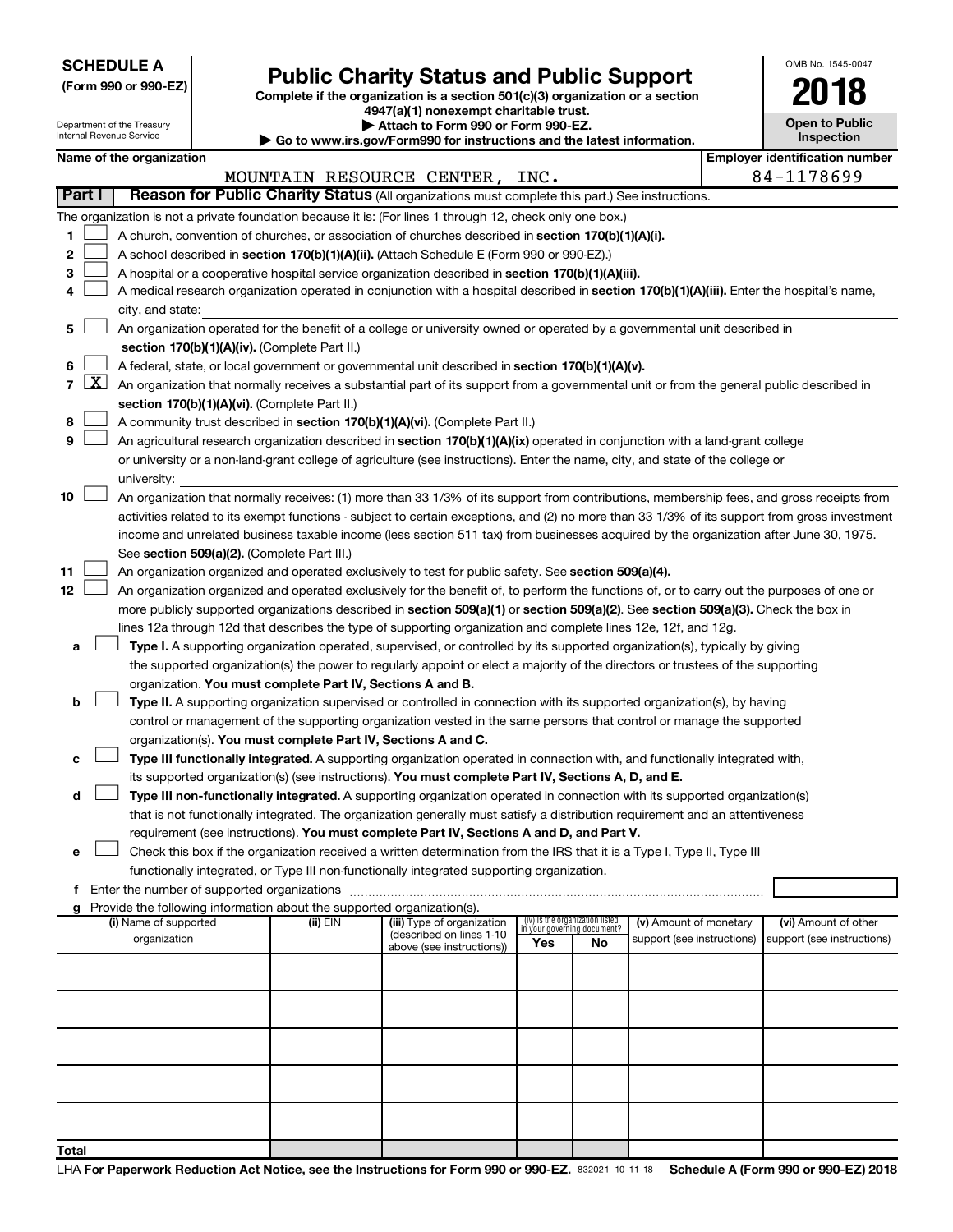### Schedule A (Form 990 or 990-EZ) 2018 MOUNTAIN RESOURCE CENTER, INC.  $84-1178699$   $_{\sf Page}$

(Complete only if you checked the box on line 5, 7, or 8 of Part I or if the organization failed to qualify under Part III. If the organization **Part II Support Schedule for Organizations Described in Sections 170(b)(1)(A)(iv) and 170(b)(1)(A)(vi)**

fails to qualify under the tests listed below, please complete Part III.)

| <b>Section A. Public Support</b>                                                                                                                                                                                                                             |            |            |            |            |            |                        |
|--------------------------------------------------------------------------------------------------------------------------------------------------------------------------------------------------------------------------------------------------------------|------------|------------|------------|------------|------------|------------------------|
| Calendar year (or fiscal year beginning in)                                                                                                                                                                                                                  | (a) 2014   | $(b)$ 2015 | $(c)$ 2016 | $(d)$ 2017 | (e) 2018   | (f) Total              |
| 1 Gifts, grants, contributions, and                                                                                                                                                                                                                          |            |            |            |            |            |                        |
| membership fees received. (Do not                                                                                                                                                                                                                            |            |            |            |            |            |                        |
| include any "unusual grants.")                                                                                                                                                                                                                               | 1,383,612. | 1,431,692. | 1,448,757. | 1,286,939. | 1,417,392. | 6,968,392.             |
| 2 Tax revenues levied for the organ-                                                                                                                                                                                                                         |            |            |            |            |            |                        |
| ization's benefit and either paid to                                                                                                                                                                                                                         |            |            |            |            |            |                        |
| or expended on its behalf                                                                                                                                                                                                                                    |            |            |            |            |            |                        |
| 3 The value of services or facilities                                                                                                                                                                                                                        |            |            |            |            |            |                        |
| furnished by a governmental unit to                                                                                                                                                                                                                          |            |            |            |            |            |                        |
| the organization without charge                                                                                                                                                                                                                              |            |            |            |            |            |                        |
| 4 Total. Add lines 1 through 3                                                                                                                                                                                                                               | 1,383,612. | 1,431,692. | 1,448,757  | 1,286,939  | 1,417,392. | 6,968,392.             |
| 5 The portion of total contributions                                                                                                                                                                                                                         |            |            |            |            |            |                        |
| by each person (other than a                                                                                                                                                                                                                                 |            |            |            |            |            |                        |
| governmental unit or publicly                                                                                                                                                                                                                                |            |            |            |            |            |                        |
| supported organization) included                                                                                                                                                                                                                             |            |            |            |            |            |                        |
| on line 1 that exceeds 2% of the                                                                                                                                                                                                                             |            |            |            |            |            |                        |
| amount shown on line 11,                                                                                                                                                                                                                                     |            |            |            |            |            |                        |
| column (f)                                                                                                                                                                                                                                                   |            |            |            |            |            | 2,109,146.             |
| 6 Public support. Subtract line 5 from line 4.                                                                                                                                                                                                               |            |            |            |            |            | 4,859,246.             |
| <b>Section B. Total Support</b>                                                                                                                                                                                                                              |            |            |            |            |            |                        |
| Calendar year (or fiscal year beginning in)                                                                                                                                                                                                                  | (a) 2014   | $(b)$ 2015 | $(c)$ 2016 | $(d)$ 2017 | (e) 2018   | (f) Total              |
| <b>7</b> Amounts from line 4                                                                                                                                                                                                                                 | 1,383,612. | 1,431,692  | 1,448,757  | 1,286,939  | 1,417,392. | 6,968,392.             |
| 8 Gross income from interest,                                                                                                                                                                                                                                |            |            |            |            |            |                        |
|                                                                                                                                                                                                                                                              |            |            |            |            |            |                        |
| dividends, payments received on                                                                                                                                                                                                                              |            |            |            |            |            |                        |
| securities loans, rents, royalties,                                                                                                                                                                                                                          | 10,914.    | 11,763.    | 10,211.    | 13,773.    | 13,842.    | 60, 503.               |
| and income from similar sources                                                                                                                                                                                                                              |            |            |            |            |            |                        |
| 9 Net income from unrelated business                                                                                                                                                                                                                         |            |            |            |            |            |                        |
| activities, whether or not the                                                                                                                                                                                                                               |            |            |            |            |            |                        |
| business is regularly carried on                                                                                                                                                                                                                             |            |            |            |            |            |                        |
| 10 Other income. Do not include gain                                                                                                                                                                                                                         |            |            |            |            |            |                        |
| or loss from the sale of capital                                                                                                                                                                                                                             | 6,825.     | 868.       | 443.       |            | 17,043.    | 25, 179.               |
| assets (Explain in Part VI.)                                                                                                                                                                                                                                 |            |            |            |            |            |                        |
| 11 Total support. Add lines 7 through 10                                                                                                                                                                                                                     |            |            |            |            |            | 7,054,074.<br>944,761. |
| 12 Gross receipts from related activities, etc. (see instructions)                                                                                                                                                                                           |            |            |            |            | 12         |                        |
| 13 First five years. If the Form 990 is for the organization's first, second, third, fourth, or fifth tax year as a section 501(c)(3)                                                                                                                        |            |            |            |            |            |                        |
| organization, check this box and stop here<br>Section C. Computation of Public Support Percentage                                                                                                                                                            |            |            |            |            |            |                        |
|                                                                                                                                                                                                                                                              |            |            |            |            |            | 68.89                  |
|                                                                                                                                                                                                                                                              |            |            |            |            | 14         | %<br>66.69             |
|                                                                                                                                                                                                                                                              |            |            |            |            | 15         | $\%$                   |
| 16a 33 1/3% support test - 2018. If the organization did not check the box on line 13, and line 14 is 33 1/3% or more, check this box and                                                                                                                    |            |            |            |            |            |                        |
| $\blacktriangleright$ $\mathbf{X}$<br>stop here. The organization qualifies as a publicly supported organization<br>b 33 1/3% support test - 2017. If the organization did not check a box on line 13 or 16a, and line 15 is 33 1/3% or more, check this box |            |            |            |            |            |                        |
|                                                                                                                                                                                                                                                              |            |            |            |            |            |                        |
|                                                                                                                                                                                                                                                              |            |            |            |            |            |                        |
| 17a 10% -facts-and-circumstances test - 2018. If the organization did not check a box on line 13, 16a, or 16b, and line 14 is 10% or more,                                                                                                                   |            |            |            |            |            |                        |
| and if the organization meets the "facts-and-circumstances" test, check this box and stop here. Explain in Part VI how the organization                                                                                                                      |            |            |            |            |            |                        |
|                                                                                                                                                                                                                                                              |            |            |            |            |            |                        |
| <b>b 10%</b> -facts-and-circumstances test - 2017. If the organization did not check a box on line 13, 16a, 16b, or 17a, and line 15 is 10% or                                                                                                               |            |            |            |            |            |                        |
| more, and if the organization meets the "facts-and-circumstances" test, check this box and stop here. Explain in Part VI how the                                                                                                                             |            |            |            |            |            |                        |
| organization meets the "facts-and-circumstances" test. The organization qualifies as a publicly supported organization                                                                                                                                       |            |            |            |            |            |                        |
| 18 Private foundation. If the organization did not check a box on line 13, 16a, 16b, 17a, or 17b, check this box and see instructions                                                                                                                        |            |            |            |            |            |                        |

**Schedule A (Form 990 or 990-EZ) 2018**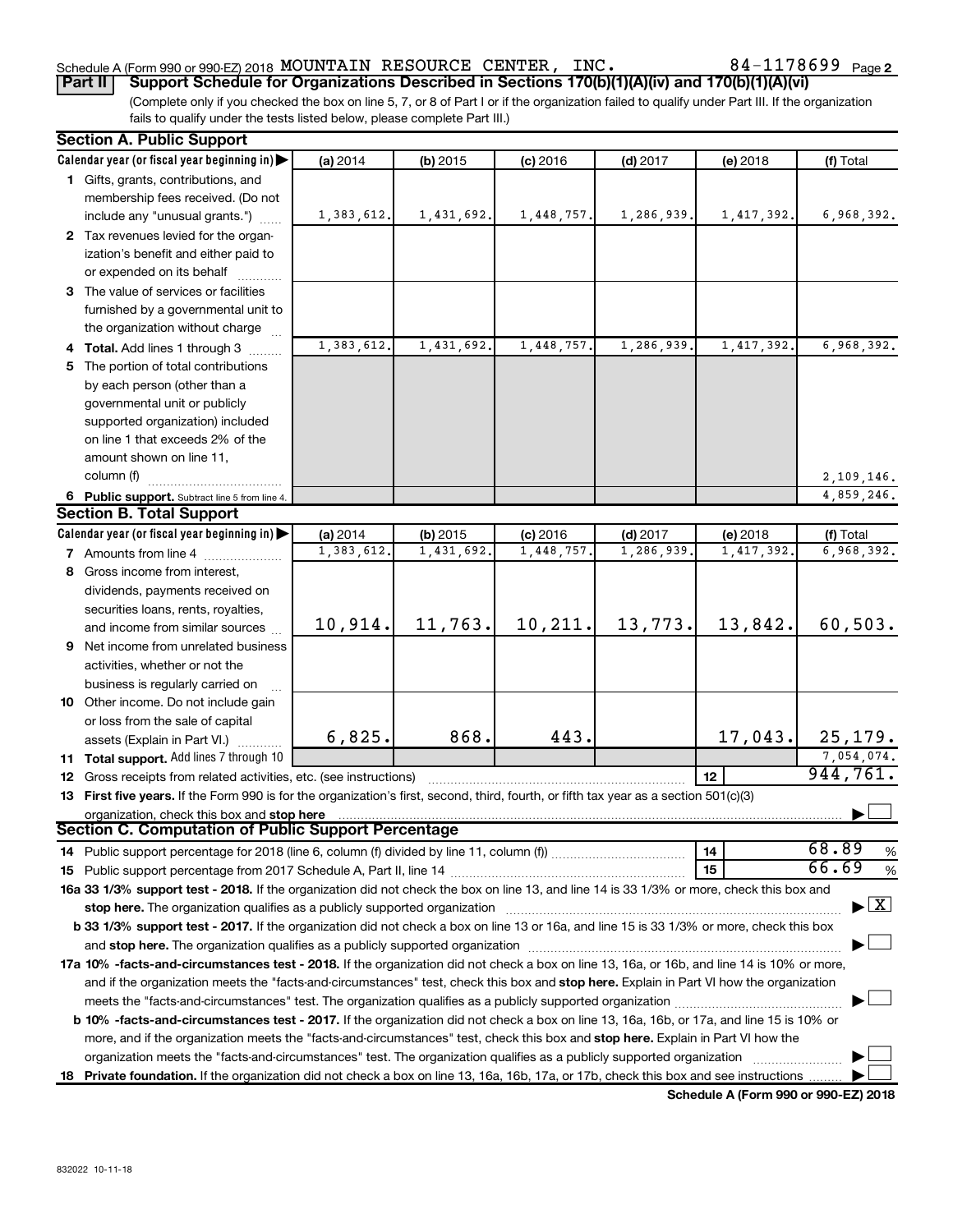### Schedule A (Form 990 or 990-EZ) 2018 MOUNTAIN RESOURCE CENTER, INC.  $84-1178699$   $_{\sf Page}$ **Part III Support Schedule for Organizations Described in Section 509(a)(2)**

(Complete only if you checked the box on line 10 of Part I or if the organization failed to qualify under Part II. If the organization fails to qualify under the tests listed below, please complete Part II.)

| <b>Section A. Public Support</b>                                                                                                                                                                                                                                                                                                     |          |          |                 |            |          |           |
|--------------------------------------------------------------------------------------------------------------------------------------------------------------------------------------------------------------------------------------------------------------------------------------------------------------------------------------|----------|----------|-----------------|------------|----------|-----------|
| Calendar year (or fiscal year beginning in)                                                                                                                                                                                                                                                                                          | (a) 2014 | (b) 2015 | <b>(c)</b> 2016 | $(d)$ 2017 | (e) 2018 | (f) Total |
| 1 Gifts, grants, contributions, and                                                                                                                                                                                                                                                                                                  |          |          |                 |            |          |           |
| membership fees received. (Do not                                                                                                                                                                                                                                                                                                    |          |          |                 |            |          |           |
| include any "unusual grants.")                                                                                                                                                                                                                                                                                                       |          |          |                 |            |          |           |
| <b>2</b> Gross receipts from admissions,                                                                                                                                                                                                                                                                                             |          |          |                 |            |          |           |
| merchandise sold or services per-                                                                                                                                                                                                                                                                                                    |          |          |                 |            |          |           |
| formed, or facilities furnished in                                                                                                                                                                                                                                                                                                   |          |          |                 |            |          |           |
| any activity that is related to the<br>organization's tax-exempt purpose                                                                                                                                                                                                                                                             |          |          |                 |            |          |           |
| 3 Gross receipts from activities that                                                                                                                                                                                                                                                                                                |          |          |                 |            |          |           |
| are not an unrelated trade or bus-                                                                                                                                                                                                                                                                                                   |          |          |                 |            |          |           |
| iness under section 513                                                                                                                                                                                                                                                                                                              |          |          |                 |            |          |           |
|                                                                                                                                                                                                                                                                                                                                      |          |          |                 |            |          |           |
| 4 Tax revenues levied for the organ-                                                                                                                                                                                                                                                                                                 |          |          |                 |            |          |           |
| ization's benefit and either paid to                                                                                                                                                                                                                                                                                                 |          |          |                 |            |          |           |
| or expended on its behalf<br>.                                                                                                                                                                                                                                                                                                       |          |          |                 |            |          |           |
| 5 The value of services or facilities                                                                                                                                                                                                                                                                                                |          |          |                 |            |          |           |
| furnished by a governmental unit to                                                                                                                                                                                                                                                                                                  |          |          |                 |            |          |           |
| the organization without charge                                                                                                                                                                                                                                                                                                      |          |          |                 |            |          |           |
| <b>6 Total.</b> Add lines 1 through 5                                                                                                                                                                                                                                                                                                |          |          |                 |            |          |           |
| 7a Amounts included on lines 1, 2, and                                                                                                                                                                                                                                                                                               |          |          |                 |            |          |           |
| 3 received from disqualified persons                                                                                                                                                                                                                                                                                                 |          |          |                 |            |          |           |
| <b>b</b> Amounts included on lines 2 and 3 received                                                                                                                                                                                                                                                                                  |          |          |                 |            |          |           |
| from other than disqualified persons that<br>exceed the greater of \$5,000 or 1% of the                                                                                                                                                                                                                                              |          |          |                 |            |          |           |
| amount on line 13 for the year                                                                                                                                                                                                                                                                                                       |          |          |                 |            |          |           |
| c Add lines 7a and 7b                                                                                                                                                                                                                                                                                                                |          |          |                 |            |          |           |
| 8 Public support. (Subtract line 7c from line 6.)                                                                                                                                                                                                                                                                                    |          |          |                 |            |          |           |
| <b>Section B. Total Support</b>                                                                                                                                                                                                                                                                                                      |          |          |                 |            |          |           |
| Calendar year (or fiscal year beginning in)                                                                                                                                                                                                                                                                                          | (a) 2014 | (b) 2015 | <b>(c)</b> 2016 | $(d)$ 2017 | (e) 2018 | (f) Total |
| <b>9</b> Amounts from line 6                                                                                                                                                                                                                                                                                                         |          |          |                 |            |          |           |
| <b>10a</b> Gross income from interest,                                                                                                                                                                                                                                                                                               |          |          |                 |            |          |           |
| dividends, payments received on<br>securities loans, rents, royalties,                                                                                                                                                                                                                                                               |          |          |                 |            |          |           |
| and income from similar sources                                                                                                                                                                                                                                                                                                      |          |          |                 |            |          |           |
| <b>b</b> Unrelated business taxable income                                                                                                                                                                                                                                                                                           |          |          |                 |            |          |           |
| (less section 511 taxes) from businesses                                                                                                                                                                                                                                                                                             |          |          |                 |            |          |           |
| acquired after June 30, 1975                                                                                                                                                                                                                                                                                                         |          |          |                 |            |          |           |
| c Add lines 10a and 10b                                                                                                                                                                                                                                                                                                              |          |          |                 |            |          |           |
| <b>11</b> Net income from unrelated business                                                                                                                                                                                                                                                                                         |          |          |                 |            |          |           |
| activities not included in line 10b.                                                                                                                                                                                                                                                                                                 |          |          |                 |            |          |           |
| whether or not the business is<br>regularly carried on                                                                                                                                                                                                                                                                               |          |          |                 |            |          |           |
| 12 Other income. Do not include gain                                                                                                                                                                                                                                                                                                 |          |          |                 |            |          |           |
| or loss from the sale of capital                                                                                                                                                                                                                                                                                                     |          |          |                 |            |          |           |
| assets (Explain in Part VI.)                                                                                                                                                                                                                                                                                                         |          |          |                 |            |          |           |
| <b>13</b> Total support. (Add lines 9, 10c, 11, and 12.)                                                                                                                                                                                                                                                                             |          |          |                 |            |          |           |
| 14 First five years. If the Form 990 is for the organization's first, second, third, fourth, or fifth tax year as a section 501(c)(3) organization,                                                                                                                                                                                  |          |          |                 |            |          |           |
| check this box and stop here <b>construction and construction</b> and stop here <b>constructed</b> and stop here <b>constructed</b> and stop here <b>constructed</b> and <b>construction</b> and <b>construction</b> and <b>construction</b> and <b>construction</b> a<br><b>Section C. Computation of Public Support Percentage</b> |          |          |                 |            |          |           |
| 15 Public support percentage for 2018 (line 8, column (f), divided by line 13, column (f) <i>manumeronominium</i>                                                                                                                                                                                                                    |          |          |                 |            | 15       |           |
|                                                                                                                                                                                                                                                                                                                                      |          |          |                 |            | 16       | %         |
| 16 Public support percentage from 2017 Schedule A, Part III, line 15<br>Section D. Computation of Investment Income Percentage                                                                                                                                                                                                       |          |          |                 |            |          | %         |
|                                                                                                                                                                                                                                                                                                                                      |          |          |                 |            | 17       |           |
| 17 Investment income percentage for 2018 (line 10c, column (f), divided by line 13, column (f))                                                                                                                                                                                                                                      |          |          |                 |            |          | %         |
| 18 Investment income percentage from 2017 Schedule A, Part III, line 17                                                                                                                                                                                                                                                              |          |          |                 |            | 18       | %         |
| 19a 33 1/3% support tests - 2018. If the organization did not check the box on line 14, and line 15 is more than 33 1/3%, and line 17 is not                                                                                                                                                                                         |          |          |                 |            |          |           |
| more than 33 1/3%, check this box and stop here. The organization qualifies as a publicly supported organization                                                                                                                                                                                                                     |          |          |                 |            |          |           |
| b 33 1/3% support tests - 2017. If the organization did not check a box on line 14 or line 19a, and line 16 is more than 33 1/3%, and                                                                                                                                                                                                |          |          |                 |            |          |           |
| line 18 is not more than 33 1/3%, check this box and stop here. The organization qualifies as a publicly supported organization                                                                                                                                                                                                      |          |          |                 |            |          |           |
|                                                                                                                                                                                                                                                                                                                                      |          |          |                 |            |          |           |

**Schedule A (Form 990 or 990-EZ) 2018**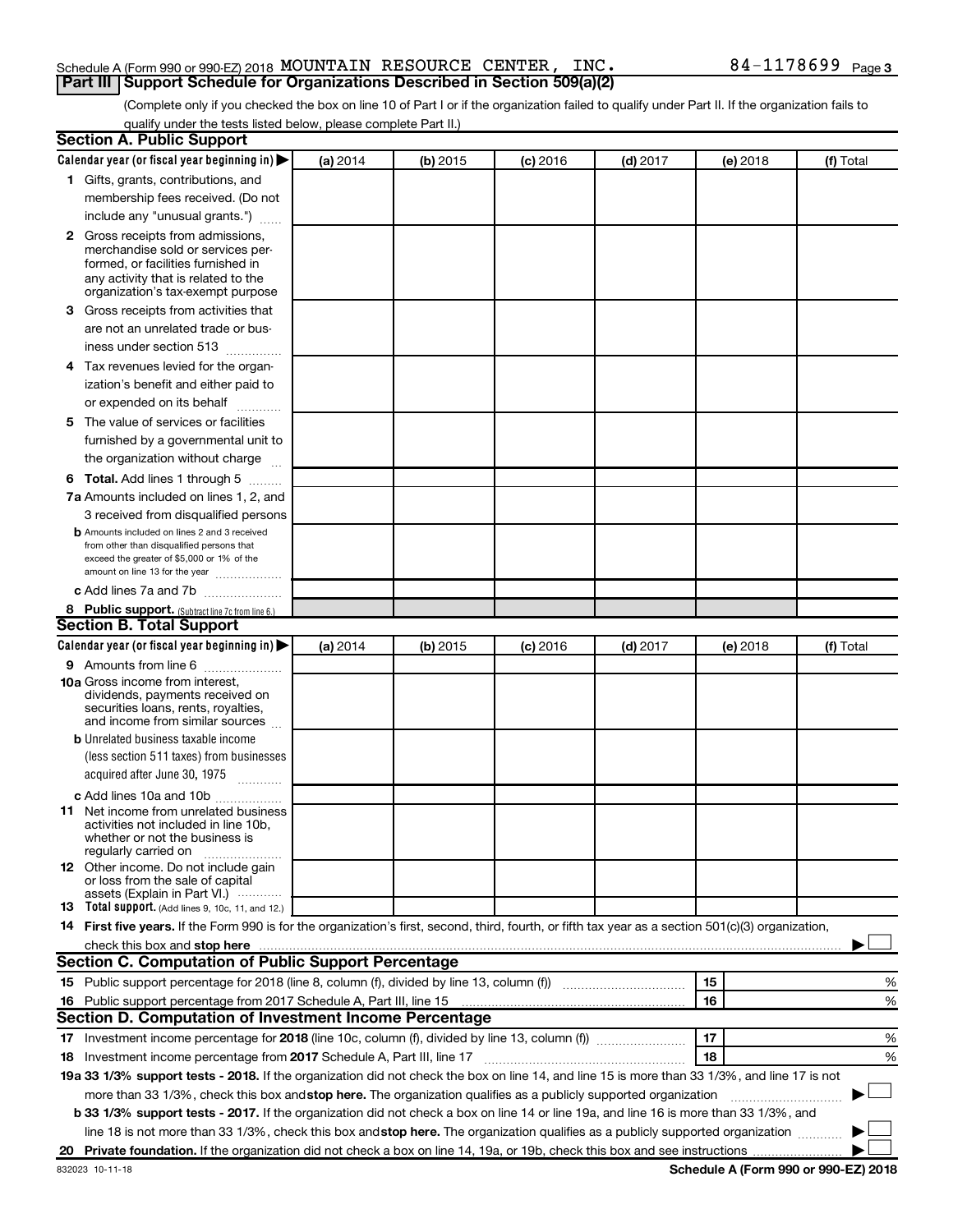### **Part IV Supporting Organizations**

(Complete only if you checked a box in line 12 on Part I. If you checked 12a of Part I, complete Sections A and B. If you checked 12b of Part I, complete Sections A and C. If you checked 12c of Part I, complete Sections A, D, and E. If you checked 12d of Part I, complete Sections A and D, and complete Part V.)

### **Section A. All Supporting Organizations**

- **1** Are all of the organization's supported organizations listed by name in the organization's governing documents? If "No," describe in Part VI how the supported organizations are designated. If designated by *class or purpose, describe the designation. If historic and continuing relationship, explain.*
- **2** Did the organization have any supported organization that does not have an IRS determination of status under section 509(a)(1) or (2)? If "Yes," explain in Part **VI** how the organization determined that the supported *organization was described in section 509(a)(1) or (2).*
- **3a** Did the organization have a supported organization described in section 501(c)(4), (5), or (6)? If "Yes," answer *(b) and (c) below.*
- **b** Did the organization confirm that each supported organization qualified under section 501(c)(4), (5), or (6) and satisfied the public support tests under section 509(a)(2)? If "Yes," describe in Part VI when and how the *organization made the determination.*
- **c** Did the organization ensure that all support to such organizations was used exclusively for section 170(c)(2)(B) purposes? If "Yes," explain in Part VI what controls the organization put in place to ensure such use.
- **4 a** *If* Was any supported organization not organized in the United States ("foreign supported organization")? *"Yes," and if you checked 12a or 12b in Part I, answer (b) and (c) below.*
- **b** Did the organization have ultimate control and discretion in deciding whether to make grants to the foreign supported organization? If "Yes," describe in Part VI how the organization had such control and discretion *despite being controlled or supervised by or in connection with its supported organizations.*
- **c** Did the organization support any foreign supported organization that does not have an IRS determination under sections 501(c)(3) and 509(a)(1) or (2)? If "Yes," explain in Part VI what controls the organization used *to ensure that all support to the foreign supported organization was used exclusively for section 170(c)(2)(B) purposes.*
- **5a** Did the organization add, substitute, or remove any supported organizations during the tax year? If "Yes," answer (b) and (c) below (if applicable). Also, provide detail in **Part VI,** including (i) the names and EIN *numbers of the supported organizations added, substituted, or removed; (ii) the reasons for each such action; (iii) the authority under the organization's organizing document authorizing such action; and (iv) how the action was accomplished (such as by amendment to the organizing document).*
- **b Type I or Type II only.** Was any added or substituted supported organization part of a class already designated in the organization's organizing document?
- **c Substitutions only.**  Was the substitution the result of an event beyond the organization's control?
- **6** Did the organization provide support (whether in the form of grants or the provision of services or facilities) to **Part VI.** support or benefit one or more of the filing organization's supported organizations? If "Yes," provide detail in anyone other than (i) its supported organizations, (ii) individuals that are part of the charitable class benefited by one or more of its supported organizations, or (iii) other supporting organizations that also
- **7** Did the organization provide a grant, loan, compensation, or other similar payment to a substantial contributor regard to a substantial contributor? If "Yes," complete Part I of Schedule L (Form 990 or 990-EZ). (as defined in section 4958(c)(3)(C)), a family member of a substantial contributor, or a 35% controlled entity with
- **8** Did the organization make a loan to a disqualified person (as defined in section 4958) not described in line 7? *If "Yes," complete Part I of Schedule L (Form 990 or 990-EZ).*
- **9 a** Was the organization controlled directly or indirectly at any time during the tax year by one or more in section 509(a)(1) or (2))? If "Yes," provide detail in **Part VI.** disqualified persons as defined in section 4946 (other than foundation managers and organizations described
- **b** Did one or more disqualified persons (as defined in line 9a) hold a controlling interest in any entity in which the supporting organization had an interest? If "Yes," provide detail in Part VI.
- **c** Did a disqualified person (as defined in line 9a) have an ownership interest in, or derive any personal benefit from, assets in which the supporting organization also had an interest? If "Yes," provide detail in Part VI.
- **10 a** Was the organization subject to the excess business holdings rules of section 4943 because of section supporting organizations)? If "Yes," answer 10b below. 4943(f) (regarding certain Type II supporting organizations, and all Type III non-functionally integrated
	- **b** Did the organization have any excess business holdings in the tax year? (Use Schedule C, Form 4720, to *determine whether the organization had excess business holdings.)*

**Yes No 1 2 3a 3b 3c 4a 4b 4c 5a 5b 5c 6 7 8 9a 9b 9c 10a 10b**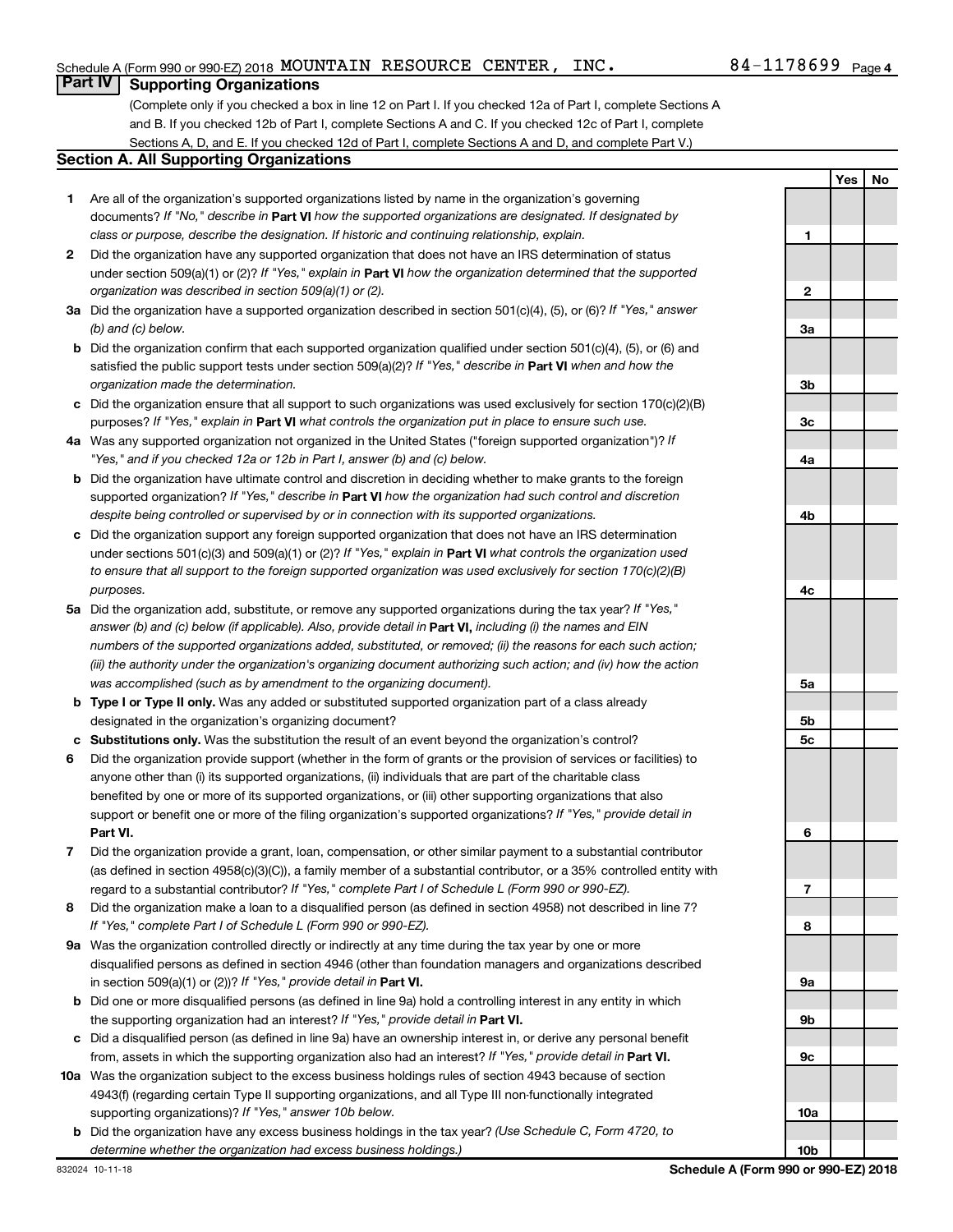#### Schedule A (Form 990 or 990-EZ) 2018 MOUNTAIN RESOURCE CENTER,INC。 84-1178699 Page MOUNTAIN RESOURCE CENTER, INC. 84-1178699

|              | Part IV<br><b>Supporting Organizations (continued)</b>                                                                          |                 |            |    |
|--------------|---------------------------------------------------------------------------------------------------------------------------------|-----------------|------------|----|
|              |                                                                                                                                 |                 | Yes        | No |
| 11           | Has the organization accepted a gift or contribution from any of the following persons?                                         |                 |            |    |
|              | a A person who directly or indirectly controls, either alone or together with persons described in (b) and (c)                  |                 |            |    |
|              | below, the governing body of a supported organization?                                                                          | 11a             |            |    |
|              | <b>b</b> A family member of a person described in (a) above?                                                                    | 11 <sub>b</sub> |            |    |
|              | c A 35% controlled entity of a person described in (a) or (b) above? If "Yes" to a, b, or c, provide detail in Part VI.         | 11c             |            |    |
|              | <b>Section B. Type I Supporting Organizations</b>                                                                               |                 |            |    |
|              |                                                                                                                                 |                 |            |    |
|              |                                                                                                                                 |                 | <b>Yes</b> | No |
| 1            | Did the directors, trustees, or membership of one or more supported organizations have the power to                             |                 |            |    |
|              | regularly appoint or elect at least a majority of the organization's directors or trustees at all times during the              |                 |            |    |
|              | tax year? If "No," describe in Part VI how the supported organization(s) effectively operated, supervised, or                   |                 |            |    |
|              | controlled the organization's activities. If the organization had more than one supported organization,                         |                 |            |    |
|              | describe how the powers to appoint and/or remove directors or trustees were allocated among the supported                       |                 |            |    |
|              | organizations and what conditions or restrictions, if any, applied to such powers during the tax year.                          | 1               |            |    |
| 2            | Did the organization operate for the benefit of any supported organization other than the supported                             |                 |            |    |
|              | organization(s) that operated, supervised, or controlled the supporting organization? If "Yes," explain in                      |                 |            |    |
|              | Part VI how providing such benefit carried out the purposes of the supported organization(s) that operated,                     |                 |            |    |
|              | supervised, or controlled the supporting organization.                                                                          | $\mathbf{2}$    |            |    |
|              | <b>Section C. Type II Supporting Organizations</b>                                                                              |                 |            |    |
|              |                                                                                                                                 |                 | Yes        | No |
| 1.           | Were a majority of the organization's directors or trustees during the tax year also a majority of the directors                |                 |            |    |
|              | or trustees of each of the organization's supported organization(s)? If "No," describe in Part VI how control                   |                 |            |    |
|              | or management of the supporting organization was vested in the same persons that controlled or managed                          |                 |            |    |
|              | the supported organization(s).                                                                                                  | 1               |            |    |
|              | <b>Section D. All Type III Supporting Organizations</b>                                                                         |                 |            |    |
|              |                                                                                                                                 |                 |            |    |
|              |                                                                                                                                 |                 | Yes        | No |
| 1            | Did the organization provide to each of its supported organizations, by the last day of the fifth month of the                  |                 |            |    |
|              | organization's tax year, (i) a written notice describing the type and amount of support provided during the prior tax           |                 |            |    |
|              | year, (ii) a copy of the Form 990 that was most recently filed as of the date of notification, and (iii) copies of the          |                 |            |    |
|              | organization's governing documents in effect on the date of notification, to the extent not previously provided?                | 1               |            |    |
| $\mathbf{2}$ | Were any of the organization's officers, directors, or trustees either (i) appointed or elected by the supported                |                 |            |    |
|              | organization(s) or (ii) serving on the governing body of a supported organization? If "No," explain in Part VI how              |                 |            |    |
|              | the organization maintained a close and continuous working relationship with the supported organization(s).                     | 2               |            |    |
| 3            | By reason of the relationship described in (2), did the organization's supported organizations have a                           |                 |            |    |
|              | significant voice in the organization's investment policies and in directing the use of the organization's                      |                 |            |    |
|              | income or assets at all times during the tax year? If "Yes," describe in Part VI the role the organization's                    |                 |            |    |
|              | supported organizations played in this regard.                                                                                  | 3               |            |    |
|              | Section E. Type III Functionally Integrated Supporting Organizations                                                            |                 |            |    |
| 1            | Check the box next to the method that the organization used to satisfy the Integral Part Test during the yealsee instructions). |                 |            |    |
| a            | The organization satisfied the Activities Test. Complete line 2 below.                                                          |                 |            |    |
| $\mathbf b$  | The organization is the parent of each of its supported organizations. Complete line 3 below.                                   |                 |            |    |
| c            | The organization supported a governmental entity. Describe in Part VI how you supported a government entity (see instructions). |                 |            |    |
| 2            | Activities Test. Answer (a) and (b) below.                                                                                      |                 | Yes        | No |
| а            | Did substantially all of the organization's activities during the tax year directly further the exempt purposes of              |                 |            |    |
|              | the supported organization(s) to which the organization was responsive? If "Yes," then in Part VI identify                      |                 |            |    |
|              | those supported organizations and explain how these activities directly furthered their exempt purposes,                        |                 |            |    |
|              | how the organization was responsive to those supported organizations, and how the organization determined                       |                 |            |    |
|              |                                                                                                                                 |                 |            |    |
|              | that these activities constituted substantially all of its activities.                                                          | 2a              |            |    |
|              | <b>b</b> Did the activities described in (a) constitute activities that, but for the organization's involvement, one or more    |                 |            |    |
|              | of the organization's supported organization(s) would have been engaged in? If "Yes," explain in Part VI the                    |                 |            |    |
|              | reasons for the organization's position that its supported organization(s) would have engaged in these                          |                 |            |    |
|              | activities but for the organization's involvement.                                                                              | 2b              |            |    |
| З            | Parent of Supported Organizations. Answer (a) and (b) below.                                                                    |                 |            |    |
| а            | Did the organization have the power to regularly appoint or elect a majority of the officers, directors, or                     |                 |            |    |
|              | trustees of each of the supported organizations? Provide details in Part VI.                                                    | За              |            |    |
|              | <b>b</b> Did the organization exercise a substantial degree of direction over the policies, programs, and activities of each    |                 |            |    |
|              | of its supported organizations? If "Yes," describe in Part VI the role played by the organization in this regard.               | 3b              |            |    |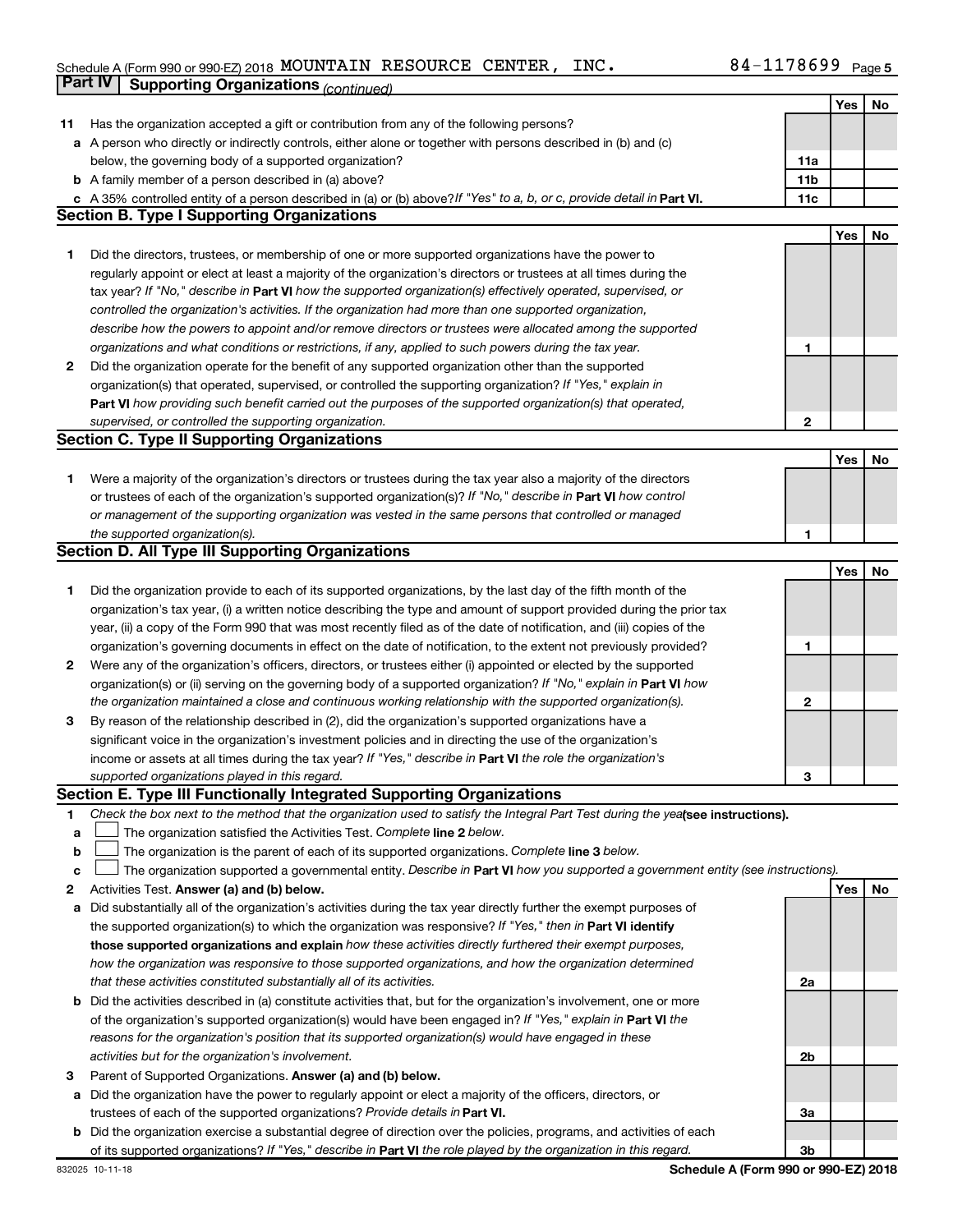### Schedule A (Form 990 or 990-EZ) 2018 MOUNTAIN RESOURCE CENTER, INC.  $84-1178699$   $_{\sf Page}$

## **Part V Type III Non-Functionally Integrated 509(a)(3) Supporting Organizations**

1 **Letter See instructions.** All Check here if the organization satisfied the Integral Part Test as a qualifying trust on Nov. 20, 1970 (explain in Part VI.) See instructions. All other Type III non-functionally integrated supporting organizations must complete Sections A through E.

| Section A - Adjusted Net Income |                                                                              |                | (A) Prior Year | (B) Current Year<br>(optional) |
|---------------------------------|------------------------------------------------------------------------------|----------------|----------------|--------------------------------|
| 1                               | Net short-term capital gain                                                  | 1              |                |                                |
| 2                               | Recoveries of prior-year distributions                                       | $\mathbf{2}$   |                |                                |
| З                               | Other gross income (see instructions)                                        | 3              |                |                                |
| 4                               | Add lines 1 through 3                                                        | 4              |                |                                |
| 5                               | Depreciation and depletion                                                   | 5              |                |                                |
| 6                               | Portion of operating expenses paid or incurred for production or             |                |                |                                |
|                                 | collection of gross income or for management, conservation, or               |                |                |                                |
|                                 | maintenance of property held for production of income (see instructions)     | 6              |                |                                |
| 7                               | Other expenses (see instructions)                                            | $\overline{7}$ |                |                                |
| 8                               | Adjusted Net Income (subtract lines 5, 6, and 7 from line 4)                 | 8              |                |                                |
|                                 | <b>Section B - Minimum Asset Amount</b>                                      |                | (A) Prior Year | (B) Current Year<br>(optional) |
| 1                               | Aggregate fair market value of all non-exempt-use assets (see                |                |                |                                |
|                                 | instructions for short tax year or assets held for part of year):            |                |                |                                |
|                                 | a Average monthly value of securities                                        | 1a             |                |                                |
|                                 | <b>b</b> Average monthly cash balances                                       | 1b             |                |                                |
|                                 | c Fair market value of other non-exempt-use assets                           | 1 <sub>c</sub> |                |                                |
|                                 | d Total (add lines 1a, 1b, and 1c)                                           | 1d             |                |                                |
|                                 | <b>e</b> Discount claimed for blockage or other                              |                |                |                                |
|                                 | factors (explain in detail in <b>Part VI</b> ):                              |                |                |                                |
| 2                               | Acquisition indebtedness applicable to non-exempt-use assets                 | $\mathbf{2}$   |                |                                |
| 3                               | Subtract line 2 from line 1d                                                 | 3              |                |                                |
| 4                               | Cash deemed held for exempt use. Enter 1-1/2% of line 3 (for greater amount, |                |                |                                |
|                                 | see instructions)                                                            | 4              |                |                                |
| 5                               | Net value of non-exempt-use assets (subtract line 4 from line 3)             | 5              |                |                                |
| 6                               | Multiply line 5 by .035                                                      | 6              |                |                                |
| 7                               | Recoveries of prior-year distributions                                       | $\overline{7}$ |                |                                |
| 8                               | Minimum Asset Amount (add line 7 to line 6)                                  | 8              |                |                                |
|                                 | <b>Section C - Distributable Amount</b>                                      |                |                | <b>Current Year</b>            |
| 1                               | Adjusted net income for prior year (from Section A, line 8, Column A)        | 1              |                |                                |
| $\mathbf{2}$                    | Enter 85% of line 1                                                          | $\mathbf{2}$   |                |                                |
| 3                               | Minimum asset amount for prior year (from Section B, line 8, Column A)       | 3              |                |                                |
| 4                               | Enter greater of line 2 or line 3                                            | 4              |                |                                |
| 5                               | Income tax imposed in prior year                                             | 5              |                |                                |
| 6                               | <b>Distributable Amount.</b> Subtract line 5 from line 4, unless subject to  |                |                |                                |
|                                 | emergency temporary reduction (see instructions)                             | 6              |                |                                |
|                                 |                                                                              |                |                |                                |

**7** Check here if the current year is the organization's first as a non-functionally integrated Type III supporting organization (see † instructions).

**Schedule A (Form 990 or 990-EZ) 2018**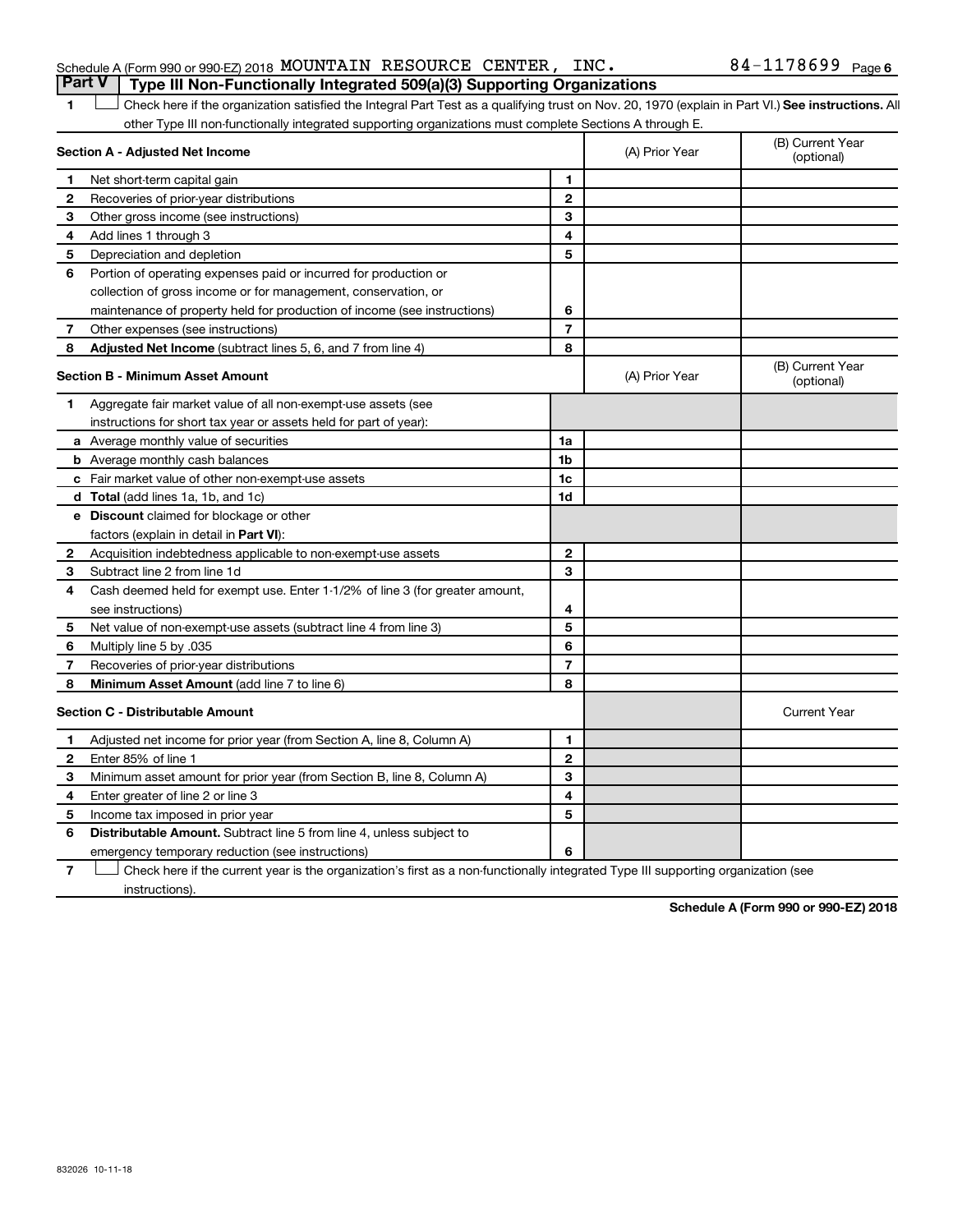#### Schedule A (Form 990 or 990-EZ) 2018 MOUNTAIN RESOURCE CENTER,INC。 84-1178699 Page MOUNTAIN RESOURCE CENTER, INC. 84-1178699

| <b>Part V</b><br>Type III Non-Functionally Integrated 509(a)(3) Supporting Organizations (continued) |                                                                                            |                                    |                                               |                                                  |  |  |
|------------------------------------------------------------------------------------------------------|--------------------------------------------------------------------------------------------|------------------------------------|-----------------------------------------------|--------------------------------------------------|--|--|
|                                                                                                      | <b>Current Year</b><br><b>Section D - Distributions</b>                                    |                                    |                                               |                                                  |  |  |
| 1                                                                                                    | Amounts paid to supported organizations to accomplish exempt purposes                      |                                    |                                               |                                                  |  |  |
| 2                                                                                                    | Amounts paid to perform activity that directly furthers exempt purposes of supported       |                                    |                                               |                                                  |  |  |
|                                                                                                      | organizations, in excess of income from activity                                           |                                    |                                               |                                                  |  |  |
| 3                                                                                                    | Administrative expenses paid to accomplish exempt purposes of supported organizations      |                                    |                                               |                                                  |  |  |
| 4                                                                                                    | Amounts paid to acquire exempt-use assets                                                  |                                    |                                               |                                                  |  |  |
| 5                                                                                                    | Qualified set-aside amounts (prior IRS approval required)                                  |                                    |                                               |                                                  |  |  |
| 6                                                                                                    | Other distributions (describe in Part VI). See instructions.                               |                                    |                                               |                                                  |  |  |
| 7                                                                                                    | Total annual distributions. Add lines 1 through 6.                                         |                                    |                                               |                                                  |  |  |
| 8                                                                                                    | Distributions to attentive supported organizations to which the organization is responsive |                                    |                                               |                                                  |  |  |
|                                                                                                      | (provide details in Part VI). See instructions.                                            |                                    |                                               |                                                  |  |  |
| 9                                                                                                    | Distributable amount for 2018 from Section C, line 6                                       |                                    |                                               |                                                  |  |  |
| 10                                                                                                   | Line 8 amount divided by line 9 amount                                                     |                                    |                                               |                                                  |  |  |
|                                                                                                      | <b>Section E - Distribution Allocations (see instructions)</b>                             | (i)<br><b>Excess Distributions</b> | (ii)<br><b>Underdistributions</b><br>Pre-2018 | (iii)<br><b>Distributable</b><br>Amount for 2018 |  |  |
| 1.                                                                                                   | Distributable amount for 2018 from Section C, line 6                                       |                                    |                                               |                                                  |  |  |
| $\mathbf{2}$                                                                                         | Underdistributions, if any, for years prior to 2018 (reason-                               |                                    |                                               |                                                  |  |  |
|                                                                                                      | able cause required- explain in Part VI). See instructions.                                |                                    |                                               |                                                  |  |  |
| 3                                                                                                    | Excess distributions carryover, if any, to 2018                                            |                                    |                                               |                                                  |  |  |
|                                                                                                      | a From 2013                                                                                |                                    |                                               |                                                  |  |  |
|                                                                                                      | <b>b</b> From 2014                                                                         |                                    |                                               |                                                  |  |  |
|                                                                                                      | c From 2015                                                                                |                                    |                                               |                                                  |  |  |
|                                                                                                      | d From 2016                                                                                |                                    |                                               |                                                  |  |  |
|                                                                                                      | e From 2017                                                                                |                                    |                                               |                                                  |  |  |
|                                                                                                      | f Total of lines 3a through e                                                              |                                    |                                               |                                                  |  |  |
|                                                                                                      | <b>g</b> Applied to underdistributions of prior years                                      |                                    |                                               |                                                  |  |  |
|                                                                                                      | <b>h</b> Applied to 2018 distributable amount                                              |                                    |                                               |                                                  |  |  |
|                                                                                                      | Carryover from 2013 not applied (see instructions)                                         |                                    |                                               |                                                  |  |  |
|                                                                                                      | Remainder. Subtract lines 3g, 3h, and 3i from 3f.                                          |                                    |                                               |                                                  |  |  |
| 4                                                                                                    | Distributions for 2018 from Section D,                                                     |                                    |                                               |                                                  |  |  |
|                                                                                                      | $line 7$ :                                                                                 |                                    |                                               |                                                  |  |  |
|                                                                                                      | a Applied to underdistributions of prior years                                             |                                    |                                               |                                                  |  |  |
|                                                                                                      | <b>b</b> Applied to 2018 distributable amount                                              |                                    |                                               |                                                  |  |  |
| с                                                                                                    | Remainder. Subtract lines 4a and 4b from 4.                                                |                                    |                                               |                                                  |  |  |
| 5                                                                                                    | Remaining underdistributions for years prior to 2018, if                                   |                                    |                                               |                                                  |  |  |
|                                                                                                      | any. Subtract lines 3g and 4a from line 2. For result greater                              |                                    |                                               |                                                  |  |  |
|                                                                                                      | than zero, explain in Part VI. See instructions.                                           |                                    |                                               |                                                  |  |  |
| 6                                                                                                    | Remaining underdistributions for 2018. Subtract lines 3h                                   |                                    |                                               |                                                  |  |  |
|                                                                                                      | and 4b from line 1. For result greater than zero, explain in                               |                                    |                                               |                                                  |  |  |
|                                                                                                      | <b>Part VI.</b> See instructions.                                                          |                                    |                                               |                                                  |  |  |
| $\mathbf{7}$                                                                                         | Excess distributions carryover to 2019. Add lines 3j                                       |                                    |                                               |                                                  |  |  |
|                                                                                                      | and 4c.                                                                                    |                                    |                                               |                                                  |  |  |
| 8                                                                                                    | Breakdown of line 7:                                                                       |                                    |                                               |                                                  |  |  |
|                                                                                                      | a Excess from 2014                                                                         |                                    |                                               |                                                  |  |  |
|                                                                                                      | <b>b</b> Excess from 2015                                                                  |                                    |                                               |                                                  |  |  |
|                                                                                                      | c Excess from 2016                                                                         |                                    |                                               |                                                  |  |  |
|                                                                                                      | d Excess from 2017                                                                         |                                    |                                               |                                                  |  |  |
|                                                                                                      | e Excess from 2018                                                                         |                                    |                                               |                                                  |  |  |

**Schedule A (Form 990 or 990-EZ) 2018**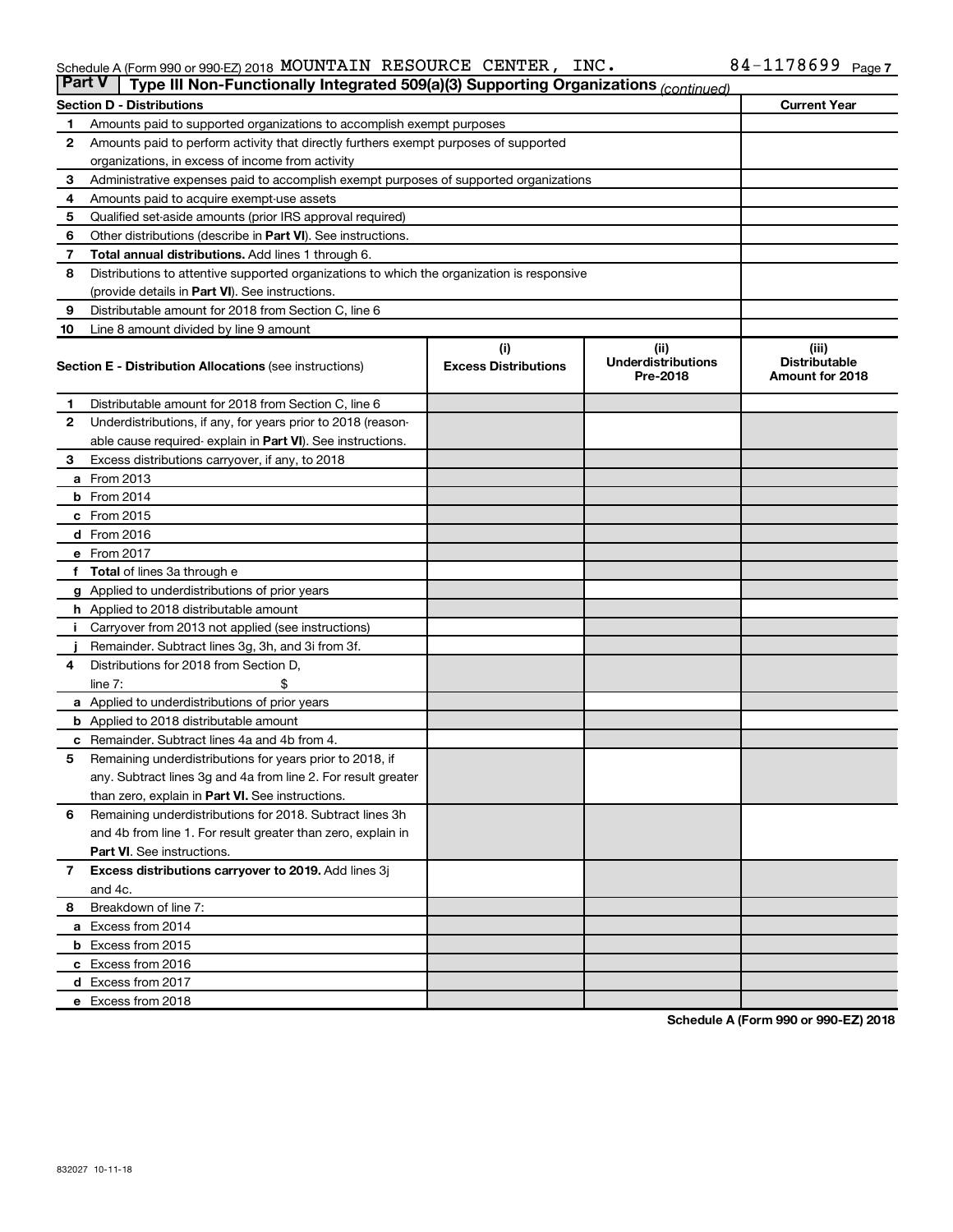|                | Schedule A (Form 990 or 990-EZ) 2018 MOUNTAIN RESOURCE CENTER, INC.                                                                                                                                                                                                                                                                                                                                                                                                                                                         |  | 84-1178699 Page 8 |
|----------------|-----------------------------------------------------------------------------------------------------------------------------------------------------------------------------------------------------------------------------------------------------------------------------------------------------------------------------------------------------------------------------------------------------------------------------------------------------------------------------------------------------------------------------|--|-------------------|
| <b>Part VI</b> | Supplemental Information. Provide the explanations required by Part II, line 10; Part II, line 17a or 17b; Part III, line 12;<br>Part IV, Section A, lines 1, 2, 3b, 3c, 4b, 4c, 5a, 6, 9a, 9b, 9c, 11a, 11b, and 11c; Part IV, Section B, lines 1 and 2; Part IV, Section C,<br>line 1; Part IV, Section D, lines 2 and 3; Part IV, Section E, lines 1c, 2a, 2b,<br>Section D, lines 5, 6, and 8; and Part V, Section E, lines 2, 5, and 6. Also complete this part for any additional information.<br>(See instructions.) |  |                   |
|                |                                                                                                                                                                                                                                                                                                                                                                                                                                                                                                                             |  |                   |
|                |                                                                                                                                                                                                                                                                                                                                                                                                                                                                                                                             |  |                   |
|                |                                                                                                                                                                                                                                                                                                                                                                                                                                                                                                                             |  |                   |
|                |                                                                                                                                                                                                                                                                                                                                                                                                                                                                                                                             |  |                   |
|                |                                                                                                                                                                                                                                                                                                                                                                                                                                                                                                                             |  |                   |
|                |                                                                                                                                                                                                                                                                                                                                                                                                                                                                                                                             |  |                   |
|                |                                                                                                                                                                                                                                                                                                                                                                                                                                                                                                                             |  |                   |
|                |                                                                                                                                                                                                                                                                                                                                                                                                                                                                                                                             |  |                   |
|                |                                                                                                                                                                                                                                                                                                                                                                                                                                                                                                                             |  |                   |
|                |                                                                                                                                                                                                                                                                                                                                                                                                                                                                                                                             |  |                   |
|                |                                                                                                                                                                                                                                                                                                                                                                                                                                                                                                                             |  |                   |
|                |                                                                                                                                                                                                                                                                                                                                                                                                                                                                                                                             |  |                   |
|                |                                                                                                                                                                                                                                                                                                                                                                                                                                                                                                                             |  |                   |
|                |                                                                                                                                                                                                                                                                                                                                                                                                                                                                                                                             |  |                   |
|                |                                                                                                                                                                                                                                                                                                                                                                                                                                                                                                                             |  |                   |
|                |                                                                                                                                                                                                                                                                                                                                                                                                                                                                                                                             |  |                   |
|                |                                                                                                                                                                                                                                                                                                                                                                                                                                                                                                                             |  |                   |
|                |                                                                                                                                                                                                                                                                                                                                                                                                                                                                                                                             |  |                   |
|                |                                                                                                                                                                                                                                                                                                                                                                                                                                                                                                                             |  |                   |
|                |                                                                                                                                                                                                                                                                                                                                                                                                                                                                                                                             |  |                   |
|                |                                                                                                                                                                                                                                                                                                                                                                                                                                                                                                                             |  |                   |
|                |                                                                                                                                                                                                                                                                                                                                                                                                                                                                                                                             |  |                   |
|                |                                                                                                                                                                                                                                                                                                                                                                                                                                                                                                                             |  |                   |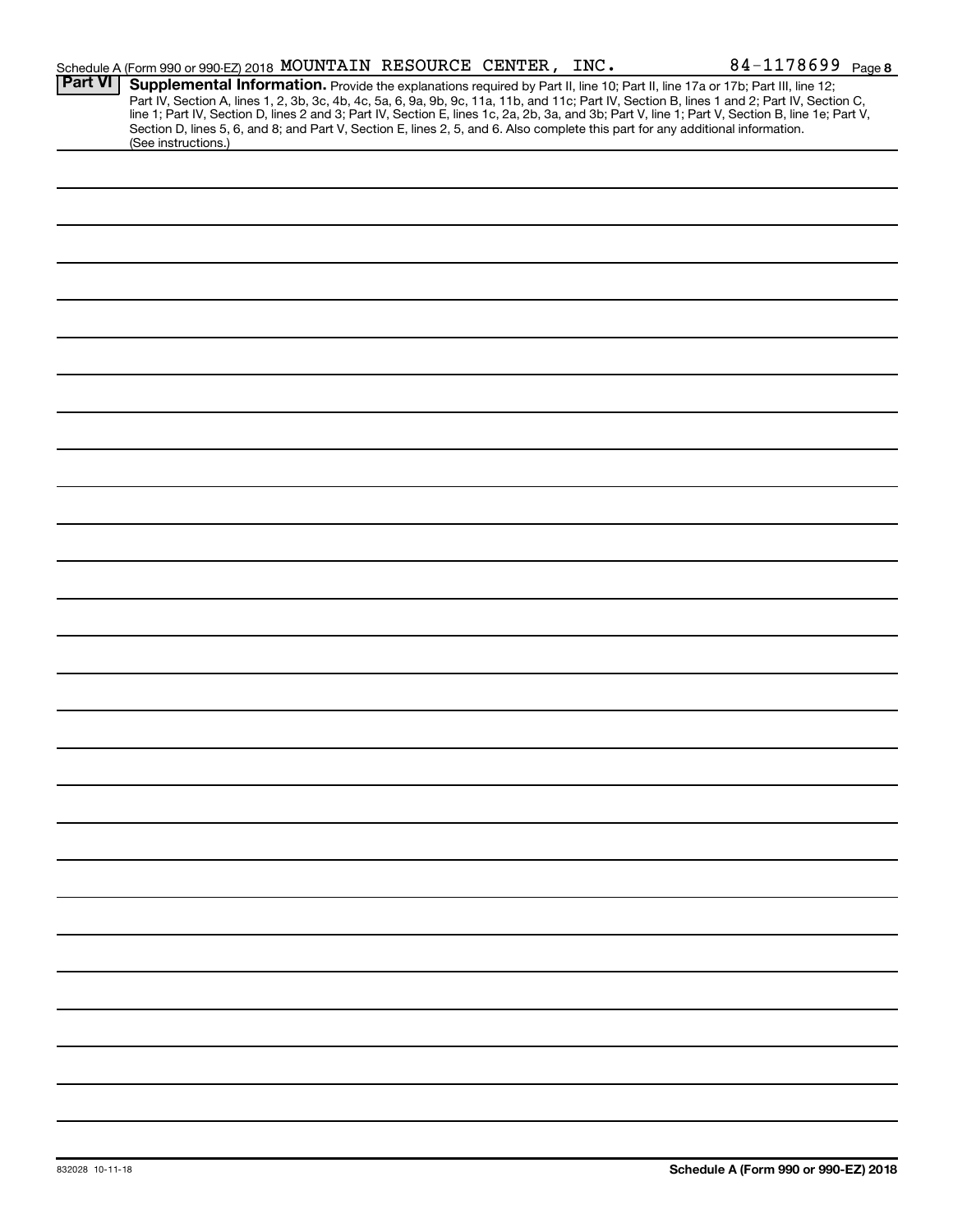# **(Form 990, 990-EZ,**

Department of the Treasury Internal Revenue Service

Name of the organization

### \*\* PUBLIC DISCLOSURE COPY \*\*

# **Schedule B Schedule of Contributors**

**or 990-PF) | Attach to Form 990, Form 990-EZ, or Form 990-PF. | Go to www.irs.gov/Form990 for the latest information.** OMB No. 1545-0047

**2018**

**Employer identification number**

|                                                                                              | 84-1178699                                                                                                                                |  |  |  |  |
|----------------------------------------------------------------------------------------------|-------------------------------------------------------------------------------------------------------------------------------------------|--|--|--|--|
|                                                                                              | Organization type (check one):                                                                                                            |  |  |  |  |
| Filers of:                                                                                   | Section:                                                                                                                                  |  |  |  |  |
| $\lfloor \underline{X} \rfloor$ 501(c)( 3) (enter number) organization<br>Form 990 or 990-EZ |                                                                                                                                           |  |  |  |  |
|                                                                                              | 4947(a)(1) nonexempt charitable trust not treated as a private foundation                                                                 |  |  |  |  |
|                                                                                              | 527 political organization                                                                                                                |  |  |  |  |
| Form 990-PF                                                                                  | 501(c)(3) exempt private foundation                                                                                                       |  |  |  |  |
|                                                                                              | 4947(a)(1) nonexempt charitable trust treated as a private foundation                                                                     |  |  |  |  |
|                                                                                              | 501(c)(3) taxable private foundation                                                                                                      |  |  |  |  |
|                                                                                              |                                                                                                                                           |  |  |  |  |
|                                                                                              | Check if your organization is covered by the General Rule or a Special Rule.                                                              |  |  |  |  |
|                                                                                              | Note: Only a section 501(c)(7), (8), or (10) organization can check boxes for both the General Rule and a Special Rule. See instructions. |  |  |  |  |
| <b>General Rule</b>                                                                          |                                                                                                                                           |  |  |  |  |

For an organization filing Form 990, 990-EZ, or 990-PF that received, during the year, contributions totaling \$5,000 or more (in money or property) from any one contributor. Complete Parts I and II. See instructions for determining a contributor's total contributions.

### **Special Rules**

 $\Box$ 

any one contributor, during the year, total contributions of the greater of (1) \$5,000; or (2) 2% of the amount on (i) Form 990, Part VIII, line 1h;  $\boxed{\text{X}}$  For an organization described in section 501(c)(3) filing Form 990 or 990-EZ that met the 33 1/3% support test of the regulations under sections 509(a)(1) and 170(b)(1)(A)(vi), that checked Schedule A (Form 990 or 990-EZ), Part II, line 13, 16a, or 16b, and that received from or (ii) Form 990-EZ, line 1. Complete Parts I and II.

year, total contributions of more than \$1,000 *exclusively* for religious, charitable, scientific, literary, or educational purposes, or for the For an organization described in section 501(c)(7), (8), or (10) filing Form 990 or 990-EZ that received from any one contributor, during the prevention of cruelty to children or animals. Complete Parts I (entering "N/A" in column (b) instead of the contributor name and address), II, and III.  $\Box$ 

purpose. Don't complete any of the parts unless the General Rule applies to this organization because it received nonexclusively year, contributions exclusively for religious, charitable, etc., purposes, but no such contributions totaled more than \$1,000. If this box is checked, enter here the total contributions that were received during the year for an exclusively religious, charitable, etc., For an organization described in section 501(c)(7), (8), or (10) filing Form 990 or 990-EZ that received from any one contributor, during the religious, charitable, etc., contributions totaling \$5,000 or more during the year  $\ldots$  $\ldots$  $\ldots$  $\ldots$  $\ldots$  $\ldots$  $\Box$ 

**Caution:**  An organization that isn't covered by the General Rule and/or the Special Rules doesn't file Schedule B (Form 990, 990-EZ, or 990-PF),  **must** but it answer "No" on Part IV, line 2, of its Form 990; or check the box on line H of its Form 990-EZ or on its Form 990-PF, Part I, line 2, to certify that it doesn't meet the filing requirements of Schedule B (Form 990, 990-EZ, or 990-PF).

**For Paperwork Reduction Act Notice, see the instructions for Form 990, 990-EZ, or 990-PF. Schedule B (Form 990, 990-EZ, or 990-PF) (2018)** LHA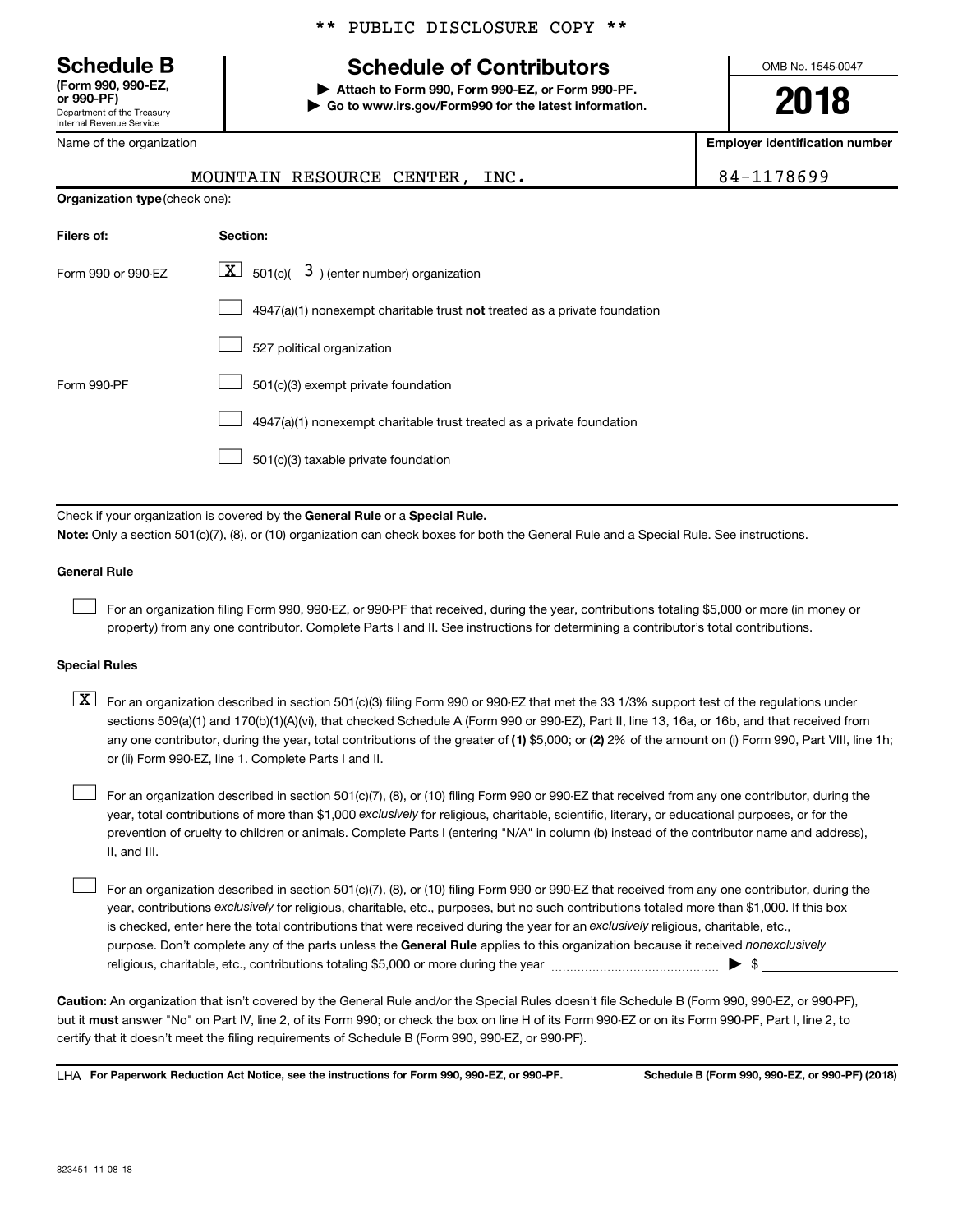Name of organization

**Employer identification number**

MOUNTAIN RESOURCE CENTER, INC. 84-1178699

| Part I     | Contributors (see instructions). Use duplicate copies of Part I if additional space is needed. |                                   |                                                                                                                  |
|------------|------------------------------------------------------------------------------------------------|-----------------------------------|------------------------------------------------------------------------------------------------------------------|
| (a)<br>No. | (b)<br>Name, address, and ZIP + 4                                                              | (c)<br><b>Total contributions</b> | (d)<br>Type of contribution                                                                                      |
| 1          |                                                                                                | 57,251.<br>\$                     | $\overline{\text{X}}$<br>Person<br>Payroll<br><b>Noncash</b><br>(Complete Part II for<br>noncash contributions.) |
| (a)<br>No. | (b)<br>Name, address, and ZIP + 4                                                              | (c)<br><b>Total contributions</b> | (d)<br>Type of contribution                                                                                      |
| 2          |                                                                                                | 43,355.<br>\$                     | $\overline{\text{X}}$<br>Person<br>Payroll<br>Noncash<br>(Complete Part II for<br>noncash contributions.)        |
| (a)<br>No. | (b)<br>Name, address, and ZIP + 4                                                              | (c)<br><b>Total contributions</b> | (d)<br>Type of contribution                                                                                      |
| 3          |                                                                                                | 281,377.<br>\$                    | $\overline{\textbf{X}}$<br>Person<br>Payroll<br>Noncash<br>(Complete Part II for<br>noncash contributions.)      |
| (a)<br>No. | (b)<br>Name, address, and ZIP + 4                                                              | (c)<br><b>Total contributions</b> | (d)<br>Type of contribution                                                                                      |
| 4          |                                                                                                | 34,304.<br>\$                     | $\overline{\text{X}}$<br>Person<br>Payroll<br>Noncash<br>(Complete Part II for<br>noncash contributions.)        |
| (a)<br>No. | (b)<br>Name, address, and ZIP + 4                                                              | (c)<br><b>Total contributions</b> | (d)<br>Type of contribution                                                                                      |
| 5          |                                                                                                | 260,997.<br>\$                    | $\overline{\textbf{x}}$<br>Person<br>Payroll<br>Noncash<br>(Complete Part II for<br>noncash contributions.)      |
| (a)<br>No. | (b)<br>Name, address, and ZIP + 4                                                              | (c)<br><b>Total contributions</b> | (d)<br>Type of contribution                                                                                      |
| 6          |                                                                                                | 100,288.<br>\$                    | $\overline{\text{X}}$<br>Person<br>Payroll<br>Noncash<br>(Complete Part II for<br>noncash contributions.)        |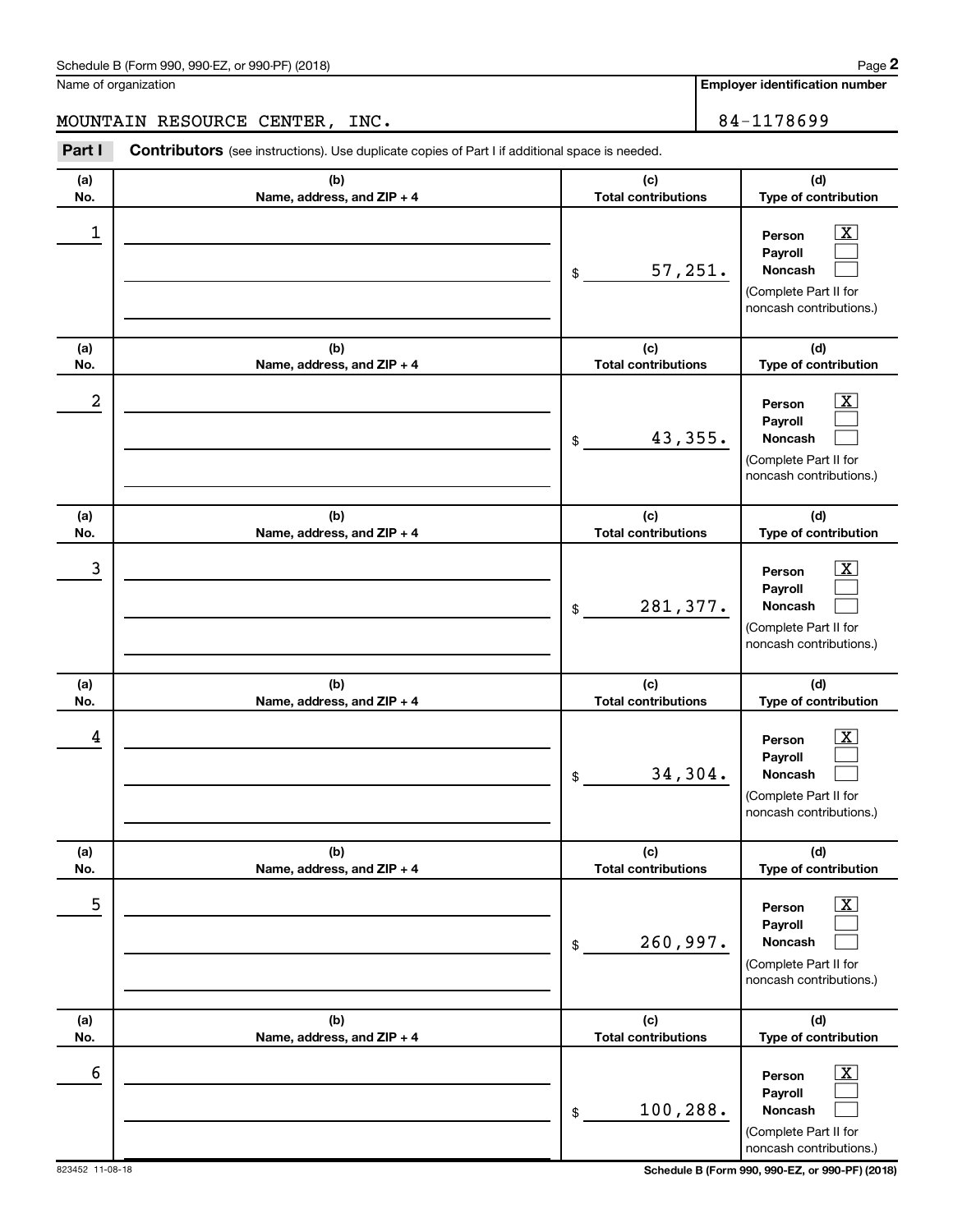Name of organization

**Employer identification number**

MOUNTAIN RESOURCE CENTER, INC. 84-1178699

| Part I     | <b>Contributors</b> (see instructions). Use duplicate copies of Part I if additional space is needed. |                                             |                                                                                                                                   |
|------------|-------------------------------------------------------------------------------------------------------|---------------------------------------------|-----------------------------------------------------------------------------------------------------------------------------------|
| (a)<br>No. | (b)<br>Name, address, and ZIP + 4                                                                     | (c)<br><b>Total contributions</b>           | (d)<br>Type of contribution                                                                                                       |
| 7          |                                                                                                       | 74,946.<br>\$                               | $\overline{\text{X}}$<br>Person<br>Payroll<br>Noncash<br>(Complete Part II for<br>noncash contributions.)                         |
| (a)<br>No. | (b)<br>Name, address, and ZIP + 4                                                                     | (c)<br><b>Total contributions</b>           | (d)<br>Type of contribution                                                                                                       |
| 8          |                                                                                                       | 40,000.<br>\$                               | $\overline{\text{X}}$<br>Person<br>Payroll<br>Noncash<br>(Complete Part II for<br>noncash contributions.)                         |
| (a)<br>No. | (b)<br>Name, address, and ZIP + 4                                                                     | (c)<br><b>Total contributions</b>           | (d)<br>Type of contribution                                                                                                       |
| 9          |                                                                                                       | 44,832.<br>\$                               | $\overline{\mathbf{X}}$<br>Person<br>Payroll<br>Noncash<br>(Complete Part II for<br>noncash contributions.)                       |
| (a)        | (b)                                                                                                   | (c)                                         | (d)                                                                                                                               |
| No.<br>10  | Name, address, and ZIP + 4                                                                            | <b>Total contributions</b><br>40,500.<br>\$ | Type of contribution<br>$\overline{\text{X}}$<br>Person<br>Payroll<br>Noncash<br>(Complete Part II for<br>noncash contributions.) |
| (a)<br>No. | (b)<br>Name, address, and ZIP + 4                                                                     | (c)<br><b>Total contributions</b>           | (d)<br>Type of contribution                                                                                                       |
| 11         |                                                                                                       | 40,915.<br>\$                               | $\overline{\textbf{X}}$<br>Person<br>Payroll<br><b>Noncash</b><br>(Complete Part II for<br>noncash contributions.)                |
| (a)<br>No. | (b)<br>Name, address, and ZIP + 4                                                                     | (c)<br><b>Total contributions</b>           | (d)<br>Type of contribution                                                                                                       |
|            |                                                                                                       | \$                                          | Person<br>Payroll<br>Noncash<br>(Complete Part II for<br>noncash contributions.)                                                  |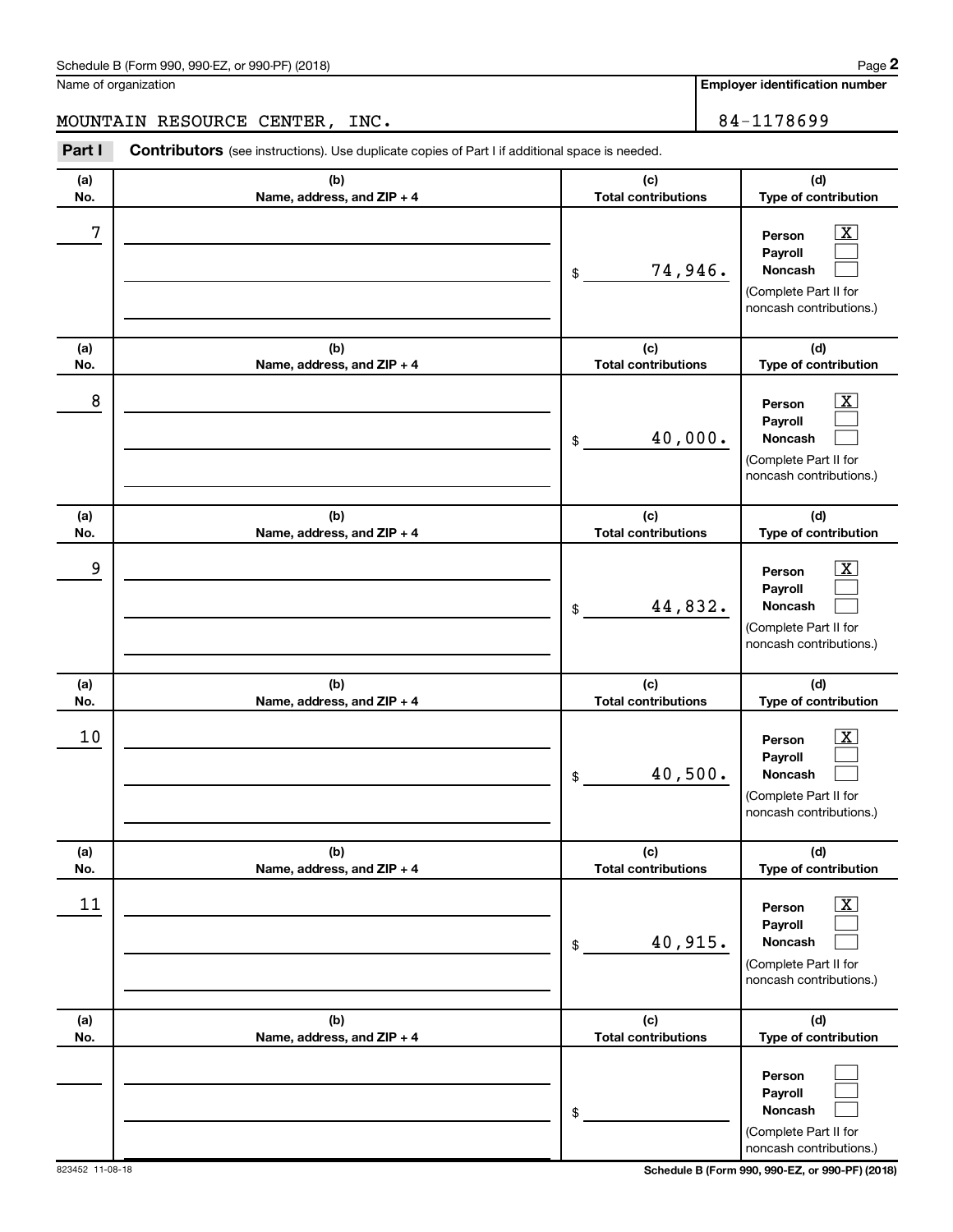| Schedule B (Form 990, 990-EZ, or 990-PF) (2018)<br>$\sqrt{2}$ , $\sqrt{2}$ , $\sqrt{2}$ , $\sqrt{2}$ , $\sqrt{2}$ | Page |
|-------------------------------------------------------------------------------------------------------------------|------|
|-------------------------------------------------------------------------------------------------------------------|------|

Name of organization

**Employer identification number**

MOUNTAIN RESOURCE CENTER, INC. 2012 2022 2023

Part II Noncash Property (see instructions). Use duplicate copies of Part II if additional space is needed.

| (a)<br>No.<br>from<br>Part I | (b)<br>Description of noncash property given | (c)<br>FMV (or estimate)<br>(See instructions.) | (d)<br>Date received |
|------------------------------|----------------------------------------------|-------------------------------------------------|----------------------|
|                              |                                              |                                                 |                      |
|                              |                                              | \$                                              |                      |
| (a)<br>No.<br>from<br>Part I | (b)<br>Description of noncash property given | (c)<br>FMV (or estimate)<br>(See instructions.) | (d)<br>Date received |
|                              |                                              |                                                 |                      |
|                              |                                              | \$                                              |                      |
| (a)<br>No.<br>from<br>Part I | (b)<br>Description of noncash property given | (c)<br>FMV (or estimate)<br>(See instructions.) | (d)<br>Date received |
|                              |                                              |                                                 |                      |
|                              |                                              | \$                                              |                      |
| (a)<br>No.<br>from<br>Part I | (b)<br>Description of noncash property given | (c)<br>FMV (or estimate)<br>(See instructions.) | (d)<br>Date received |
|                              |                                              |                                                 |                      |
|                              |                                              | \$                                              |                      |
| (a)<br>No.<br>from<br>Part I | (b)<br>Description of noncash property given | (c)<br>FMV (or estimate)<br>(See instructions.) | (d)<br>Date received |
|                              |                                              |                                                 |                      |
|                              |                                              | \$                                              |                      |
| (a)<br>No.<br>from<br>Part I | (b)<br>Description of noncash property given | (c)<br>FMV (or estimate)<br>(See instructions.) | (d)<br>Date received |
|                              |                                              |                                                 |                      |
|                              |                                              | \$                                              |                      |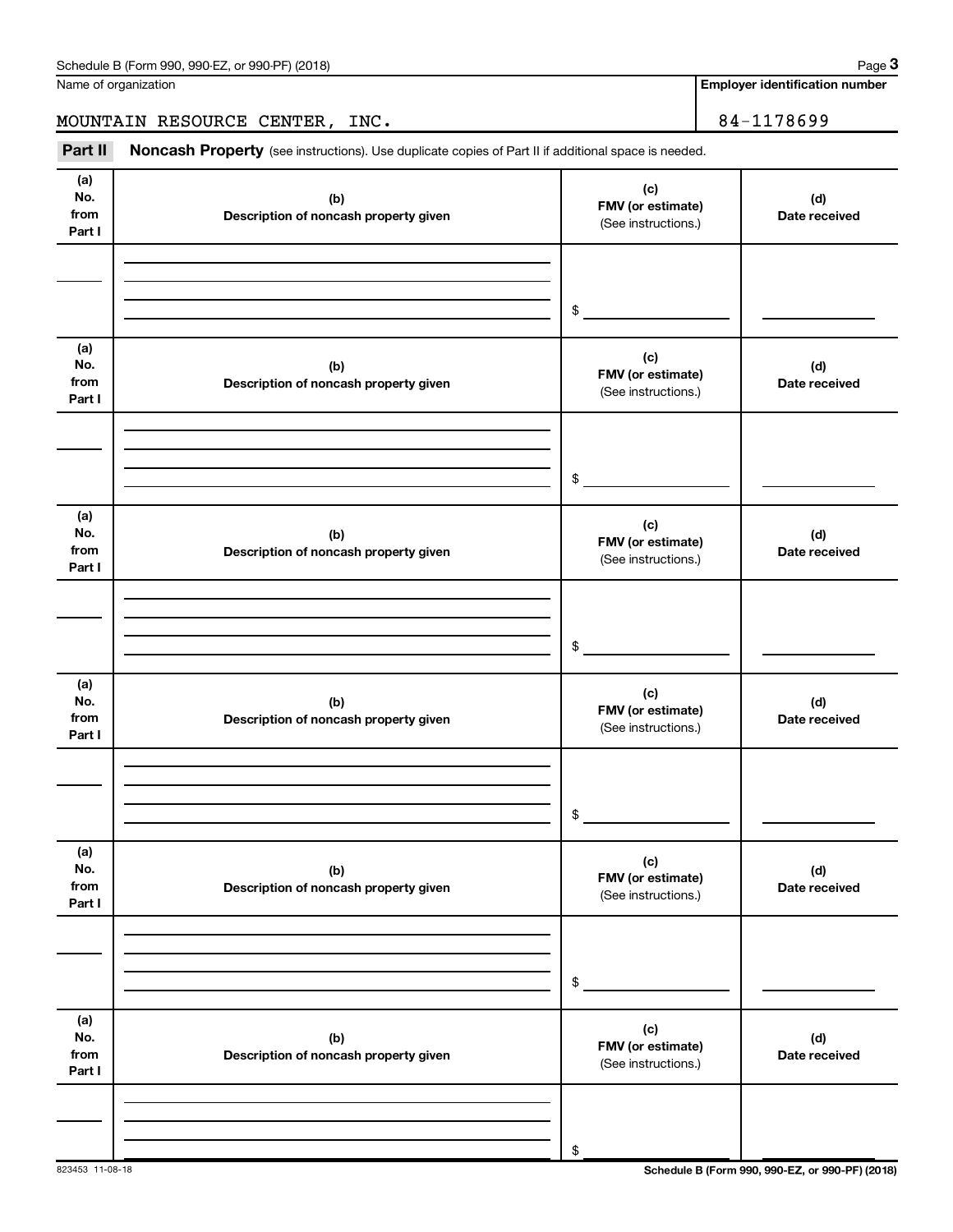|                           | Schedule B (Form 990, 990-EZ, or 990-PF) (2018)                                                                                                                                                                                                                        |                                       | Page 4                                                                                                                                                         |  |  |  |
|---------------------------|------------------------------------------------------------------------------------------------------------------------------------------------------------------------------------------------------------------------------------------------------------------------|---------------------------------------|----------------------------------------------------------------------------------------------------------------------------------------------------------------|--|--|--|
|                           | Name of organization                                                                                                                                                                                                                                                   | <b>Employer identification number</b> |                                                                                                                                                                |  |  |  |
|                           | MOUNTAIN RESOURCE CENTER, INC.                                                                                                                                                                                                                                         |                                       | 84-1178699                                                                                                                                                     |  |  |  |
| Part III                  | from any one contributor. Complete columns (a) through (e) and the following line entry. For organizations<br>completing Part III, enter the total of exclusively religious, charitable, etc., contributions of \$1,000 or less for the year. (Enter this info. once.) |                                       | Exclusively religious, charitable, etc., contributions to organizations described in section 501(c)(7), (8), or (10) that total more than \$1,000 for the year |  |  |  |
|                           | Use duplicate copies of Part III if additional space is needed.                                                                                                                                                                                                        |                                       |                                                                                                                                                                |  |  |  |
| (a) No.<br>from<br>Part I | (b) Purpose of gift                                                                                                                                                                                                                                                    | (c) Use of gift                       | (d) Description of how gift is held                                                                                                                            |  |  |  |
|                           |                                                                                                                                                                                                                                                                        |                                       |                                                                                                                                                                |  |  |  |
|                           |                                                                                                                                                                                                                                                                        | (e) Transfer of gift                  |                                                                                                                                                                |  |  |  |
|                           | Transferee's name, address, and ZIP + 4                                                                                                                                                                                                                                |                                       | Relationship of transferor to transferee                                                                                                                       |  |  |  |
|                           |                                                                                                                                                                                                                                                                        |                                       |                                                                                                                                                                |  |  |  |
| (a) No.<br>from<br>Part I | (b) Purpose of gift                                                                                                                                                                                                                                                    | (c) Use of gift                       | (d) Description of how gift is held                                                                                                                            |  |  |  |
|                           |                                                                                                                                                                                                                                                                        |                                       |                                                                                                                                                                |  |  |  |
|                           | (e) Transfer of gift                                                                                                                                                                                                                                                   |                                       |                                                                                                                                                                |  |  |  |
|                           | Transferee's name, address, and ZIP + 4                                                                                                                                                                                                                                |                                       | Relationship of transferor to transferee                                                                                                                       |  |  |  |
|                           |                                                                                                                                                                                                                                                                        |                                       |                                                                                                                                                                |  |  |  |
| (a) No.<br>from<br>Part I | (b) Purpose of gift                                                                                                                                                                                                                                                    | (c) Use of gift                       | (d) Description of how gift is held                                                                                                                            |  |  |  |
|                           |                                                                                                                                                                                                                                                                        |                                       |                                                                                                                                                                |  |  |  |
|                           | (e) Transfer of gift                                                                                                                                                                                                                                                   |                                       |                                                                                                                                                                |  |  |  |
|                           | Transferee's name, address, and ZIP + 4                                                                                                                                                                                                                                |                                       | Relationship of transferor to transferee                                                                                                                       |  |  |  |
|                           |                                                                                                                                                                                                                                                                        |                                       |                                                                                                                                                                |  |  |  |
| (a) No.<br>from<br>Part I | (b) Purpose of gift                                                                                                                                                                                                                                                    | (c) Use of gift                       | (d) Description of how gift is held                                                                                                                            |  |  |  |
|                           |                                                                                                                                                                                                                                                                        |                                       |                                                                                                                                                                |  |  |  |
|                           | (e) Transfer of gift                                                                                                                                                                                                                                                   |                                       |                                                                                                                                                                |  |  |  |
|                           | Transferee's name, address, and ZIP + 4                                                                                                                                                                                                                                |                                       | Relationship of transferor to transferee                                                                                                                       |  |  |  |
|                           |                                                                                                                                                                                                                                                                        |                                       |                                                                                                                                                                |  |  |  |
|                           |                                                                                                                                                                                                                                                                        |                                       |                                                                                                                                                                |  |  |  |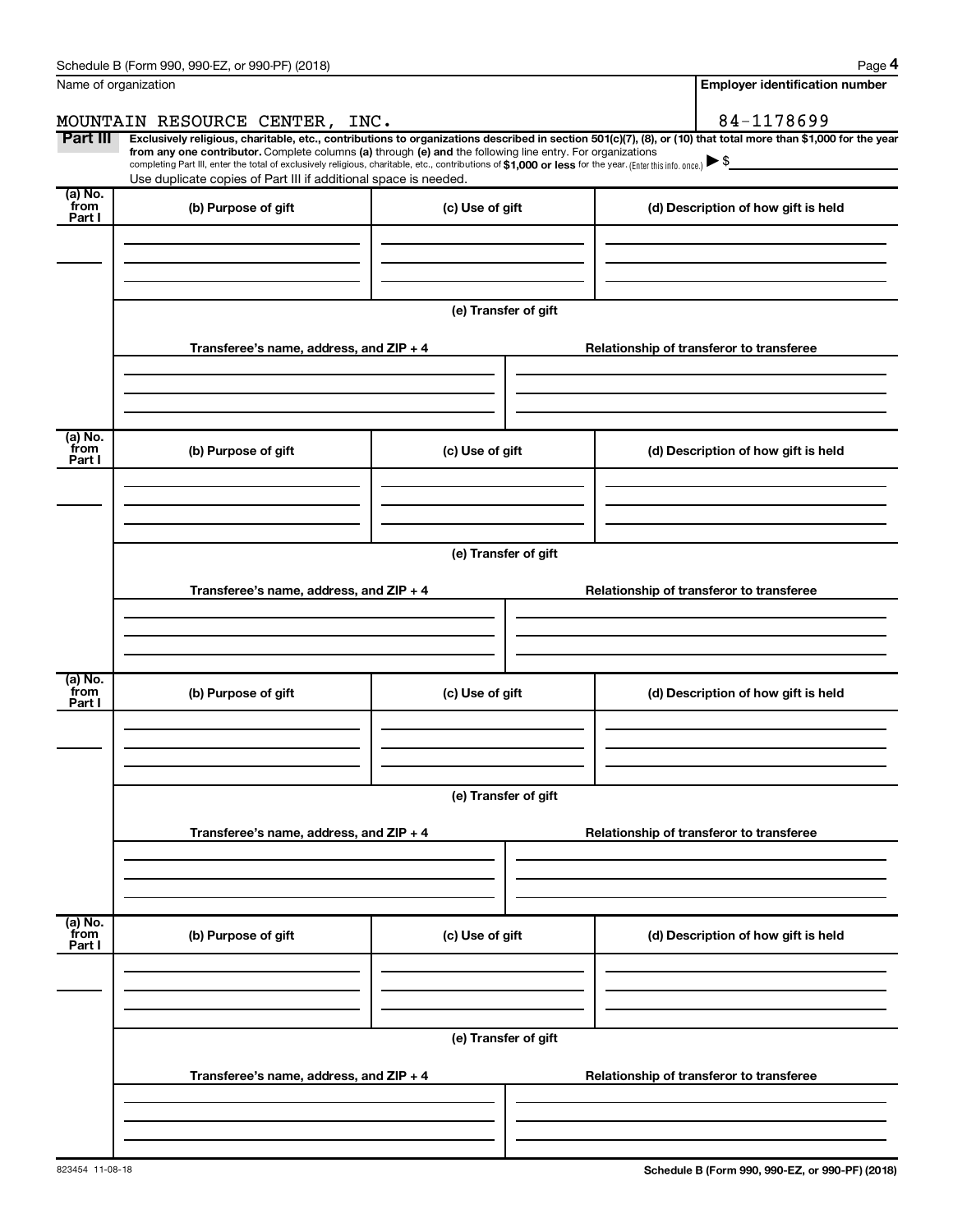| <b>SCHEDULE D</b> |  |
|-------------------|--|
|-------------------|--|

# **SCHEDULE D Supplemental Financial Statements**<br> **Form 990 2018**<br> **Part IV** line 6.7.8.9.10, 11a, 11b, 11d, 11d, 11d, 11d, 11d, 12a, 0r, 12b

**(Form 990) | Complete if the organization answered "Yes" on Form 990, Part IV, line 6, 7, 8, 9, 10, 11a, 11b, 11c, 11d, 11e, 11f, 12a, or 12b.**

**| Attach to Form 990. |Go to www.irs.gov/Form990 for instructions and the latest information.**



Department of the Treasury Internal Revenue Service

Name of the organization<br>**MOUNTAIN RESOURCE CENTER, INC. Employer identification number**<br>84-1178699 MOUNTAIN RESOURCE CENTER, INC.

| organization answered "Yes" on Form 990, Part IV, line 6.<br>(a) Donor advised funds<br>(b) Funds and other accounts<br>1<br>Aggregate value of contributions to (during year)<br>2<br>Aggregate value of grants from (during year)<br>З<br>4<br>Did the organization inform all donors and donor advisors in writing that the assets held in donor advised funds<br>5<br>Yes<br>No<br>Did the organization inform all grantees, donors, and donor advisors in writing that grant funds can be used only<br>6<br>for charitable purposes and not for the benefit of the donor or donor advisor, or for any other purpose conferring<br>Yes<br>impermissible private benefit?<br>No<br><b>Part II</b><br>Conservation Easements. Complete if the organization answered "Yes" on Form 990, Part IV, line 7.<br>Purpose(s) of conservation easements held by the organization (check all that apply).<br>1<br>Preservation of land for public use (e.g., recreation or education)<br>Preservation of a historically important land area<br>Protection of natural habitat<br>Preservation of a certified historic structure<br>Preservation of open space<br>Complete lines 2a through 2d if the organization held a qualified conservation contribution in the form of a conservation easement on the last<br>2<br>Held at the End of the Tax Year<br>day of the tax year.<br>2a<br>2 <sub>b</sub><br>Total acreage restricted by conservation easements<br>2c<br>Number of conservation easements included in (c) acquired after 7/25/06, and not on a historic structure<br>2d<br>listed in the National Register [111] increases the National Property of the National Register [11] increases<br>Number of conservation easements modified, transferred, released, extinguished, or terminated by the organization during the tax<br>З<br>year<br>Number of states where property subject to conservation easement is located ><br>4<br>Does the organization have a written policy regarding the periodic monitoring, inspection, handling of<br>5<br>Yes<br>violations, and enforcement of the conservation easements it holds?<br>No<br>Staff and volunteer hours devoted to monitoring, inspecting, handling of violations, and enforcing conservation easements during the year<br>6<br>Amount of expenses incurred in monitoring, inspecting, handling of violations, and enforcing conservation easements during the year<br>7.<br>► \$<br>Does each conservation easement reported on line 2(d) above satisfy the requirements of section 170(h)(4)(B)(i)<br>8<br>No<br>Yes<br>In Part XIII, describe how the organization reports conservation easements in its revenue and expense statement, and balance sheet, and<br>9<br>include, if applicable, the text of the footnote to the organization's financial statements that describes the organization's accounting for<br>conservation easements.<br>Organizations Maintaining Collections of Art, Historical Treasures, or Other Similar Assets.<br>  Part III <br>Complete if the organization answered "Yes" on Form 990, Part IV, line 8.<br>1a If the organization elected, as permitted under SFAS 116 (ASC 958), not to report in its revenue statement and balance sheet works of art,<br>historical treasures, or other similar assets held for public exhibition, education, or research in furtherance of public service, provide, in Part XIII,<br>the text of the footnote to its financial statements that describes these items.<br>If the organization elected, as permitted under SFAS 116 (ASC 958), to report in its revenue statement and balance sheet works of art, historical<br>b<br>treasures, or other similar assets held for public exhibition, education, or research in furtherance of public service, provide the following amounts<br>relating to these items:<br>$\frac{1}{2}$<br>▶<br>$\blacktriangleright$ \$<br>(ii) Assets included in Form 990, Part X<br>If the organization received or held works of art, historical treasures, or other similar assets for financial gain, provide<br>2<br>the following amounts required to be reported under SFAS 116 (ASC 958) relating to these items:<br>\$<br>▶<br>а<br>$\blacktriangleright$ s | Part I | Organizations Maintaining Donor Advised Funds or Other Similar Funds or Accounts. Complete if the |  |
|-----------------------------------------------------------------------------------------------------------------------------------------------------------------------------------------------------------------------------------------------------------------------------------------------------------------------------------------------------------------------------------------------------------------------------------------------------------------------------------------------------------------------------------------------------------------------------------------------------------------------------------------------------------------------------------------------------------------------------------------------------------------------------------------------------------------------------------------------------------------------------------------------------------------------------------------------------------------------------------------------------------------------------------------------------------------------------------------------------------------------------------------------------------------------------------------------------------------------------------------------------------------------------------------------------------------------------------------------------------------------------------------------------------------------------------------------------------------------------------------------------------------------------------------------------------------------------------------------------------------------------------------------------------------------------------------------------------------------------------------------------------------------------------------------------------------------------------------------------------------------------------------------------------------------------------------------------------------------------------------------------------------------------------------------------------------------------------------------------------------------------------------------------------------------------------------------------------------------------------------------------------------------------------------------------------------------------------------------------------------------------------------------------------------------------------------------------------------------------------------------------------------------------------------------------------------------------------------------------------------------------------------------------------------------------------------------------------------------------------------------------------------------------------------------------------------------------------------------------------------------------------------------------------------------------------------------------------------------------------------------------------------------------------------------------------------------------------------------------------------------------------------------------------------------------------------------------------------------------------------------------------------------------------------------------------------------------------------------------------------------------------------------------------------------------------------------------------------------------------------------------------------------------------------------------------------------------------------------------------------------------------------------------------------------------------------------------------------------------------------------------------------------------------------------------------------------------------------------------------------------------------------------------------------------------------------------------------------------------------------------------------------------------------------------------------------------------------------------------------------------------------------------------------------------------------------------------------------------------------------------|--------|---------------------------------------------------------------------------------------------------|--|
|                                                                                                                                                                                                                                                                                                                                                                                                                                                                                                                                                                                                                                                                                                                                                                                                                                                                                                                                                                                                                                                                                                                                                                                                                                                                                                                                                                                                                                                                                                                                                                                                                                                                                                                                                                                                                                                                                                                                                                                                                                                                                                                                                                                                                                                                                                                                                                                                                                                                                                                                                                                                                                                                                                                                                                                                                                                                                                                                                                                                                                                                                                                                                                                                                                                                                                                                                                                                                                                                                                                                                                                                                                                                                                                                                                                                                                                                                                                                                                                                                                                                                                                                                                                                                                               |        |                                                                                                   |  |
|                                                                                                                                                                                                                                                                                                                                                                                                                                                                                                                                                                                                                                                                                                                                                                                                                                                                                                                                                                                                                                                                                                                                                                                                                                                                                                                                                                                                                                                                                                                                                                                                                                                                                                                                                                                                                                                                                                                                                                                                                                                                                                                                                                                                                                                                                                                                                                                                                                                                                                                                                                                                                                                                                                                                                                                                                                                                                                                                                                                                                                                                                                                                                                                                                                                                                                                                                                                                                                                                                                                                                                                                                                                                                                                                                                                                                                                                                                                                                                                                                                                                                                                                                                                                                                               |        |                                                                                                   |  |
|                                                                                                                                                                                                                                                                                                                                                                                                                                                                                                                                                                                                                                                                                                                                                                                                                                                                                                                                                                                                                                                                                                                                                                                                                                                                                                                                                                                                                                                                                                                                                                                                                                                                                                                                                                                                                                                                                                                                                                                                                                                                                                                                                                                                                                                                                                                                                                                                                                                                                                                                                                                                                                                                                                                                                                                                                                                                                                                                                                                                                                                                                                                                                                                                                                                                                                                                                                                                                                                                                                                                                                                                                                                                                                                                                                                                                                                                                                                                                                                                                                                                                                                                                                                                                                               |        |                                                                                                   |  |
|                                                                                                                                                                                                                                                                                                                                                                                                                                                                                                                                                                                                                                                                                                                                                                                                                                                                                                                                                                                                                                                                                                                                                                                                                                                                                                                                                                                                                                                                                                                                                                                                                                                                                                                                                                                                                                                                                                                                                                                                                                                                                                                                                                                                                                                                                                                                                                                                                                                                                                                                                                                                                                                                                                                                                                                                                                                                                                                                                                                                                                                                                                                                                                                                                                                                                                                                                                                                                                                                                                                                                                                                                                                                                                                                                                                                                                                                                                                                                                                                                                                                                                                                                                                                                                               |        |                                                                                                   |  |
|                                                                                                                                                                                                                                                                                                                                                                                                                                                                                                                                                                                                                                                                                                                                                                                                                                                                                                                                                                                                                                                                                                                                                                                                                                                                                                                                                                                                                                                                                                                                                                                                                                                                                                                                                                                                                                                                                                                                                                                                                                                                                                                                                                                                                                                                                                                                                                                                                                                                                                                                                                                                                                                                                                                                                                                                                                                                                                                                                                                                                                                                                                                                                                                                                                                                                                                                                                                                                                                                                                                                                                                                                                                                                                                                                                                                                                                                                                                                                                                                                                                                                                                                                                                                                                               |        |                                                                                                   |  |
|                                                                                                                                                                                                                                                                                                                                                                                                                                                                                                                                                                                                                                                                                                                                                                                                                                                                                                                                                                                                                                                                                                                                                                                                                                                                                                                                                                                                                                                                                                                                                                                                                                                                                                                                                                                                                                                                                                                                                                                                                                                                                                                                                                                                                                                                                                                                                                                                                                                                                                                                                                                                                                                                                                                                                                                                                                                                                                                                                                                                                                                                                                                                                                                                                                                                                                                                                                                                                                                                                                                                                                                                                                                                                                                                                                                                                                                                                                                                                                                                                                                                                                                                                                                                                                               |        |                                                                                                   |  |
|                                                                                                                                                                                                                                                                                                                                                                                                                                                                                                                                                                                                                                                                                                                                                                                                                                                                                                                                                                                                                                                                                                                                                                                                                                                                                                                                                                                                                                                                                                                                                                                                                                                                                                                                                                                                                                                                                                                                                                                                                                                                                                                                                                                                                                                                                                                                                                                                                                                                                                                                                                                                                                                                                                                                                                                                                                                                                                                                                                                                                                                                                                                                                                                                                                                                                                                                                                                                                                                                                                                                                                                                                                                                                                                                                                                                                                                                                                                                                                                                                                                                                                                                                                                                                                               |        |                                                                                                   |  |
|                                                                                                                                                                                                                                                                                                                                                                                                                                                                                                                                                                                                                                                                                                                                                                                                                                                                                                                                                                                                                                                                                                                                                                                                                                                                                                                                                                                                                                                                                                                                                                                                                                                                                                                                                                                                                                                                                                                                                                                                                                                                                                                                                                                                                                                                                                                                                                                                                                                                                                                                                                                                                                                                                                                                                                                                                                                                                                                                                                                                                                                                                                                                                                                                                                                                                                                                                                                                                                                                                                                                                                                                                                                                                                                                                                                                                                                                                                                                                                                                                                                                                                                                                                                                                                               |        |                                                                                                   |  |
|                                                                                                                                                                                                                                                                                                                                                                                                                                                                                                                                                                                                                                                                                                                                                                                                                                                                                                                                                                                                                                                                                                                                                                                                                                                                                                                                                                                                                                                                                                                                                                                                                                                                                                                                                                                                                                                                                                                                                                                                                                                                                                                                                                                                                                                                                                                                                                                                                                                                                                                                                                                                                                                                                                                                                                                                                                                                                                                                                                                                                                                                                                                                                                                                                                                                                                                                                                                                                                                                                                                                                                                                                                                                                                                                                                                                                                                                                                                                                                                                                                                                                                                                                                                                                                               |        |                                                                                                   |  |
|                                                                                                                                                                                                                                                                                                                                                                                                                                                                                                                                                                                                                                                                                                                                                                                                                                                                                                                                                                                                                                                                                                                                                                                                                                                                                                                                                                                                                                                                                                                                                                                                                                                                                                                                                                                                                                                                                                                                                                                                                                                                                                                                                                                                                                                                                                                                                                                                                                                                                                                                                                                                                                                                                                                                                                                                                                                                                                                                                                                                                                                                                                                                                                                                                                                                                                                                                                                                                                                                                                                                                                                                                                                                                                                                                                                                                                                                                                                                                                                                                                                                                                                                                                                                                                               |        |                                                                                                   |  |
|                                                                                                                                                                                                                                                                                                                                                                                                                                                                                                                                                                                                                                                                                                                                                                                                                                                                                                                                                                                                                                                                                                                                                                                                                                                                                                                                                                                                                                                                                                                                                                                                                                                                                                                                                                                                                                                                                                                                                                                                                                                                                                                                                                                                                                                                                                                                                                                                                                                                                                                                                                                                                                                                                                                                                                                                                                                                                                                                                                                                                                                                                                                                                                                                                                                                                                                                                                                                                                                                                                                                                                                                                                                                                                                                                                                                                                                                                                                                                                                                                                                                                                                                                                                                                                               |        |                                                                                                   |  |
|                                                                                                                                                                                                                                                                                                                                                                                                                                                                                                                                                                                                                                                                                                                                                                                                                                                                                                                                                                                                                                                                                                                                                                                                                                                                                                                                                                                                                                                                                                                                                                                                                                                                                                                                                                                                                                                                                                                                                                                                                                                                                                                                                                                                                                                                                                                                                                                                                                                                                                                                                                                                                                                                                                                                                                                                                                                                                                                                                                                                                                                                                                                                                                                                                                                                                                                                                                                                                                                                                                                                                                                                                                                                                                                                                                                                                                                                                                                                                                                                                                                                                                                                                                                                                                               |        |                                                                                                   |  |
|                                                                                                                                                                                                                                                                                                                                                                                                                                                                                                                                                                                                                                                                                                                                                                                                                                                                                                                                                                                                                                                                                                                                                                                                                                                                                                                                                                                                                                                                                                                                                                                                                                                                                                                                                                                                                                                                                                                                                                                                                                                                                                                                                                                                                                                                                                                                                                                                                                                                                                                                                                                                                                                                                                                                                                                                                                                                                                                                                                                                                                                                                                                                                                                                                                                                                                                                                                                                                                                                                                                                                                                                                                                                                                                                                                                                                                                                                                                                                                                                                                                                                                                                                                                                                                               |        |                                                                                                   |  |
|                                                                                                                                                                                                                                                                                                                                                                                                                                                                                                                                                                                                                                                                                                                                                                                                                                                                                                                                                                                                                                                                                                                                                                                                                                                                                                                                                                                                                                                                                                                                                                                                                                                                                                                                                                                                                                                                                                                                                                                                                                                                                                                                                                                                                                                                                                                                                                                                                                                                                                                                                                                                                                                                                                                                                                                                                                                                                                                                                                                                                                                                                                                                                                                                                                                                                                                                                                                                                                                                                                                                                                                                                                                                                                                                                                                                                                                                                                                                                                                                                                                                                                                                                                                                                                               |        |                                                                                                   |  |
|                                                                                                                                                                                                                                                                                                                                                                                                                                                                                                                                                                                                                                                                                                                                                                                                                                                                                                                                                                                                                                                                                                                                                                                                                                                                                                                                                                                                                                                                                                                                                                                                                                                                                                                                                                                                                                                                                                                                                                                                                                                                                                                                                                                                                                                                                                                                                                                                                                                                                                                                                                                                                                                                                                                                                                                                                                                                                                                                                                                                                                                                                                                                                                                                                                                                                                                                                                                                                                                                                                                                                                                                                                                                                                                                                                                                                                                                                                                                                                                                                                                                                                                                                                                                                                               |        |                                                                                                   |  |
|                                                                                                                                                                                                                                                                                                                                                                                                                                                                                                                                                                                                                                                                                                                                                                                                                                                                                                                                                                                                                                                                                                                                                                                                                                                                                                                                                                                                                                                                                                                                                                                                                                                                                                                                                                                                                                                                                                                                                                                                                                                                                                                                                                                                                                                                                                                                                                                                                                                                                                                                                                                                                                                                                                                                                                                                                                                                                                                                                                                                                                                                                                                                                                                                                                                                                                                                                                                                                                                                                                                                                                                                                                                                                                                                                                                                                                                                                                                                                                                                                                                                                                                                                                                                                                               |        |                                                                                                   |  |
|                                                                                                                                                                                                                                                                                                                                                                                                                                                                                                                                                                                                                                                                                                                                                                                                                                                                                                                                                                                                                                                                                                                                                                                                                                                                                                                                                                                                                                                                                                                                                                                                                                                                                                                                                                                                                                                                                                                                                                                                                                                                                                                                                                                                                                                                                                                                                                                                                                                                                                                                                                                                                                                                                                                                                                                                                                                                                                                                                                                                                                                                                                                                                                                                                                                                                                                                                                                                                                                                                                                                                                                                                                                                                                                                                                                                                                                                                                                                                                                                                                                                                                                                                                                                                                               |        |                                                                                                   |  |
|                                                                                                                                                                                                                                                                                                                                                                                                                                                                                                                                                                                                                                                                                                                                                                                                                                                                                                                                                                                                                                                                                                                                                                                                                                                                                                                                                                                                                                                                                                                                                                                                                                                                                                                                                                                                                                                                                                                                                                                                                                                                                                                                                                                                                                                                                                                                                                                                                                                                                                                                                                                                                                                                                                                                                                                                                                                                                                                                                                                                                                                                                                                                                                                                                                                                                                                                                                                                                                                                                                                                                                                                                                                                                                                                                                                                                                                                                                                                                                                                                                                                                                                                                                                                                                               |        |                                                                                                   |  |
|                                                                                                                                                                                                                                                                                                                                                                                                                                                                                                                                                                                                                                                                                                                                                                                                                                                                                                                                                                                                                                                                                                                                                                                                                                                                                                                                                                                                                                                                                                                                                                                                                                                                                                                                                                                                                                                                                                                                                                                                                                                                                                                                                                                                                                                                                                                                                                                                                                                                                                                                                                                                                                                                                                                                                                                                                                                                                                                                                                                                                                                                                                                                                                                                                                                                                                                                                                                                                                                                                                                                                                                                                                                                                                                                                                                                                                                                                                                                                                                                                                                                                                                                                                                                                                               |        |                                                                                                   |  |
|                                                                                                                                                                                                                                                                                                                                                                                                                                                                                                                                                                                                                                                                                                                                                                                                                                                                                                                                                                                                                                                                                                                                                                                                                                                                                                                                                                                                                                                                                                                                                                                                                                                                                                                                                                                                                                                                                                                                                                                                                                                                                                                                                                                                                                                                                                                                                                                                                                                                                                                                                                                                                                                                                                                                                                                                                                                                                                                                                                                                                                                                                                                                                                                                                                                                                                                                                                                                                                                                                                                                                                                                                                                                                                                                                                                                                                                                                                                                                                                                                                                                                                                                                                                                                                               |        |                                                                                                   |  |
|                                                                                                                                                                                                                                                                                                                                                                                                                                                                                                                                                                                                                                                                                                                                                                                                                                                                                                                                                                                                                                                                                                                                                                                                                                                                                                                                                                                                                                                                                                                                                                                                                                                                                                                                                                                                                                                                                                                                                                                                                                                                                                                                                                                                                                                                                                                                                                                                                                                                                                                                                                                                                                                                                                                                                                                                                                                                                                                                                                                                                                                                                                                                                                                                                                                                                                                                                                                                                                                                                                                                                                                                                                                                                                                                                                                                                                                                                                                                                                                                                                                                                                                                                                                                                                               |        |                                                                                                   |  |
|                                                                                                                                                                                                                                                                                                                                                                                                                                                                                                                                                                                                                                                                                                                                                                                                                                                                                                                                                                                                                                                                                                                                                                                                                                                                                                                                                                                                                                                                                                                                                                                                                                                                                                                                                                                                                                                                                                                                                                                                                                                                                                                                                                                                                                                                                                                                                                                                                                                                                                                                                                                                                                                                                                                                                                                                                                                                                                                                                                                                                                                                                                                                                                                                                                                                                                                                                                                                                                                                                                                                                                                                                                                                                                                                                                                                                                                                                                                                                                                                                                                                                                                                                                                                                                               |        |                                                                                                   |  |
|                                                                                                                                                                                                                                                                                                                                                                                                                                                                                                                                                                                                                                                                                                                                                                                                                                                                                                                                                                                                                                                                                                                                                                                                                                                                                                                                                                                                                                                                                                                                                                                                                                                                                                                                                                                                                                                                                                                                                                                                                                                                                                                                                                                                                                                                                                                                                                                                                                                                                                                                                                                                                                                                                                                                                                                                                                                                                                                                                                                                                                                                                                                                                                                                                                                                                                                                                                                                                                                                                                                                                                                                                                                                                                                                                                                                                                                                                                                                                                                                                                                                                                                                                                                                                                               |        |                                                                                                   |  |
|                                                                                                                                                                                                                                                                                                                                                                                                                                                                                                                                                                                                                                                                                                                                                                                                                                                                                                                                                                                                                                                                                                                                                                                                                                                                                                                                                                                                                                                                                                                                                                                                                                                                                                                                                                                                                                                                                                                                                                                                                                                                                                                                                                                                                                                                                                                                                                                                                                                                                                                                                                                                                                                                                                                                                                                                                                                                                                                                                                                                                                                                                                                                                                                                                                                                                                                                                                                                                                                                                                                                                                                                                                                                                                                                                                                                                                                                                                                                                                                                                                                                                                                                                                                                                                               |        |                                                                                                   |  |
|                                                                                                                                                                                                                                                                                                                                                                                                                                                                                                                                                                                                                                                                                                                                                                                                                                                                                                                                                                                                                                                                                                                                                                                                                                                                                                                                                                                                                                                                                                                                                                                                                                                                                                                                                                                                                                                                                                                                                                                                                                                                                                                                                                                                                                                                                                                                                                                                                                                                                                                                                                                                                                                                                                                                                                                                                                                                                                                                                                                                                                                                                                                                                                                                                                                                                                                                                                                                                                                                                                                                                                                                                                                                                                                                                                                                                                                                                                                                                                                                                                                                                                                                                                                                                                               |        |                                                                                                   |  |
|                                                                                                                                                                                                                                                                                                                                                                                                                                                                                                                                                                                                                                                                                                                                                                                                                                                                                                                                                                                                                                                                                                                                                                                                                                                                                                                                                                                                                                                                                                                                                                                                                                                                                                                                                                                                                                                                                                                                                                                                                                                                                                                                                                                                                                                                                                                                                                                                                                                                                                                                                                                                                                                                                                                                                                                                                                                                                                                                                                                                                                                                                                                                                                                                                                                                                                                                                                                                                                                                                                                                                                                                                                                                                                                                                                                                                                                                                                                                                                                                                                                                                                                                                                                                                                               |        |                                                                                                   |  |
|                                                                                                                                                                                                                                                                                                                                                                                                                                                                                                                                                                                                                                                                                                                                                                                                                                                                                                                                                                                                                                                                                                                                                                                                                                                                                                                                                                                                                                                                                                                                                                                                                                                                                                                                                                                                                                                                                                                                                                                                                                                                                                                                                                                                                                                                                                                                                                                                                                                                                                                                                                                                                                                                                                                                                                                                                                                                                                                                                                                                                                                                                                                                                                                                                                                                                                                                                                                                                                                                                                                                                                                                                                                                                                                                                                                                                                                                                                                                                                                                                                                                                                                                                                                                                                               |        |                                                                                                   |  |
|                                                                                                                                                                                                                                                                                                                                                                                                                                                                                                                                                                                                                                                                                                                                                                                                                                                                                                                                                                                                                                                                                                                                                                                                                                                                                                                                                                                                                                                                                                                                                                                                                                                                                                                                                                                                                                                                                                                                                                                                                                                                                                                                                                                                                                                                                                                                                                                                                                                                                                                                                                                                                                                                                                                                                                                                                                                                                                                                                                                                                                                                                                                                                                                                                                                                                                                                                                                                                                                                                                                                                                                                                                                                                                                                                                                                                                                                                                                                                                                                                                                                                                                                                                                                                                               |        |                                                                                                   |  |
|                                                                                                                                                                                                                                                                                                                                                                                                                                                                                                                                                                                                                                                                                                                                                                                                                                                                                                                                                                                                                                                                                                                                                                                                                                                                                                                                                                                                                                                                                                                                                                                                                                                                                                                                                                                                                                                                                                                                                                                                                                                                                                                                                                                                                                                                                                                                                                                                                                                                                                                                                                                                                                                                                                                                                                                                                                                                                                                                                                                                                                                                                                                                                                                                                                                                                                                                                                                                                                                                                                                                                                                                                                                                                                                                                                                                                                                                                                                                                                                                                                                                                                                                                                                                                                               |        |                                                                                                   |  |
|                                                                                                                                                                                                                                                                                                                                                                                                                                                                                                                                                                                                                                                                                                                                                                                                                                                                                                                                                                                                                                                                                                                                                                                                                                                                                                                                                                                                                                                                                                                                                                                                                                                                                                                                                                                                                                                                                                                                                                                                                                                                                                                                                                                                                                                                                                                                                                                                                                                                                                                                                                                                                                                                                                                                                                                                                                                                                                                                                                                                                                                                                                                                                                                                                                                                                                                                                                                                                                                                                                                                                                                                                                                                                                                                                                                                                                                                                                                                                                                                                                                                                                                                                                                                                                               |        |                                                                                                   |  |
|                                                                                                                                                                                                                                                                                                                                                                                                                                                                                                                                                                                                                                                                                                                                                                                                                                                                                                                                                                                                                                                                                                                                                                                                                                                                                                                                                                                                                                                                                                                                                                                                                                                                                                                                                                                                                                                                                                                                                                                                                                                                                                                                                                                                                                                                                                                                                                                                                                                                                                                                                                                                                                                                                                                                                                                                                                                                                                                                                                                                                                                                                                                                                                                                                                                                                                                                                                                                                                                                                                                                                                                                                                                                                                                                                                                                                                                                                                                                                                                                                                                                                                                                                                                                                                               |        |                                                                                                   |  |
|                                                                                                                                                                                                                                                                                                                                                                                                                                                                                                                                                                                                                                                                                                                                                                                                                                                                                                                                                                                                                                                                                                                                                                                                                                                                                                                                                                                                                                                                                                                                                                                                                                                                                                                                                                                                                                                                                                                                                                                                                                                                                                                                                                                                                                                                                                                                                                                                                                                                                                                                                                                                                                                                                                                                                                                                                                                                                                                                                                                                                                                                                                                                                                                                                                                                                                                                                                                                                                                                                                                                                                                                                                                                                                                                                                                                                                                                                                                                                                                                                                                                                                                                                                                                                                               |        |                                                                                                   |  |
|                                                                                                                                                                                                                                                                                                                                                                                                                                                                                                                                                                                                                                                                                                                                                                                                                                                                                                                                                                                                                                                                                                                                                                                                                                                                                                                                                                                                                                                                                                                                                                                                                                                                                                                                                                                                                                                                                                                                                                                                                                                                                                                                                                                                                                                                                                                                                                                                                                                                                                                                                                                                                                                                                                                                                                                                                                                                                                                                                                                                                                                                                                                                                                                                                                                                                                                                                                                                                                                                                                                                                                                                                                                                                                                                                                                                                                                                                                                                                                                                                                                                                                                                                                                                                                               |        |                                                                                                   |  |
|                                                                                                                                                                                                                                                                                                                                                                                                                                                                                                                                                                                                                                                                                                                                                                                                                                                                                                                                                                                                                                                                                                                                                                                                                                                                                                                                                                                                                                                                                                                                                                                                                                                                                                                                                                                                                                                                                                                                                                                                                                                                                                                                                                                                                                                                                                                                                                                                                                                                                                                                                                                                                                                                                                                                                                                                                                                                                                                                                                                                                                                                                                                                                                                                                                                                                                                                                                                                                                                                                                                                                                                                                                                                                                                                                                                                                                                                                                                                                                                                                                                                                                                                                                                                                                               |        |                                                                                                   |  |
|                                                                                                                                                                                                                                                                                                                                                                                                                                                                                                                                                                                                                                                                                                                                                                                                                                                                                                                                                                                                                                                                                                                                                                                                                                                                                                                                                                                                                                                                                                                                                                                                                                                                                                                                                                                                                                                                                                                                                                                                                                                                                                                                                                                                                                                                                                                                                                                                                                                                                                                                                                                                                                                                                                                                                                                                                                                                                                                                                                                                                                                                                                                                                                                                                                                                                                                                                                                                                                                                                                                                                                                                                                                                                                                                                                                                                                                                                                                                                                                                                                                                                                                                                                                                                                               |        |                                                                                                   |  |
|                                                                                                                                                                                                                                                                                                                                                                                                                                                                                                                                                                                                                                                                                                                                                                                                                                                                                                                                                                                                                                                                                                                                                                                                                                                                                                                                                                                                                                                                                                                                                                                                                                                                                                                                                                                                                                                                                                                                                                                                                                                                                                                                                                                                                                                                                                                                                                                                                                                                                                                                                                                                                                                                                                                                                                                                                                                                                                                                                                                                                                                                                                                                                                                                                                                                                                                                                                                                                                                                                                                                                                                                                                                                                                                                                                                                                                                                                                                                                                                                                                                                                                                                                                                                                                               |        |                                                                                                   |  |
|                                                                                                                                                                                                                                                                                                                                                                                                                                                                                                                                                                                                                                                                                                                                                                                                                                                                                                                                                                                                                                                                                                                                                                                                                                                                                                                                                                                                                                                                                                                                                                                                                                                                                                                                                                                                                                                                                                                                                                                                                                                                                                                                                                                                                                                                                                                                                                                                                                                                                                                                                                                                                                                                                                                                                                                                                                                                                                                                                                                                                                                                                                                                                                                                                                                                                                                                                                                                                                                                                                                                                                                                                                                                                                                                                                                                                                                                                                                                                                                                                                                                                                                                                                                                                                               |        |                                                                                                   |  |
|                                                                                                                                                                                                                                                                                                                                                                                                                                                                                                                                                                                                                                                                                                                                                                                                                                                                                                                                                                                                                                                                                                                                                                                                                                                                                                                                                                                                                                                                                                                                                                                                                                                                                                                                                                                                                                                                                                                                                                                                                                                                                                                                                                                                                                                                                                                                                                                                                                                                                                                                                                                                                                                                                                                                                                                                                                                                                                                                                                                                                                                                                                                                                                                                                                                                                                                                                                                                                                                                                                                                                                                                                                                                                                                                                                                                                                                                                                                                                                                                                                                                                                                                                                                                                                               |        |                                                                                                   |  |
|                                                                                                                                                                                                                                                                                                                                                                                                                                                                                                                                                                                                                                                                                                                                                                                                                                                                                                                                                                                                                                                                                                                                                                                                                                                                                                                                                                                                                                                                                                                                                                                                                                                                                                                                                                                                                                                                                                                                                                                                                                                                                                                                                                                                                                                                                                                                                                                                                                                                                                                                                                                                                                                                                                                                                                                                                                                                                                                                                                                                                                                                                                                                                                                                                                                                                                                                                                                                                                                                                                                                                                                                                                                                                                                                                                                                                                                                                                                                                                                                                                                                                                                                                                                                                                               |        |                                                                                                   |  |
|                                                                                                                                                                                                                                                                                                                                                                                                                                                                                                                                                                                                                                                                                                                                                                                                                                                                                                                                                                                                                                                                                                                                                                                                                                                                                                                                                                                                                                                                                                                                                                                                                                                                                                                                                                                                                                                                                                                                                                                                                                                                                                                                                                                                                                                                                                                                                                                                                                                                                                                                                                                                                                                                                                                                                                                                                                                                                                                                                                                                                                                                                                                                                                                                                                                                                                                                                                                                                                                                                                                                                                                                                                                                                                                                                                                                                                                                                                                                                                                                                                                                                                                                                                                                                                               |        |                                                                                                   |  |
|                                                                                                                                                                                                                                                                                                                                                                                                                                                                                                                                                                                                                                                                                                                                                                                                                                                                                                                                                                                                                                                                                                                                                                                                                                                                                                                                                                                                                                                                                                                                                                                                                                                                                                                                                                                                                                                                                                                                                                                                                                                                                                                                                                                                                                                                                                                                                                                                                                                                                                                                                                                                                                                                                                                                                                                                                                                                                                                                                                                                                                                                                                                                                                                                                                                                                                                                                                                                                                                                                                                                                                                                                                                                                                                                                                                                                                                                                                                                                                                                                                                                                                                                                                                                                                               |        |                                                                                                   |  |
|                                                                                                                                                                                                                                                                                                                                                                                                                                                                                                                                                                                                                                                                                                                                                                                                                                                                                                                                                                                                                                                                                                                                                                                                                                                                                                                                                                                                                                                                                                                                                                                                                                                                                                                                                                                                                                                                                                                                                                                                                                                                                                                                                                                                                                                                                                                                                                                                                                                                                                                                                                                                                                                                                                                                                                                                                                                                                                                                                                                                                                                                                                                                                                                                                                                                                                                                                                                                                                                                                                                                                                                                                                                                                                                                                                                                                                                                                                                                                                                                                                                                                                                                                                                                                                               |        |                                                                                                   |  |
|                                                                                                                                                                                                                                                                                                                                                                                                                                                                                                                                                                                                                                                                                                                                                                                                                                                                                                                                                                                                                                                                                                                                                                                                                                                                                                                                                                                                                                                                                                                                                                                                                                                                                                                                                                                                                                                                                                                                                                                                                                                                                                                                                                                                                                                                                                                                                                                                                                                                                                                                                                                                                                                                                                                                                                                                                                                                                                                                                                                                                                                                                                                                                                                                                                                                                                                                                                                                                                                                                                                                                                                                                                                                                                                                                                                                                                                                                                                                                                                                                                                                                                                                                                                                                                               |        |                                                                                                   |  |
|                                                                                                                                                                                                                                                                                                                                                                                                                                                                                                                                                                                                                                                                                                                                                                                                                                                                                                                                                                                                                                                                                                                                                                                                                                                                                                                                                                                                                                                                                                                                                                                                                                                                                                                                                                                                                                                                                                                                                                                                                                                                                                                                                                                                                                                                                                                                                                                                                                                                                                                                                                                                                                                                                                                                                                                                                                                                                                                                                                                                                                                                                                                                                                                                                                                                                                                                                                                                                                                                                                                                                                                                                                                                                                                                                                                                                                                                                                                                                                                                                                                                                                                                                                                                                                               |        |                                                                                                   |  |
|                                                                                                                                                                                                                                                                                                                                                                                                                                                                                                                                                                                                                                                                                                                                                                                                                                                                                                                                                                                                                                                                                                                                                                                                                                                                                                                                                                                                                                                                                                                                                                                                                                                                                                                                                                                                                                                                                                                                                                                                                                                                                                                                                                                                                                                                                                                                                                                                                                                                                                                                                                                                                                                                                                                                                                                                                                                                                                                                                                                                                                                                                                                                                                                                                                                                                                                                                                                                                                                                                                                                                                                                                                                                                                                                                                                                                                                                                                                                                                                                                                                                                                                                                                                                                                               |        |                                                                                                   |  |
|                                                                                                                                                                                                                                                                                                                                                                                                                                                                                                                                                                                                                                                                                                                                                                                                                                                                                                                                                                                                                                                                                                                                                                                                                                                                                                                                                                                                                                                                                                                                                                                                                                                                                                                                                                                                                                                                                                                                                                                                                                                                                                                                                                                                                                                                                                                                                                                                                                                                                                                                                                                                                                                                                                                                                                                                                                                                                                                                                                                                                                                                                                                                                                                                                                                                                                                                                                                                                                                                                                                                                                                                                                                                                                                                                                                                                                                                                                                                                                                                                                                                                                                                                                                                                                               |        |                                                                                                   |  |
|                                                                                                                                                                                                                                                                                                                                                                                                                                                                                                                                                                                                                                                                                                                                                                                                                                                                                                                                                                                                                                                                                                                                                                                                                                                                                                                                                                                                                                                                                                                                                                                                                                                                                                                                                                                                                                                                                                                                                                                                                                                                                                                                                                                                                                                                                                                                                                                                                                                                                                                                                                                                                                                                                                                                                                                                                                                                                                                                                                                                                                                                                                                                                                                                                                                                                                                                                                                                                                                                                                                                                                                                                                                                                                                                                                                                                                                                                                                                                                                                                                                                                                                                                                                                                                               |        |                                                                                                   |  |
|                                                                                                                                                                                                                                                                                                                                                                                                                                                                                                                                                                                                                                                                                                                                                                                                                                                                                                                                                                                                                                                                                                                                                                                                                                                                                                                                                                                                                                                                                                                                                                                                                                                                                                                                                                                                                                                                                                                                                                                                                                                                                                                                                                                                                                                                                                                                                                                                                                                                                                                                                                                                                                                                                                                                                                                                                                                                                                                                                                                                                                                                                                                                                                                                                                                                                                                                                                                                                                                                                                                                                                                                                                                                                                                                                                                                                                                                                                                                                                                                                                                                                                                                                                                                                                               |        |                                                                                                   |  |
|                                                                                                                                                                                                                                                                                                                                                                                                                                                                                                                                                                                                                                                                                                                                                                                                                                                                                                                                                                                                                                                                                                                                                                                                                                                                                                                                                                                                                                                                                                                                                                                                                                                                                                                                                                                                                                                                                                                                                                                                                                                                                                                                                                                                                                                                                                                                                                                                                                                                                                                                                                                                                                                                                                                                                                                                                                                                                                                                                                                                                                                                                                                                                                                                                                                                                                                                                                                                                                                                                                                                                                                                                                                                                                                                                                                                                                                                                                                                                                                                                                                                                                                                                                                                                                               |        |                                                                                                   |  |
|                                                                                                                                                                                                                                                                                                                                                                                                                                                                                                                                                                                                                                                                                                                                                                                                                                                                                                                                                                                                                                                                                                                                                                                                                                                                                                                                                                                                                                                                                                                                                                                                                                                                                                                                                                                                                                                                                                                                                                                                                                                                                                                                                                                                                                                                                                                                                                                                                                                                                                                                                                                                                                                                                                                                                                                                                                                                                                                                                                                                                                                                                                                                                                                                                                                                                                                                                                                                                                                                                                                                                                                                                                                                                                                                                                                                                                                                                                                                                                                                                                                                                                                                                                                                                                               |        |                                                                                                   |  |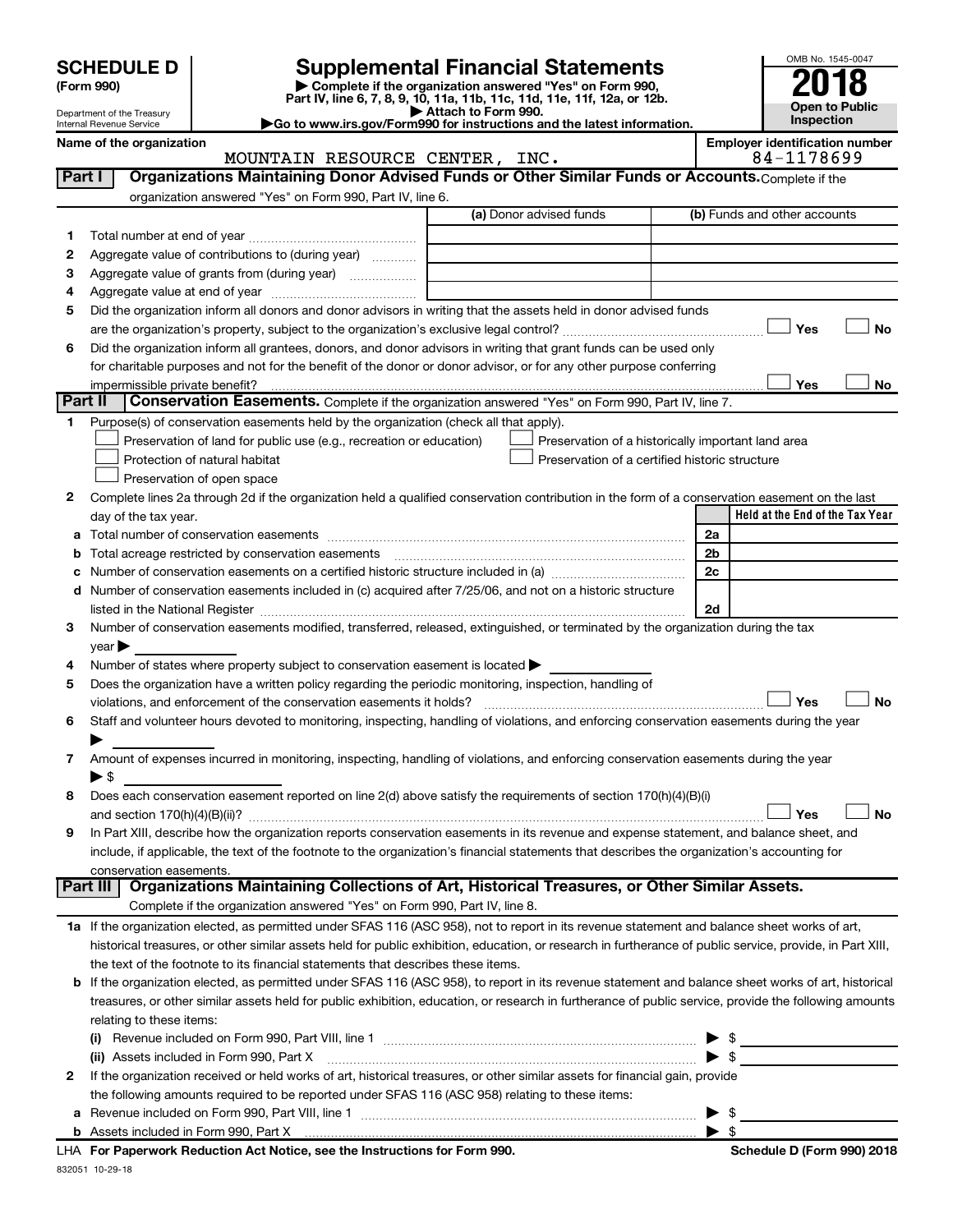|   | Schedule D (Form 990) 2018                                                                                                                                                                                                           | MOUNTAIN RESOURCE CENTER, INC. |   |                   |                                                                                                                                                                                                                               |                       |                | 84-1178699 <sub>Page</sub> 2 |
|---|--------------------------------------------------------------------------------------------------------------------------------------------------------------------------------------------------------------------------------------|--------------------------------|---|-------------------|-------------------------------------------------------------------------------------------------------------------------------------------------------------------------------------------------------------------------------|-----------------------|----------------|------------------------------|
|   | Part III   Organizations Maintaining Collections of Art, Historical Treasures, or Other Similar Assets continued)                                                                                                                    |                                |   |                   |                                                                                                                                                                                                                               |                       |                |                              |
| З | Using the organization's acquisition, accession, and other records, check any of the following that are a significant use of its collection items                                                                                    |                                |   |                   |                                                                                                                                                                                                                               |                       |                |                              |
|   | (check all that apply):                                                                                                                                                                                                              |                                |   |                   |                                                                                                                                                                                                                               |                       |                |                              |
| a | Public exhibition                                                                                                                                                                                                                    |                                |   |                   | Loan or exchange programs                                                                                                                                                                                                     |                       |                |                              |
| b | Scholarly research                                                                                                                                                                                                                   | e                              |   |                   | Other and the contract of the contract of the contract of the contract of the contract of the contract of the contract of the contract of the contract of the contract of the contract of the contract of the contract of the |                       |                |                              |
| c | Preservation for future generations                                                                                                                                                                                                  |                                |   |                   |                                                                                                                                                                                                                               |                       |                |                              |
| 4 | Provide a description of the organization's collections and explain how they further the organization's exempt purpose in Part XIII.                                                                                                 |                                |   |                   |                                                                                                                                                                                                                               |                       |                |                              |
| 5 | During the year, did the organization solicit or receive donations of art, historical treasures, or other similar assets                                                                                                             |                                |   |                   |                                                                                                                                                                                                                               |                       |                |                              |
|   |                                                                                                                                                                                                                                      |                                |   |                   |                                                                                                                                                                                                                               |                       | Yes            | No                           |
|   | Part IV<br>Escrow and Custodial Arrangements. Complete if the organization answered "Yes" on Form 990, Part IV, line 9, or                                                                                                           |                                |   |                   |                                                                                                                                                                                                                               |                       |                |                              |
|   | reported an amount on Form 990, Part X, line 21.                                                                                                                                                                                     |                                |   |                   |                                                                                                                                                                                                                               |                       |                |                              |
|   | 1a Is the organization an agent, trustee, custodian or other intermediary for contributions or other assets not included                                                                                                             |                                |   |                   |                                                                                                                                                                                                                               |                       |                |                              |
|   |                                                                                                                                                                                                                                      |                                |   |                   |                                                                                                                                                                                                                               |                       | Yes            | <b>No</b>                    |
|   | b If "Yes," explain the arrangement in Part XIII and complete the following table:                                                                                                                                                   |                                |   |                   |                                                                                                                                                                                                                               |                       |                |                              |
|   |                                                                                                                                                                                                                                      |                                |   |                   |                                                                                                                                                                                                                               |                       | Amount         |                              |
|   | c Beginning balance <b>contract to the contract of the contract of the contract of the contract of the contract of the contract of the contract of the contract of the contract of the contract of the contract of the contract </b> |                                |   |                   |                                                                                                                                                                                                                               | 1c                    |                |                              |
|   |                                                                                                                                                                                                                                      |                                |   |                   |                                                                                                                                                                                                                               | 1d                    |                |                              |
|   | e Distributions during the year manufactured and continuum and contact the year manufactured and contact the year manufactured and contact the year manufactured and contact the year manufactured and contact the year manufa       |                                |   |                   |                                                                                                                                                                                                                               | 1е                    |                |                              |
| f |                                                                                                                                                                                                                                      |                                |   |                   |                                                                                                                                                                                                                               | 1f                    |                |                              |
|   | 2a Did the organization include an amount on Form 990, Part X, line 21, for escrow or custodial account liability?                                                                                                                   |                                |   |                   |                                                                                                                                                                                                                               |                       | Yes            | No                           |
|   | b If "Yes," explain the arrangement in Part XIII. Check here if the explanation has been provided on Part XIII                                                                                                                       |                                |   |                   |                                                                                                                                                                                                                               |                       |                |                              |
|   | <b>Endowment Funds.</b> Complete if the organization answered "Yes" on Form 990, Part IV, line 10.<br><b>Part V</b>                                                                                                                  |                                |   |                   |                                                                                                                                                                                                                               |                       |                |                              |
|   |                                                                                                                                                                                                                                      | (a) Current year               |   | (b) Prior year    | (c) Two years back                                                                                                                                                                                                            | (d) Three years back  |                | (e) Four years back          |
|   | 1a Beginning of year balance                                                                                                                                                                                                         |                                |   |                   |                                                                                                                                                                                                                               |                       |                |                              |
|   |                                                                                                                                                                                                                                      |                                |   |                   |                                                                                                                                                                                                                               |                       |                |                              |
|   | c Net investment earnings, gains, and losses                                                                                                                                                                                         |                                |   |                   |                                                                                                                                                                                                                               |                       |                |                              |
|   |                                                                                                                                                                                                                                      |                                |   |                   |                                                                                                                                                                                                                               |                       |                |                              |
|   | e Other expenditures for facilities                                                                                                                                                                                                  |                                |   |                   |                                                                                                                                                                                                                               |                       |                |                              |
|   | and programs                                                                                                                                                                                                                         |                                |   |                   |                                                                                                                                                                                                                               |                       |                |                              |
|   |                                                                                                                                                                                                                                      |                                |   |                   |                                                                                                                                                                                                                               |                       |                |                              |
| g |                                                                                                                                                                                                                                      |                                |   |                   |                                                                                                                                                                                                                               |                       |                |                              |
| 2 | Provide the estimated percentage of the current year end balance (line 1g, column (a)) held as:                                                                                                                                      |                                |   |                   |                                                                                                                                                                                                                               |                       |                |                              |
| a | Board designated or quasi-endowment                                                                                                                                                                                                  |                                | % |                   |                                                                                                                                                                                                                               |                       |                |                              |
|   | <b>b</b> Permanent endowment $\blacktriangleright$                                                                                                                                                                                   | %                              |   |                   |                                                                                                                                                                                                                               |                       |                |                              |
|   | c Temporarily restricted endowment $\blacktriangleright$                                                                                                                                                                             | %                              |   |                   |                                                                                                                                                                                                                               |                       |                |                              |
|   | The percentages on lines 2a, 2b, and 2c should equal 100%.                                                                                                                                                                           |                                |   |                   |                                                                                                                                                                                                                               |                       |                |                              |
|   | 3a Are there endowment funds not in the possession of the organization that are held and administered for the organization                                                                                                           |                                |   |                   |                                                                                                                                                                                                                               |                       |                |                              |
|   | by:                                                                                                                                                                                                                                  |                                |   |                   |                                                                                                                                                                                                                               |                       |                | Yes<br>No                    |
|   | (i)                                                                                                                                                                                                                                  |                                |   |                   |                                                                                                                                                                                                                               |                       | 3a(i)          |                              |
|   |                                                                                                                                                                                                                                      |                                |   |                   |                                                                                                                                                                                                                               |                       | 3a(ii)         |                              |
|   |                                                                                                                                                                                                                                      |                                |   |                   |                                                                                                                                                                                                                               |                       | 3b             |                              |
| 4 | Describe in Part XIII the intended uses of the organization's endowment funds.                                                                                                                                                       |                                |   |                   |                                                                                                                                                                                                                               |                       |                |                              |
|   | Part VI   Land, Buildings, and Equipment.                                                                                                                                                                                            |                                |   |                   |                                                                                                                                                                                                                               |                       |                |                              |
|   | Complete if the organization answered "Yes" on Form 990, Part IV, line 11a. See Form 990, Part X, line 10.                                                                                                                           |                                |   |                   |                                                                                                                                                                                                                               |                       |                |                              |
|   | Description of property                                                                                                                                                                                                              | (a) Cost or other              |   | (b) Cost or other |                                                                                                                                                                                                                               | (c) Accumulated       | (d) Book value |                              |
|   |                                                                                                                                                                                                                                      | basis (investment)             |   | basis (other)     |                                                                                                                                                                                                                               | depreciation          |                |                              |
|   |                                                                                                                                                                                                                                      |                                |   |                   | 151,648.                                                                                                                                                                                                                      |                       |                | 151,648.                     |
|   |                                                                                                                                                                                                                                      |                                |   |                   | 1,786,715.                                                                                                                                                                                                                    | 827,988.              |                | 958, 727.                    |
|   |                                                                                                                                                                                                                                      |                                |   |                   |                                                                                                                                                                                                                               |                       |                |                              |
|   |                                                                                                                                                                                                                                      |                                |   |                   | 103,060.                                                                                                                                                                                                                      | 102, 563.             |                | 497.                         |
|   |                                                                                                                                                                                                                                      |                                |   |                   |                                                                                                                                                                                                                               |                       |                |                              |
|   |                                                                                                                                                                                                                                      |                                |   |                   |                                                                                                                                                                                                                               | $\blacktriangleright$ |                | 1,110,872.                   |

**Schedule D (Form 990) 2018**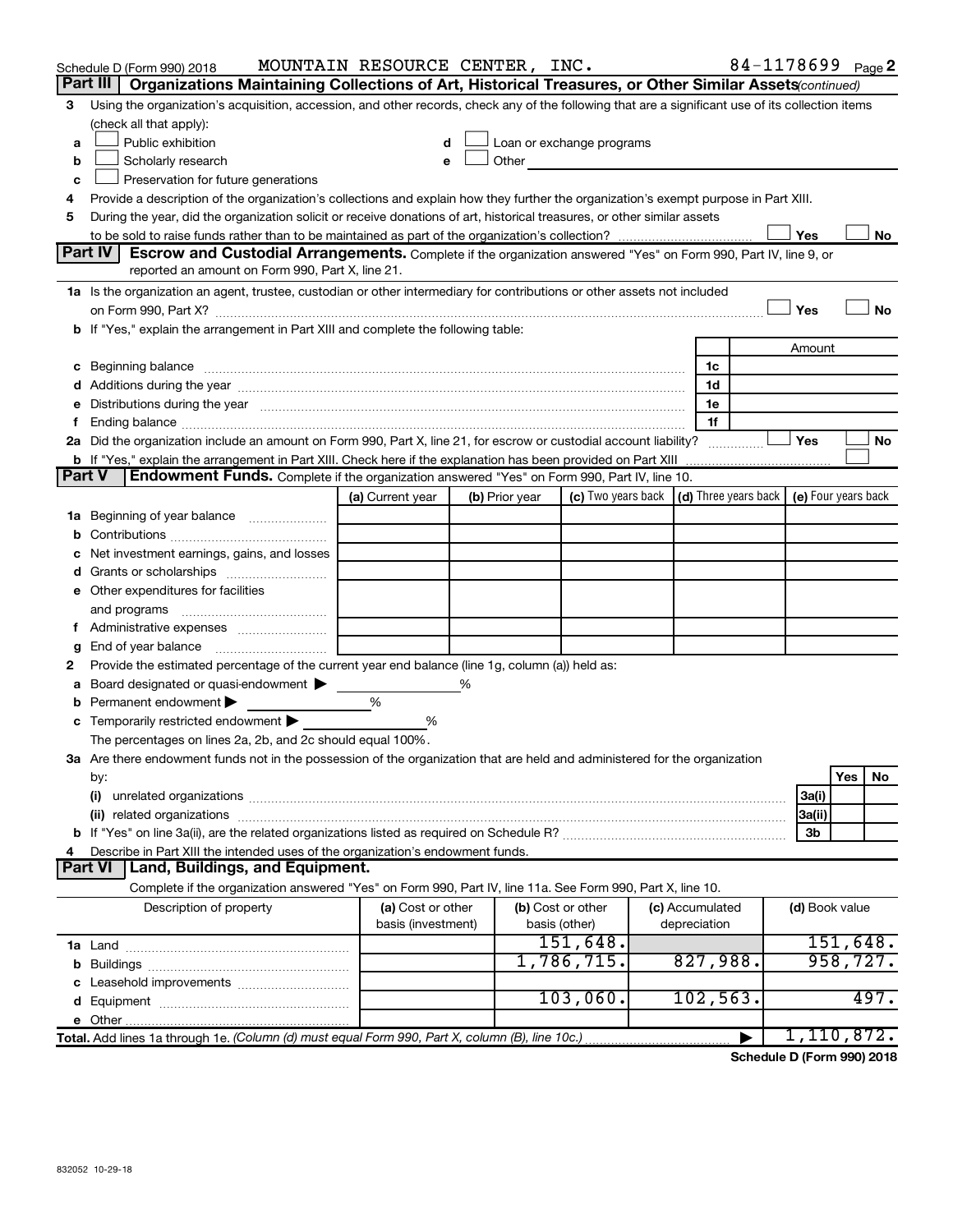| Part VII Investments - Other Securities.<br>Complete if the organization answered "Yes" on Form 990, Part IV, line 11b. See Form 990, Part X, line 12. |                 |                |                                                           |
|--------------------------------------------------------------------------------------------------------------------------------------------------------|-----------------|----------------|-----------------------------------------------------------|
| (a) Description of security or category (including name of security)                                                                                   | (b) Book value  |                | (c) Method of valuation: Cost or end-of-year market value |
| (1) Financial derivatives                                                                                                                              |                 |                |                                                           |
|                                                                                                                                                        |                 |                |                                                           |
| $(3)$ Other                                                                                                                                            |                 |                |                                                           |
| (A)                                                                                                                                                    |                 |                |                                                           |
| (B)                                                                                                                                                    |                 |                |                                                           |
| (C)                                                                                                                                                    |                 |                |                                                           |
| (D)                                                                                                                                                    |                 |                |                                                           |
| (E)                                                                                                                                                    |                 |                |                                                           |
| (F)                                                                                                                                                    |                 |                |                                                           |
| (G)                                                                                                                                                    |                 |                |                                                           |
| (H)                                                                                                                                                    |                 |                |                                                           |
| Total. (Col. (b) must equal Form 990, Part X, col. (B) line 12.) $\blacktriangleright$                                                                 |                 |                |                                                           |
| Part VIII Investments - Program Related.                                                                                                               |                 |                |                                                           |
| Complete if the organization answered "Yes" on Form 990, Part IV, line 11c. See Form 990, Part X, line 13.                                             |                 |                |                                                           |
| (a) Description of investment                                                                                                                          | (b) Book value  |                | (c) Method of valuation: Cost or end-of-year market value |
| (1)                                                                                                                                                    |                 |                |                                                           |
| (2)                                                                                                                                                    |                 |                |                                                           |
| (3)                                                                                                                                                    |                 |                |                                                           |
| (4)                                                                                                                                                    |                 |                |                                                           |
| (5)                                                                                                                                                    |                 |                |                                                           |
| (6)                                                                                                                                                    |                 |                |                                                           |
| (7)                                                                                                                                                    |                 |                |                                                           |
| (8)                                                                                                                                                    |                 |                |                                                           |
| (9)                                                                                                                                                    |                 |                |                                                           |
| Total. (Col. (b) must equal Form 990, Part X, col. (B) line $13.$ )<br>Part IX<br><b>Other Assets.</b>                                                 |                 |                |                                                           |
| Complete if the organization answered "Yes" on Form 990, Part IV, line 11d. See Form 990, Part X, line 15.                                             |                 |                |                                                           |
|                                                                                                                                                        | (a) Description |                | (b) Book value                                            |
| (1)                                                                                                                                                    |                 |                |                                                           |
| (2)                                                                                                                                                    |                 |                |                                                           |
| (3)                                                                                                                                                    |                 |                |                                                           |
| (4)                                                                                                                                                    |                 |                |                                                           |
| (5)                                                                                                                                                    |                 |                |                                                           |
| (6)                                                                                                                                                    |                 |                |                                                           |
| (7)                                                                                                                                                    |                 |                |                                                           |
| (8)                                                                                                                                                    |                 |                |                                                           |
| (9)                                                                                                                                                    |                 |                |                                                           |
| Total. (Column (b) must equal Form 990, Part X, col. (B) line 15.)                                                                                     |                 |                |                                                           |
| <b>Other Liabilities.</b><br>Part X                                                                                                                    |                 |                |                                                           |
| Complete if the organization answered "Yes" on Form 990, Part IV, line 11e or 11f. See Form 990, Part X, line 25.                                      |                 |                |                                                           |
| (a) Description of liability<br>1.                                                                                                                     |                 | (b) Book value |                                                           |
| (1)<br>Federal income taxes                                                                                                                            |                 |                |                                                           |
| (2)                                                                                                                                                    |                 |                |                                                           |
| (3)                                                                                                                                                    |                 |                |                                                           |
| (4)                                                                                                                                                    |                 |                |                                                           |
| (5)                                                                                                                                                    |                 |                |                                                           |
| (6)                                                                                                                                                    |                 |                |                                                           |
| (7)                                                                                                                                                    |                 |                |                                                           |
| (8)                                                                                                                                                    |                 |                |                                                           |
| (9)                                                                                                                                                    |                 |                |                                                           |
| Total. (Column (b) must equal Form 990, Part X, col. (B) line 25.)                                                                                     |                 |                |                                                           |
| 2. Liability for uncertain tax positions. In Part XIII, provide the text of the footnote to the organization's financial statements that reports the   |                 |                | $\overline{1}$                                            |

Schedule D (Form 990) 2018 MOUNTAIN RESOURCE CENTER, INC.  $84-1178699$  Page

organization's liability for uncertain tax positions under FIN 48 (ASC 740). Check here if the text of the footnote has been provided in Part XIII  $\boxed{\text{X}}$ 

84-1178699 Page 3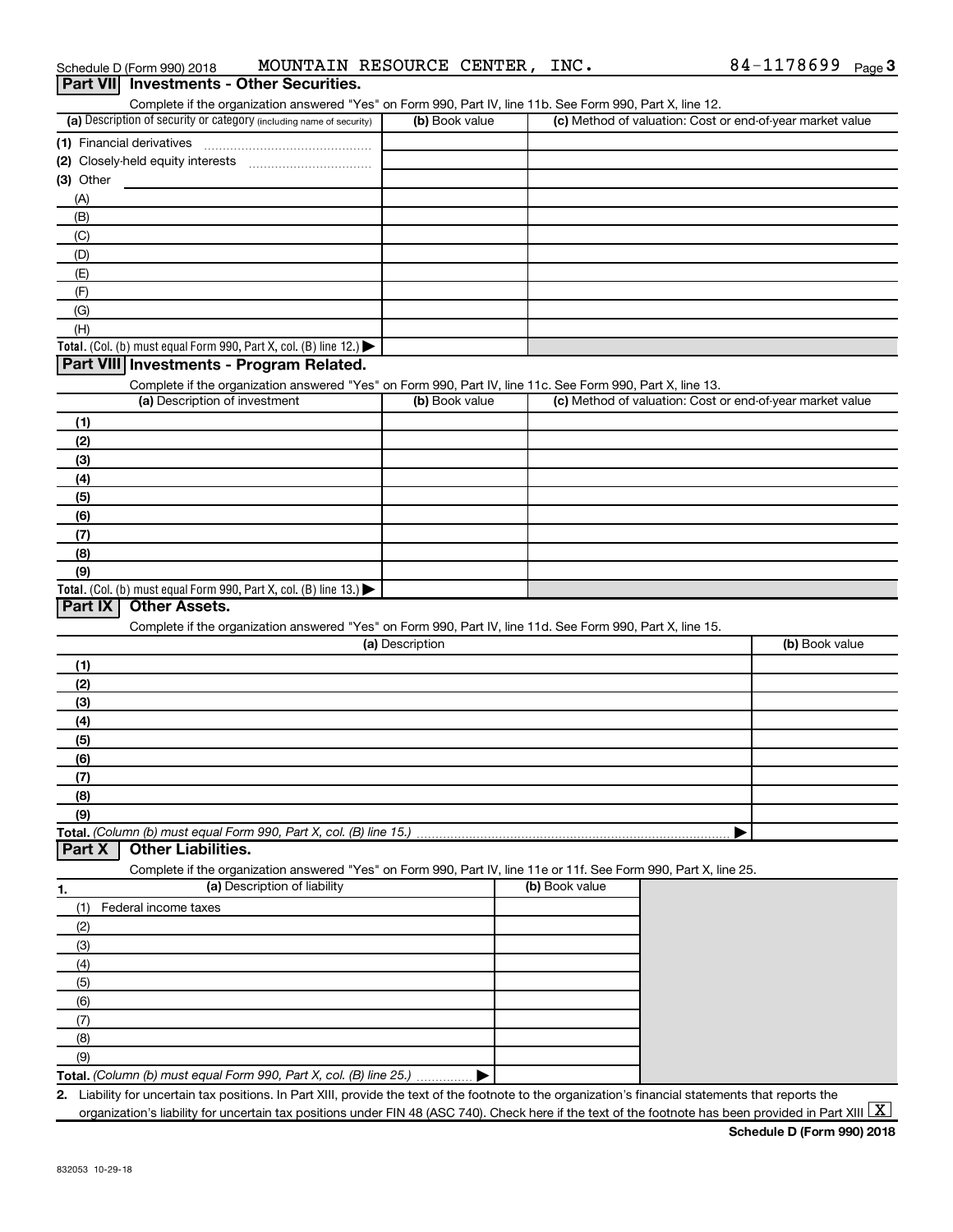|    | MOUNTAIN RESOURCE CENTER, INC.<br>Schedule D (Form 990) 2018                                                                                                                                                                       |                |                | 84-1178699 Page 4 |
|----|------------------------------------------------------------------------------------------------------------------------------------------------------------------------------------------------------------------------------------|----------------|----------------|-------------------|
|    | <b>Part XI</b><br>Reconciliation of Revenue per Audited Financial Statements With Revenue per Return.                                                                                                                              |                |                |                   |
|    | Complete if the organization answered "Yes" on Form 990, Part IV, line 12a.                                                                                                                                                        |                |                |                   |
| 1  | Total revenue, gains, and other support per audited financial statements                                                                                                                                                           |                | $\blacksquare$ | 1,522,895.        |
| 2  | Amounts included on line 1 but not on Form 990, Part VIII, line 12:                                                                                                                                                                |                |                |                   |
| a  |                                                                                                                                                                                                                                    | 2a             |                |                   |
| b  |                                                                                                                                                                                                                                    | 2 <sub>b</sub> |                |                   |
| C  |                                                                                                                                                                                                                                    |                |                |                   |
| d  |                                                                                                                                                                                                                                    | 2d             |                |                   |
| e  | Add lines 2a through 2d                                                                                                                                                                                                            |                | 2e             | υ.                |
| 3  |                                                                                                                                                                                                                                    |                | 3              | 1,522,895.        |
| 4  | Amounts included on Form 990, Part VIII, line 12, but not on line 1:                                                                                                                                                               |                |                |                   |
|    |                                                                                                                                                                                                                                    |                |                |                   |
| b  |                                                                                                                                                                                                                                    | 4 <sub>b</sub> |                |                   |
| c. | Add lines 4a and 4b                                                                                                                                                                                                                |                | 4с             |                   |
|    |                                                                                                                                                                                                                                    |                | 5              | 1,522,895.        |
| 5  |                                                                                                                                                                                                                                    |                |                |                   |
|    | Part XII   Reconciliation of Expenses per Audited Financial Statements With Expenses per Return.                                                                                                                                   |                |                |                   |
|    | Complete if the organization answered "Yes" on Form 990, Part IV, line 12a.                                                                                                                                                        |                |                |                   |
| 1  |                                                                                                                                                                                                                                    |                | $\blacksquare$ | 1,473,513.        |
| 2  | Amounts included on line 1 but not on Form 990, Part IX, line 25:                                                                                                                                                                  |                |                |                   |
| a  |                                                                                                                                                                                                                                    | 2a             |                |                   |
| b  |                                                                                                                                                                                                                                    | 2 <sub>b</sub> |                |                   |
| C  |                                                                                                                                                                                                                                    | 2c             |                |                   |
| d  |                                                                                                                                                                                                                                    | 2d             |                |                   |
|    | Add lines 2a through 2d <b>manufactures</b> in the contract of the contract of the contract of the contract of the contract of the contract of the contract of the contract of the contract of the contract of the contract of the |                | 2e             |                   |
| З  |                                                                                                                                                                                                                                    |                | 3              | 1,473,513.        |
| 4  | Amounts included on Form 990, Part IX, line 25, but not on line 1:                                                                                                                                                                 |                |                |                   |
| a  | Investment expenses not included on Form 990, Part VIII, line 7b   4a                                                                                                                                                              |                |                |                   |
| b  |                                                                                                                                                                                                                                    | 4 <sub>b</sub> |                |                   |
|    | Add lines 4a and 4b                                                                                                                                                                                                                |                | 4с             |                   |
|    | <b>Part XIII</b> Supplemental Information.                                                                                                                                                                                         |                | 5              | 1,473,513.        |

Provide the descriptions required for Part II, lines 3, 5, and 9; Part III, lines 1a and 4; Part IV, lines 1b and 2b; Part V, line 4; Part X, line 2; Part XI, lines 2d and 4b; and Part XII, lines 2d and 4b. Also complete this part to provide any additional information.

## PART X, LINE 2:

| THE CENTER FOLLOWS FASB ASC 740 INCOME TAXES, WHICH REQUIRES ENTITIES TO   |
|----------------------------------------------------------------------------|
| DETERMINE WHETHER A TAX POSITION IS MORE LIKELY THAN NOT TO BE SUSTAINED   |
| UPON EXAMINATION BY THE APPLICABLE TAXING AUTHORITY. THE CENTER HAS        |
| EVALUATED TAX POSITIONS TAKEN RELATED TO ITS TAX-EXEMPT STATUS, AND NONE   |
| ARE CONSIDERED TO BE UNCERTAIN; THEREFORE, NO AMOUNTS HAVE BEEN RECOGNIZED |
| AS OF DECEMBER 31, 2018.                                                   |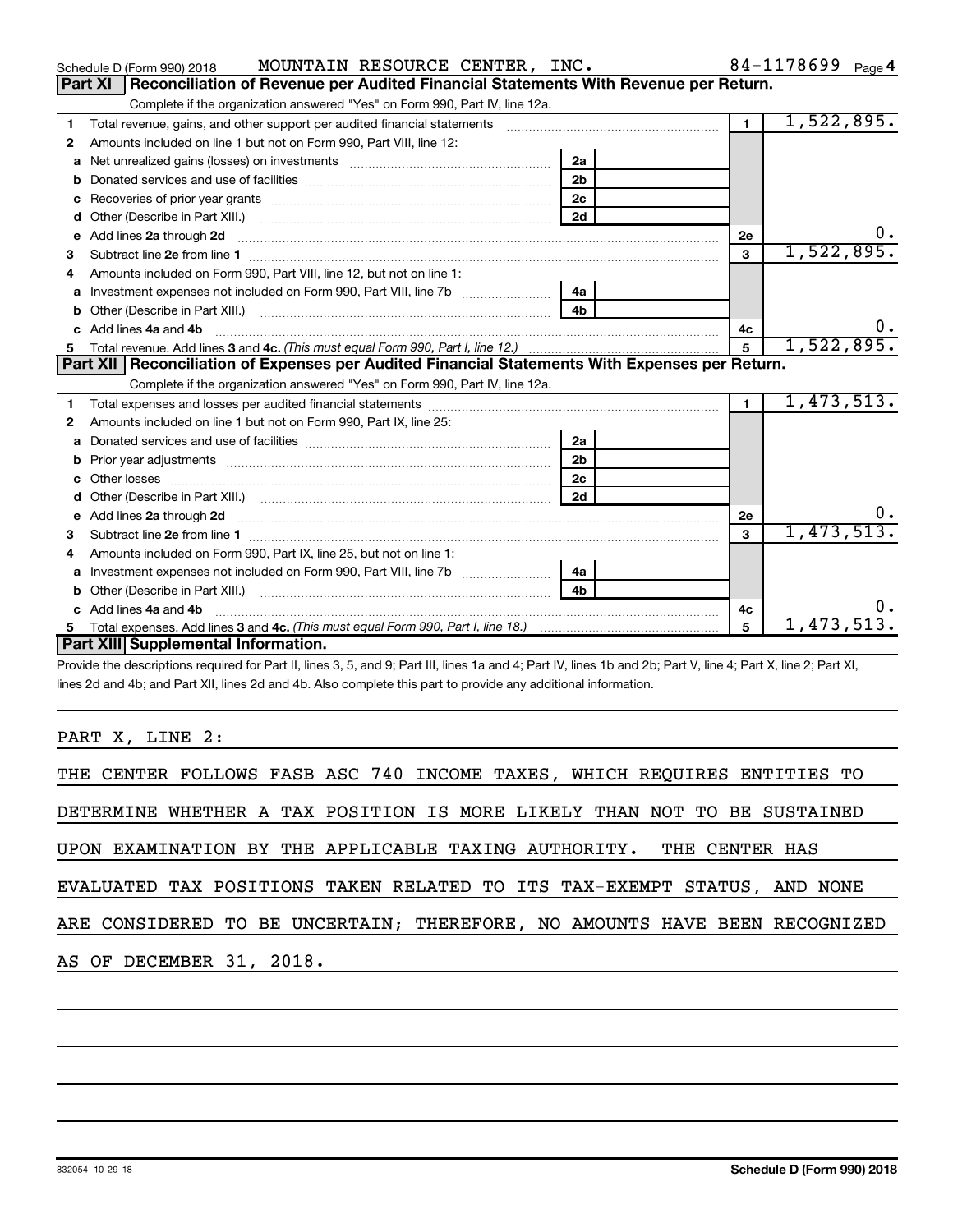| <b>SCHEDULE G</b>                                                                                                                                                                                                                                                                                                                                                                                                                                                                                                                                                                                                                                                                                                                                                                    |  | <b>Supplemental Information Regarding Fundraising or Gaming Activities</b>                                                                                          |     |                                                                            |                                      |  |                                                                            | OMB No. 1545-0047                                       |  |  |  |
|--------------------------------------------------------------------------------------------------------------------------------------------------------------------------------------------------------------------------------------------------------------------------------------------------------------------------------------------------------------------------------------------------------------------------------------------------------------------------------------------------------------------------------------------------------------------------------------------------------------------------------------------------------------------------------------------------------------------------------------------------------------------------------------|--|---------------------------------------------------------------------------------------------------------------------------------------------------------------------|-----|----------------------------------------------------------------------------|--------------------------------------|--|----------------------------------------------------------------------------|---------------------------------------------------------|--|--|--|
| (Form 990 or 990-EZ)                                                                                                                                                                                                                                                                                                                                                                                                                                                                                                                                                                                                                                                                                                                                                                 |  | Complete if the organization answered "Yes" on Form 990, Part IV, line 17, 18, or 19, or if the<br>organization entered more than \$15,000 on Form 990-EZ, line 6a. |     |                                                                            |                                      |  |                                                                            | 018                                                     |  |  |  |
| Department of the Treasury<br>Internal Revenue Service                                                                                                                                                                                                                                                                                                                                                                                                                                                                                                                                                                                                                                                                                                                               |  | Attach to Form 990 or Form 990-EZ.                                                                                                                                  |     |                                                                            |                                      |  |                                                                            | <b>Open to Public</b><br>Inspection                     |  |  |  |
| Name of the organization                                                                                                                                                                                                                                                                                                                                                                                                                                                                                                                                                                                                                                                                                                                                                             |  | Go to www.irs.gov/Form990 for instructions and the latest information.                                                                                              |     |                                                                            |                                      |  |                                                                            | <b>Employer identification number</b>                   |  |  |  |
|                                                                                                                                                                                                                                                                                                                                                                                                                                                                                                                                                                                                                                                                                                                                                                                      |  | MOUNTAIN RESOURCE CENTER, INC.                                                                                                                                      |     |                                                                            |                                      |  | 84-1178699                                                                 |                                                         |  |  |  |
| Part I<br>Fundraising Activities. Complete if the organization answered "Yes" on Form 990, Part IV, line 17. Form 990-EZ filers are not<br>required to complete this part.                                                                                                                                                                                                                                                                                                                                                                                                                                                                                                                                                                                                           |  |                                                                                                                                                                     |     |                                                                            |                                      |  |                                                                            |                                                         |  |  |  |
| 1 Indicate whether the organization raised funds through any of the following activities. Check all that apply.<br>Mail solicitations<br>Solicitation of non-government grants<br>a<br>e<br>f<br>Solicitation of government grants<br>Internet and email solicitations<br>b<br>Phone solicitations<br>Special fundraising events<br>c<br>g<br>In-person solicitations<br>d<br>2 a Did the organization have a written or oral agreement with any individual (including officers, directors, trustees, or<br>Yes<br><b>No</b><br>key employees listed in Form 990, Part VII) or entity in connection with professional fundraising services?<br>b If "Yes," list the 10 highest paid individuals or entities (fundraisers) pursuant to agreements under which the fundraiser is to be |  |                                                                                                                                                                     |     |                                                                            |                                      |  |                                                                            |                                                         |  |  |  |
| compensated at least \$5,000 by the organization.                                                                                                                                                                                                                                                                                                                                                                                                                                                                                                                                                                                                                                                                                                                                    |  |                                                                                                                                                                     |     |                                                                            |                                      |  |                                                                            |                                                         |  |  |  |
| (i) Name and address of individual<br>or entity (fundraiser)                                                                                                                                                                                                                                                                                                                                                                                                                                                                                                                                                                                                                                                                                                                         |  | (ii) Activity                                                                                                                                                       |     | (iii) Did<br>fundraiser<br>have custody<br>or control of<br>contributions? | (iv) Gross receipts<br>from activity |  | (v) Amount paid<br>to (or retained by)<br>fundraiser<br>listed in col. (i) | (vi) Amount paid<br>to (or retained by)<br>organization |  |  |  |
|                                                                                                                                                                                                                                                                                                                                                                                                                                                                                                                                                                                                                                                                                                                                                                                      |  |                                                                                                                                                                     | Yes | No.                                                                        |                                      |  |                                                                            |                                                         |  |  |  |
|                                                                                                                                                                                                                                                                                                                                                                                                                                                                                                                                                                                                                                                                                                                                                                                      |  |                                                                                                                                                                     |     |                                                                            |                                      |  |                                                                            |                                                         |  |  |  |
|                                                                                                                                                                                                                                                                                                                                                                                                                                                                                                                                                                                                                                                                                                                                                                                      |  |                                                                                                                                                                     |     |                                                                            |                                      |  |                                                                            |                                                         |  |  |  |
|                                                                                                                                                                                                                                                                                                                                                                                                                                                                                                                                                                                                                                                                                                                                                                                      |  |                                                                                                                                                                     |     |                                                                            |                                      |  |                                                                            |                                                         |  |  |  |
|                                                                                                                                                                                                                                                                                                                                                                                                                                                                                                                                                                                                                                                                                                                                                                                      |  |                                                                                                                                                                     |     |                                                                            |                                      |  |                                                                            |                                                         |  |  |  |
|                                                                                                                                                                                                                                                                                                                                                                                                                                                                                                                                                                                                                                                                                                                                                                                      |  |                                                                                                                                                                     |     |                                                                            |                                      |  |                                                                            |                                                         |  |  |  |
|                                                                                                                                                                                                                                                                                                                                                                                                                                                                                                                                                                                                                                                                                                                                                                                      |  |                                                                                                                                                                     |     |                                                                            |                                      |  |                                                                            |                                                         |  |  |  |
|                                                                                                                                                                                                                                                                                                                                                                                                                                                                                                                                                                                                                                                                                                                                                                                      |  |                                                                                                                                                                     |     |                                                                            |                                      |  |                                                                            |                                                         |  |  |  |
|                                                                                                                                                                                                                                                                                                                                                                                                                                                                                                                                                                                                                                                                                                                                                                                      |  |                                                                                                                                                                     |     |                                                                            |                                      |  |                                                                            |                                                         |  |  |  |
|                                                                                                                                                                                                                                                                                                                                                                                                                                                                                                                                                                                                                                                                                                                                                                                      |  |                                                                                                                                                                     |     |                                                                            |                                      |  |                                                                            |                                                         |  |  |  |
| Total                                                                                                                                                                                                                                                                                                                                                                                                                                                                                                                                                                                                                                                                                                                                                                                |  |                                                                                                                                                                     |     |                                                                            |                                      |  |                                                                            |                                                         |  |  |  |
| or licensing.                                                                                                                                                                                                                                                                                                                                                                                                                                                                                                                                                                                                                                                                                                                                                                        |  | 3 List all states in which the organization is registered or licensed to solicit contributions or has been notified it is exempt from registration                  |     |                                                                            |                                      |  |                                                                            |                                                         |  |  |  |
|                                                                                                                                                                                                                                                                                                                                                                                                                                                                                                                                                                                                                                                                                                                                                                                      |  |                                                                                                                                                                     |     |                                                                            |                                      |  |                                                                            |                                                         |  |  |  |
|                                                                                                                                                                                                                                                                                                                                                                                                                                                                                                                                                                                                                                                                                                                                                                                      |  |                                                                                                                                                                     |     |                                                                            |                                      |  |                                                                            |                                                         |  |  |  |
|                                                                                                                                                                                                                                                                                                                                                                                                                                                                                                                                                                                                                                                                                                                                                                                      |  |                                                                                                                                                                     |     |                                                                            |                                      |  |                                                                            |                                                         |  |  |  |

**For Paperwork Reduction Act Notice, see the Instructions for Form 990 or 990-EZ. Schedule G (Form 990 or 990-EZ) 2018** LHA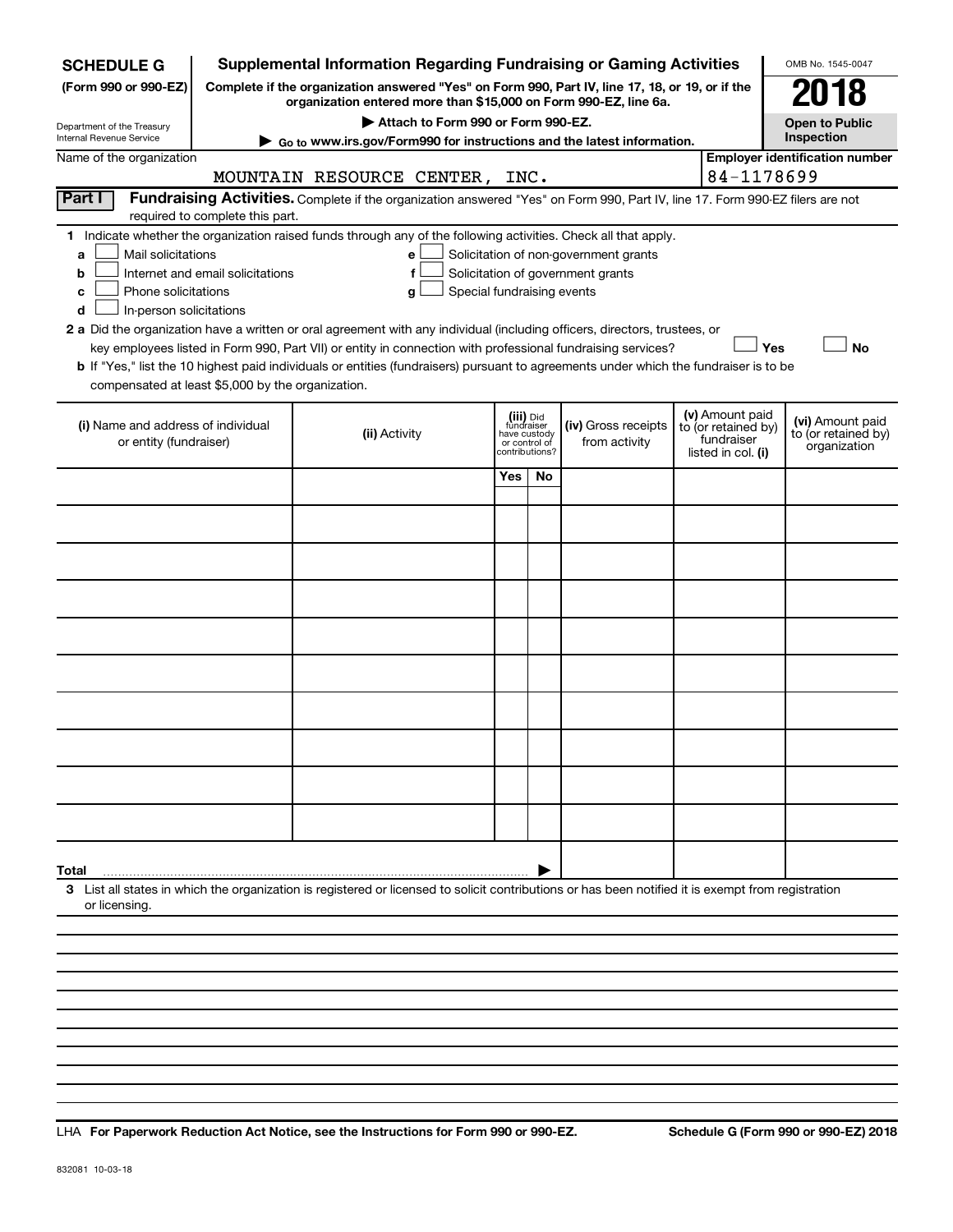Part II | Fundraising Events. Complete if the organization answered "Yes" on Form 990, Part IV, line 18, or reported more than \$15,000 of fundraising event contributions and gross income on Form 990-EZ, lines 1 and 6b. List events with gross receipts greater than \$5,000.

|                        |        | OFfundraising event continuutions and gross income on Form 990-EZ, illies T and OD. Elst events with gross receipts greater than \$0,000. |                        |                                                  |                  |                            |
|------------------------|--------|-------------------------------------------------------------------------------------------------------------------------------------------|------------------------|--------------------------------------------------|------------------|----------------------------|
|                        |        |                                                                                                                                           | (a) Event $#1$         | $(b)$ Event #2                                   | (c) Other events | (d) Total events           |
|                        |        |                                                                                                                                           | MOUNTAIN               | MOUNTAIN                                         |                  | (add col. (a) through      |
|                        |        |                                                                                                                                           | BOWLS PROJECDERBY DAZE |                                                  | $\overline{2}$   | col. (c)                   |
|                        |        |                                                                                                                                           | (event type)           | (event type)                                     | (total number)   |                            |
| Revenue                | 1.     |                                                                                                                                           | 53,956.                | 6,474.                                           | 740.             | 61, 170.                   |
|                        |        |                                                                                                                                           | 26, 107.               | 1,494.                                           | 20.              | 27,621.                    |
|                        | 3      | Gross income (line 1 minus line 2)                                                                                                        | 27,849.                | 4,980.                                           | 720.             | 33,549.                    |
|                        |        |                                                                                                                                           |                        |                                                  |                  |                            |
|                        | 5      |                                                                                                                                           |                        |                                                  |                  |                            |
|                        |        |                                                                                                                                           | 4,078.                 |                                                  |                  | 4,078.                     |
| Direct Expenses        |        |                                                                                                                                           |                        |                                                  |                  |                            |
|                        |        |                                                                                                                                           |                        |                                                  |                  | 5,500.                     |
|                        | 8<br>9 |                                                                                                                                           | $\frac{5,500}{5,181}$  | 3,930.                                           | 1,304.           | 10,415.                    |
|                        |        | 10 Direct expense summary. Add lines 4 through 9 in column (d)                                                                            |                        |                                                  |                  | 19,993.                    |
|                        |        | 11 Net income summary. Subtract line 10 from line 3, column (d)                                                                           |                        |                                                  |                  | 13,556.                    |
| Part III               |        | Gaming. Complete if the organization answered "Yes" on Form 990, Part IV, line 19, or reported more than                                  |                        |                                                  |                  |                            |
|                        |        | \$15,000 on Form 990-EZ, line 6a.                                                                                                         |                        |                                                  |                  |                            |
|                        |        |                                                                                                                                           | (a) Bingo              | (b) Pull tabs/instant<br>bingo/progressive bingo | (c) Other gaming | (d) Total gaming (add      |
| Revenue                |        |                                                                                                                                           |                        |                                                  |                  | col. (a) through col. (c)) |
|                        |        |                                                                                                                                           |                        |                                                  |                  |                            |
|                        | 1      |                                                                                                                                           |                        |                                                  |                  |                            |
|                        |        |                                                                                                                                           |                        |                                                  |                  |                            |
| <b>Direct Expenses</b> |        |                                                                                                                                           |                        |                                                  |                  |                            |
|                        | 4      |                                                                                                                                           |                        |                                                  |                  |                            |
|                        |        |                                                                                                                                           |                        |                                                  |                  |                            |
|                        |        | 6 Volunteer labor                                                                                                                         | Yes<br>%<br>No         | Yes<br>%<br>No                                   | Yes<br>%<br>No   |                            |
|                        | 7      | Direct expense summary. Add lines 2 through 5 in column (d)                                                                               |                        |                                                  |                  |                            |
|                        | 8      |                                                                                                                                           |                        |                                                  |                  |                            |
|                        |        |                                                                                                                                           |                        |                                                  |                  |                            |
| 9                      |        | Enter the state(s) in which the organization conducts gaming activities:                                                                  |                        |                                                  |                  |                            |
|                        |        |                                                                                                                                           |                        |                                                  |                  | Yes<br>No                  |
|                        |        | <b>b</b> If "No," explain:                                                                                                                |                        |                                                  |                  |                            |
|                        |        |                                                                                                                                           |                        |                                                  |                  |                            |
|                        |        | 10a Were any of the organization's gaming licenses revoked, suspended, or terminated during the tax year?                                 |                        |                                                  |                  | Yes<br>No                  |
|                        |        | <b>b</b> If "Yes," explain:                                                                                                               |                        |                                                  |                  |                            |
|                        |        |                                                                                                                                           |                        |                                                  |                  |                            |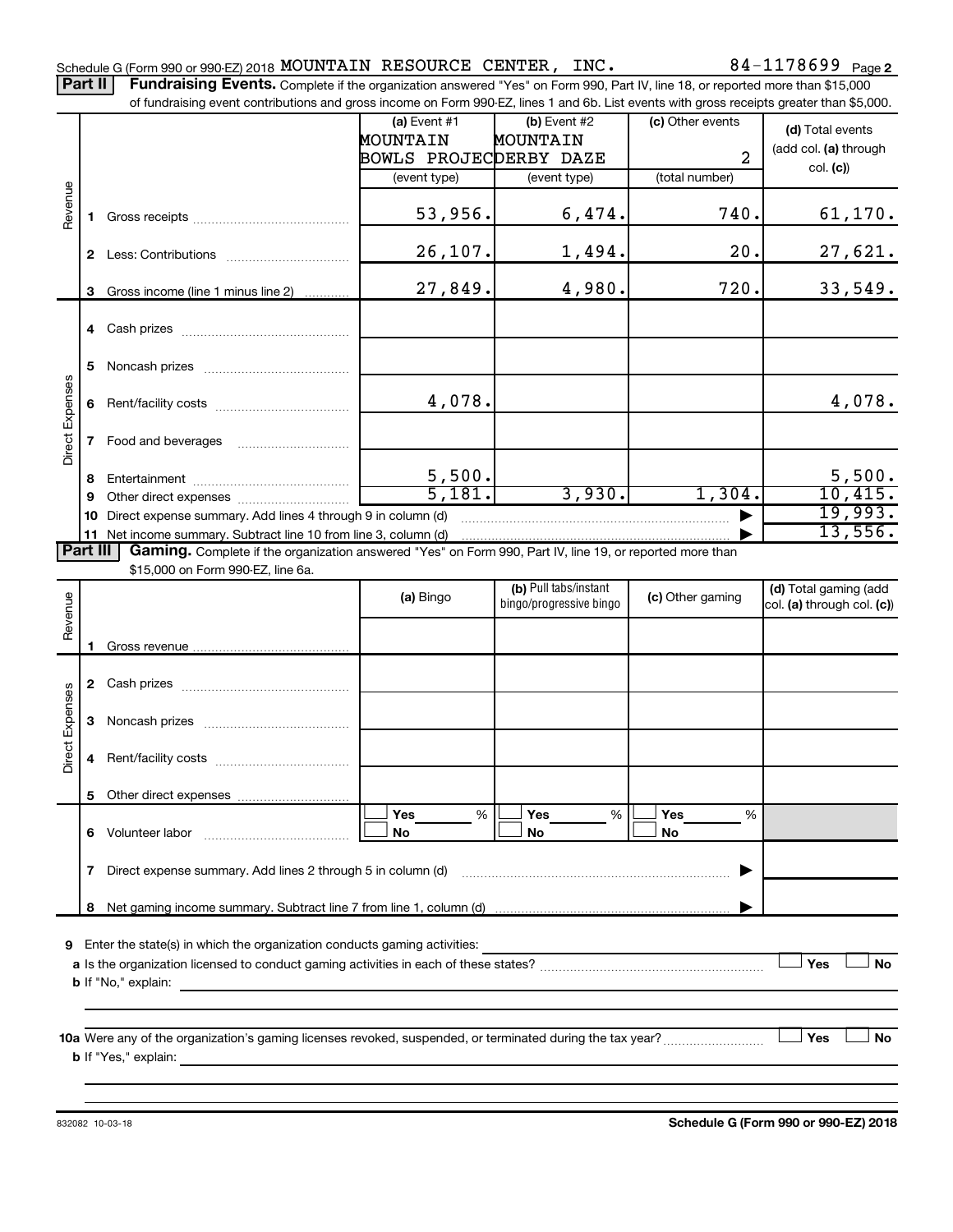|    | Schedule G (Form 990 or 990-EZ) 2018 MOUNTAIN RESOURCE CENTER, INC.                                                                                                                                                                       | 84-1178699 |     | Page 3               |
|----|-------------------------------------------------------------------------------------------------------------------------------------------------------------------------------------------------------------------------------------------|------------|-----|----------------------|
|    |                                                                                                                                                                                                                                           |            | Yes | <b>No</b>            |
|    | 12 Is the organization a grantor, beneficiary or trustee of a trust, or a member of a partnership or other entity formed                                                                                                                  |            |     |                      |
|    |                                                                                                                                                                                                                                           |            | Yes | No                   |
|    | 13 Indicate the percentage of gaming activity conducted in:                                                                                                                                                                               |            |     |                      |
|    | a The organization's facility <i>measurement assemble to the companion of the companisation</i> in the state of the companion of the companion of the companion of the companion of the companion of the companion of the companion       |            |     | %                    |
|    | <b>b</b> An outside facility <i>www.communically.communically.communically.communically.communically.communically.communically.communically.communically.communically.communically.communically.communically.communically.communicall</i> | 13b l      |     | %                    |
|    | 14 Enter the name and address of the person who prepares the organization's gaming/special events books and records:                                                                                                                      |            |     |                      |
|    | Name $\blacktriangleright$<br><u> 1989 - Johann Barbara, marka a shekara tsa 1989 - An tsa 1989 - An tsa 1989 - An tsa 1989 - An tsa 1989 - An</u>                                                                                        |            |     |                      |
|    |                                                                                                                                                                                                                                           |            |     |                      |
|    |                                                                                                                                                                                                                                           |            |     | ∣ No                 |
|    |                                                                                                                                                                                                                                           |            |     |                      |
|    | of gaming revenue retained by the third party $\triangleright$ \$                                                                                                                                                                         |            |     |                      |
|    | c If "Yes," enter name and address of the third party:                                                                                                                                                                                    |            |     |                      |
|    | Name $\blacktriangleright$<br><u> 1989 - Johann Barbara, martin amerikan basal dan berasal dan berasal dan berasal dari berasal dan berasal dan</u>                                                                                       |            |     |                      |
|    |                                                                                                                                                                                                                                           |            |     |                      |
| 16 | Gaming manager information:                                                                                                                                                                                                               |            |     |                      |
|    |                                                                                                                                                                                                                                           |            |     |                      |
|    | Gaming manager compensation > \$                                                                                                                                                                                                          |            |     |                      |
|    |                                                                                                                                                                                                                                           |            |     |                      |
|    |                                                                                                                                                                                                                                           |            |     |                      |
|    |                                                                                                                                                                                                                                           |            |     |                      |
|    | Employee<br>Director/officer<br>Independent contractor                                                                                                                                                                                    |            |     |                      |
| 17 | Mandatory distributions:                                                                                                                                                                                                                  |            |     |                      |
|    | <b>a</b> Is the organization required under state law to make charitable distributions from the gaming proceeds to                                                                                                                        |            |     |                      |
|    | retain the state gaming license?                                                                                                                                                                                                          |            |     | $\Box$ Yes $\Box$ No |
|    | <b>b</b> Enter the amount of distributions required under state law to be distributed to other exempt organizations or spent in the                                                                                                       |            |     |                      |
|    | organization's own exempt activities during the tax year $\triangleright$ \$                                                                                                                                                              |            |     |                      |
|    | Supplemental Information. Provide the explanations required by Part I, line 2b, columns (iii) and (v); and Part III, lines 9, 9b, 10b,<br><b>IPart IV</b>                                                                                 |            |     |                      |
|    | 15b, 15c, 16, and 17b, as applicable. Also provide any additional information. See instructions.                                                                                                                                          |            |     |                      |
|    |                                                                                                                                                                                                                                           |            |     |                      |
|    |                                                                                                                                                                                                                                           |            |     |                      |
|    |                                                                                                                                                                                                                                           |            |     |                      |
|    |                                                                                                                                                                                                                                           |            |     |                      |
|    |                                                                                                                                                                                                                                           |            |     |                      |
|    |                                                                                                                                                                                                                                           |            |     |                      |
|    |                                                                                                                                                                                                                                           |            |     |                      |
|    |                                                                                                                                                                                                                                           |            |     |                      |
|    |                                                                                                                                                                                                                                           |            |     |                      |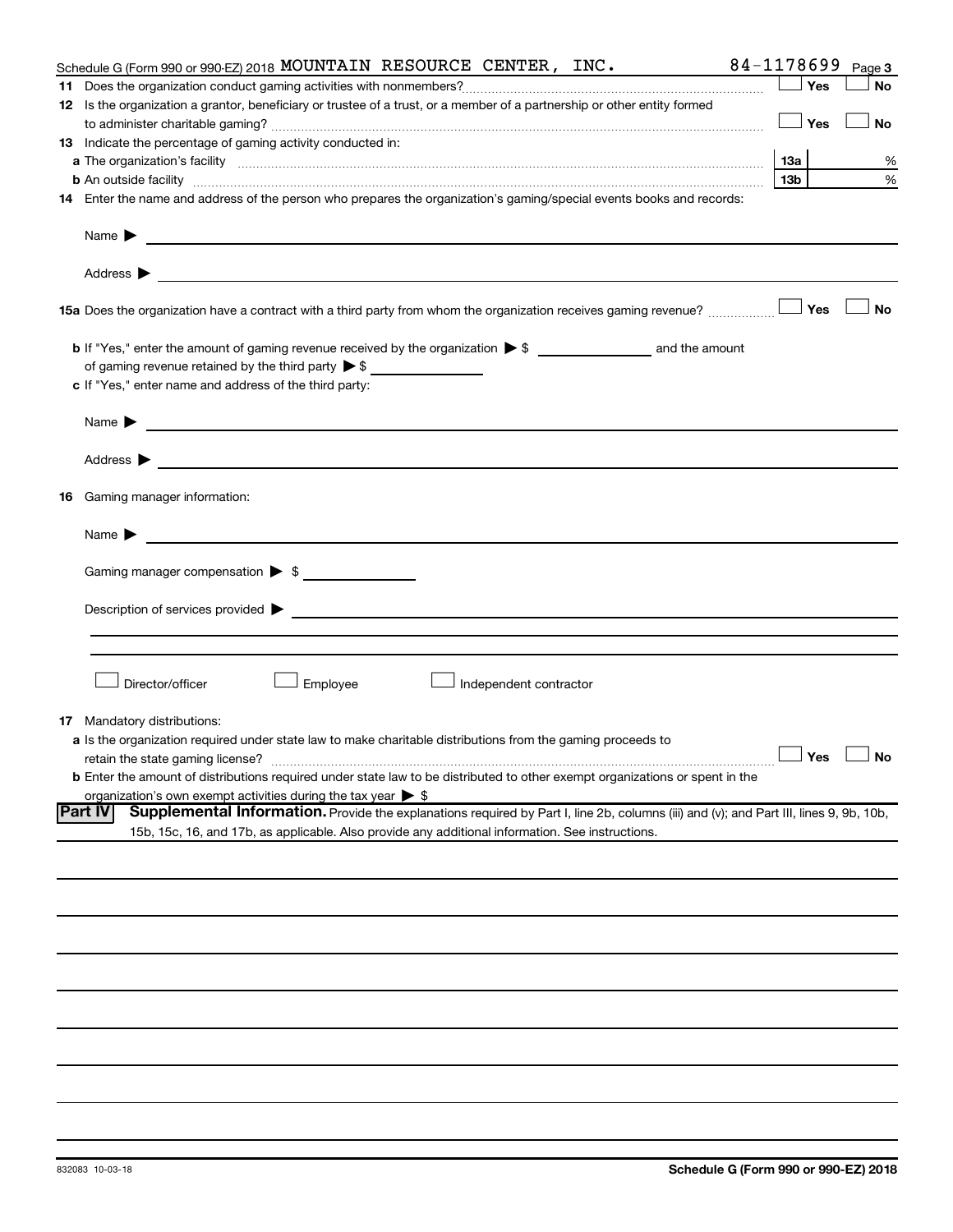|  | Schedule G (Form 990 or 990-EZ)         | <b>MOUN</b> |
|--|-----------------------------------------|-------------|
|  | <b>Part IV Supplemental Information</b> |             |

| <u>.</u> |  |  |  |  |
|----------|--|--|--|--|
|          |  |  |  |  |
|          |  |  |  |  |
|          |  |  |  |  |
|          |  |  |  |  |
|          |  |  |  |  |
|          |  |  |  |  |
|          |  |  |  |  |
|          |  |  |  |  |
|          |  |  |  |  |
|          |  |  |  |  |
|          |  |  |  |  |
|          |  |  |  |  |
|          |  |  |  |  |
|          |  |  |  |  |
|          |  |  |  |  |
|          |  |  |  |  |
|          |  |  |  |  |
|          |  |  |  |  |
|          |  |  |  |  |
|          |  |  |  |  |
|          |  |  |  |  |
|          |  |  |  |  |
|          |  |  |  |  |
|          |  |  |  |  |
|          |  |  |  |  |
|          |  |  |  |  |
|          |  |  |  |  |
|          |  |  |  |  |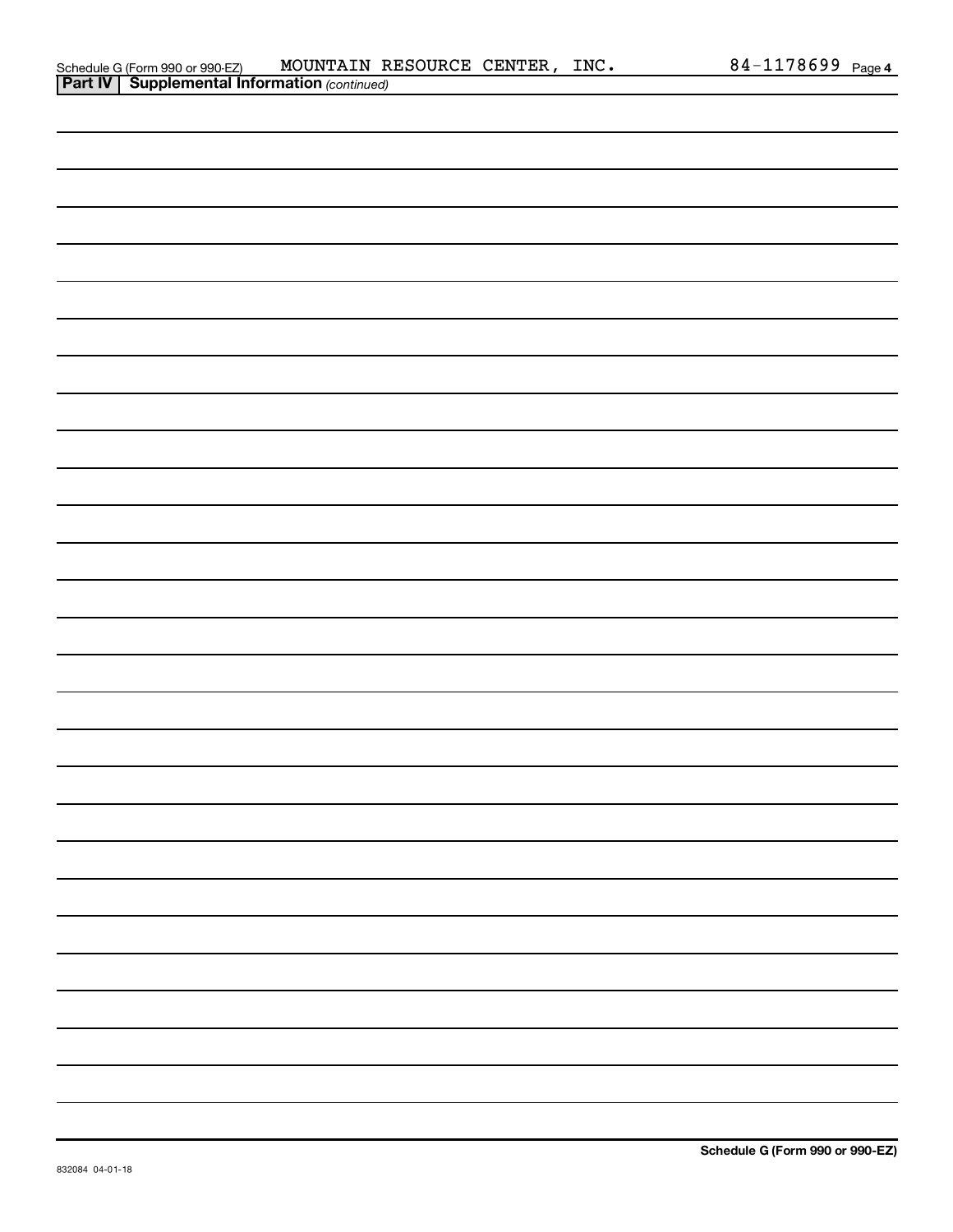| <b>SCHEDULE I</b><br>(Form 990)<br>Department of the Treasury                                   | <b>Grants and Other Assistance to Organizations,</b><br>Governments, and Individuals in the United States<br>Complete if the organization answered "Yes" on Form 990, Part IV, line 21 or 22.<br>Attach to Form 990.                                                                      |           |                                    |                             |                                         |                                                                |                                          |                                                     |  |  |  |  |
|-------------------------------------------------------------------------------------------------|-------------------------------------------------------------------------------------------------------------------------------------------------------------------------------------------------------------------------------------------------------------------------------------------|-----------|------------------------------------|-----------------------------|-----------------------------------------|----------------------------------------------------------------|------------------------------------------|-----------------------------------------------------|--|--|--|--|
| Internal Revenue Service<br>Inspection<br>Go to www.irs.gov/Form990 for the latest information. |                                                                                                                                                                                                                                                                                           |           |                                    |                             |                                         |                                                                |                                          |                                                     |  |  |  |  |
| Name of the organization                                                                        |                                                                                                                                                                                                                                                                                           |           | MOUNTAIN RESOURCE CENTER, INC.     |                             |                                         |                                                                |                                          | <b>Employer identification number</b><br>84-1178699 |  |  |  |  |
| Part I                                                                                          | <b>General Information on Grants and Assistance</b>                                                                                                                                                                                                                                       |           |                                    |                             |                                         |                                                                |                                          |                                                     |  |  |  |  |
| $\mathbf 1$                                                                                     | Does the organization maintain records to substantiate the amount of the grants or assistance, the grantees' eligibility for the grants or assistance, and the selection<br>Describe in Part IV the organization's procedures for monitoring the use of grant funds in the United States. |           |                                    |                             |                                         |                                                                |                                          | $ \mathrm{X} $ Yes<br>l No                          |  |  |  |  |
| $\mathbf{2}$<br>Part II                                                                         | Grants and Other Assistance to Domestic Organizations and Domestic Governments. Complete if the organization answered "Yes" on Form 990, Part IV, line 21, for any                                                                                                                        |           |                                    |                             |                                         |                                                                |                                          |                                                     |  |  |  |  |
|                                                                                                 | recipient that received more than \$5,000. Part II can be duplicated if additional space is needed.                                                                                                                                                                                       |           |                                    |                             |                                         |                                                                |                                          |                                                     |  |  |  |  |
|                                                                                                 | <b>1 (a)</b> Name and address of organization<br>or government                                                                                                                                                                                                                            | $(b)$ EIN | (c) IRC section<br>(if applicable) | (d) Amount of<br>cash grant | (e) Amount of<br>non-cash<br>assistance | (f) Method of<br>valuation (book,<br>FMV, appraisal,<br>other) | (g) Description of<br>noncash assistance | (h) Purpose of grant<br>or assistance               |  |  |  |  |
|                                                                                                 |                                                                                                                                                                                                                                                                                           |           |                                    |                             |                                         |                                                                |                                          |                                                     |  |  |  |  |
|                                                                                                 |                                                                                                                                                                                                                                                                                           |           |                                    |                             |                                         |                                                                |                                          |                                                     |  |  |  |  |
|                                                                                                 |                                                                                                                                                                                                                                                                                           |           |                                    |                             |                                         |                                                                |                                          |                                                     |  |  |  |  |
|                                                                                                 |                                                                                                                                                                                                                                                                                           |           |                                    |                             |                                         |                                                                |                                          |                                                     |  |  |  |  |
|                                                                                                 |                                                                                                                                                                                                                                                                                           |           |                                    |                             |                                         |                                                                |                                          |                                                     |  |  |  |  |
|                                                                                                 |                                                                                                                                                                                                                                                                                           |           |                                    |                             |                                         |                                                                |                                          |                                                     |  |  |  |  |
| 2                                                                                               | Enter total number of section $501(c)(3)$ and government organizations listed in the line 1 table                                                                                                                                                                                         |           |                                    |                             |                                         |                                                                |                                          |                                                     |  |  |  |  |
| 3                                                                                               |                                                                                                                                                                                                                                                                                           |           |                                    |                             |                                         |                                                                |                                          |                                                     |  |  |  |  |
| LHA For Paperwork Reduction Act Notice, see the Instructions for Form 990.                      |                                                                                                                                                                                                                                                                                           |           |                                    |                             |                                         |                                                                |                                          | Schedule I (Form 990) (2018)                        |  |  |  |  |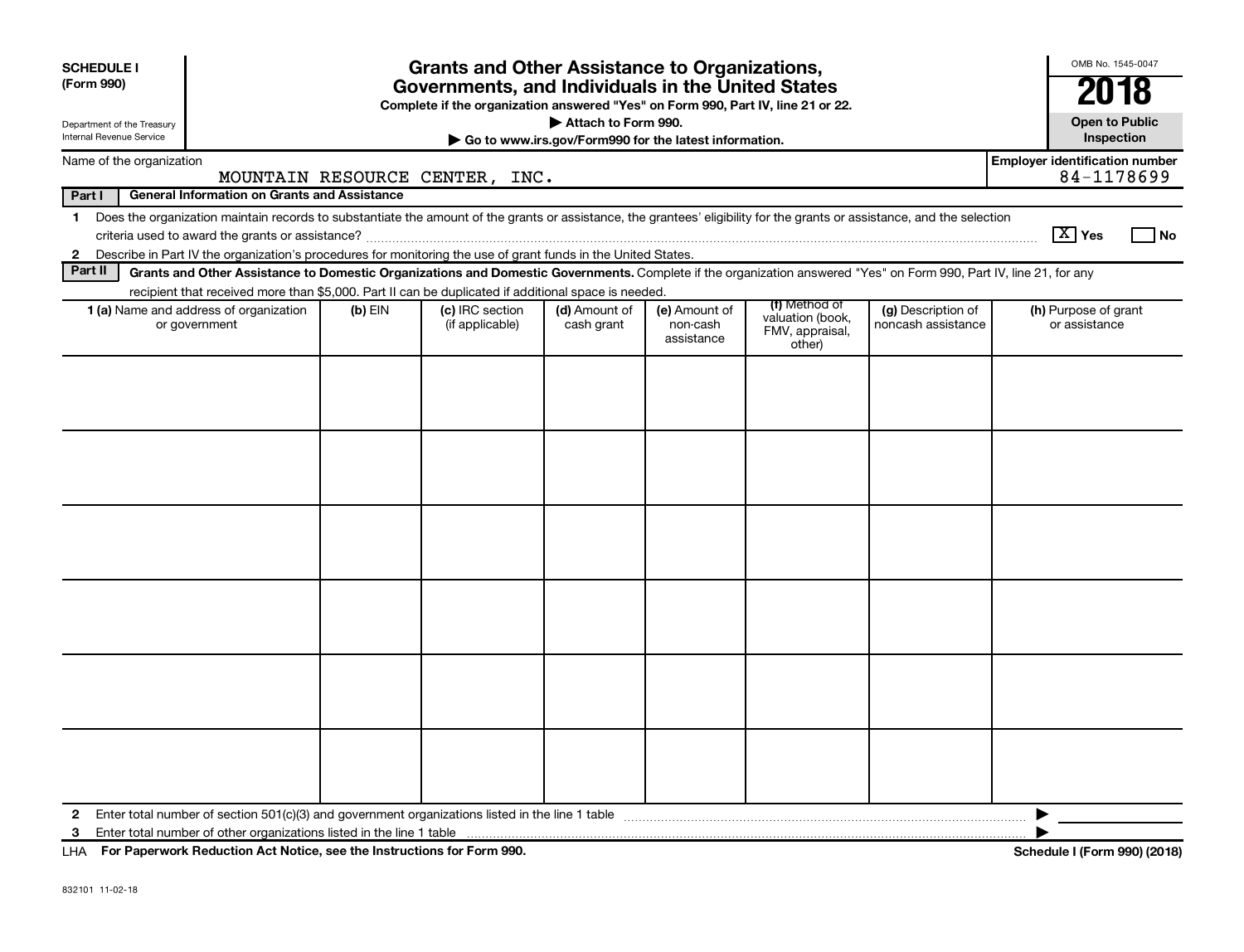### Schedule I (Form 990) (2018) MOUNTAIN RESOURCE CENTER, INC.  $84-1178699$  Page

**2**

Part III | Grants and Other Assistance to Domestic Individuals. Complete if the organization answered "Yes" on Form 990, Part IV, line 22. Part III can be duplicated if additional space is needed.

| (a) Type of grant or assistance                                                      | (b) Number of<br>recipients | (c) Amount of<br>cash grant | (d) Amount of non-<br>cash assistance | (e) Method of valuation<br>(book, FMV, appraisal, other) | (f) Description of noncash assistance |
|--------------------------------------------------------------------------------------|-----------------------------|-----------------------------|---------------------------------------|----------------------------------------------------------|---------------------------------------|
| RENT/MORTGAGE, FOOD, TRANSPORTATION,<br>MEDICAL/MENTAL HEALTH, EDUCATION AND UTILITY |                             |                             |                                       |                                                          |                                       |
| ASSISTANCE                                                                           | 2080                        | $0$ .                       | 245,421.FMV                           |                                                          | FOOD, ACTUAL BILLS PAID               |
|                                                                                      |                             |                             |                                       |                                                          |                                       |
|                                                                                      |                             |                             |                                       |                                                          |                                       |
|                                                                                      |                             |                             |                                       |                                                          |                                       |
|                                                                                      |                             |                             |                                       |                                                          |                                       |
|                                                                                      |                             |                             |                                       |                                                          |                                       |
|                                                                                      |                             |                             |                                       |                                                          |                                       |
|                                                                                      |                             |                             |                                       |                                                          |                                       |
|                                                                                      |                             |                             |                                       |                                                          |                                       |

Part IV | Supplemental Information. Provide the information required in Part I, line 2; Part III, column (b); and any other additional information.

PART I, LINE 2:

FOOD PANTRY RECIPIENTS ARE SCREENED PRIOR TO DISTRIBUTION OF FOOD ITEMS.

DIRECT ASSISTANCE PAYMENTS MADE ON BEHALF OF QUALIFIED INDIVIDUALS FOR

ACTUAL BILLS PRESENTED FOR PAYMENT; PAYMENTS MADE TO VENDOR, NOT THE

INDIVIDUAL.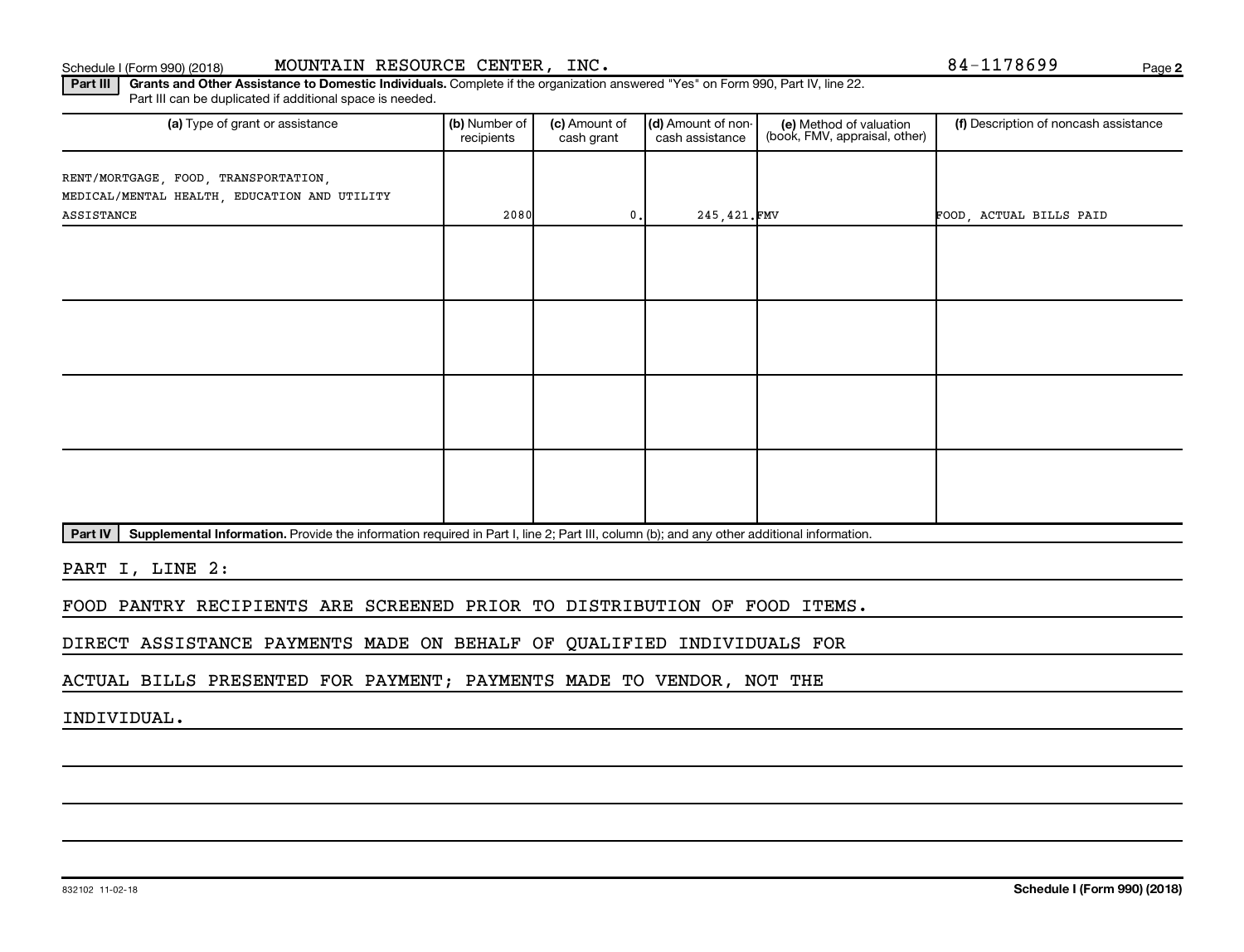### **SCHEDULE M (Form 990)**

# **Noncash Contributions**

OMB No. 1545-0047

**Open to Public Inspection**

Department of the Treasury Internal Revenue Service

◆ Complete if the organizations answered "Yes" on Form 990, Part IV, lines 29 or 30.<br>▶ Complete if the organizations answered "Yes" on Form 990, Part IV, lines 29 or 30. **Attach to Form 990.**  $\blacktriangleright$ 

 $\blacktriangleright$ 

 **Go to www.irs.gov/Form990 for instructions and the latest information.**

**Employer identification number (a) (b) (c) (d) 1 2 3 4 5 6 7 8 9 10 11 12 13 14 15 16 17 18 19 20 21 22 23 24 25 26 27 28 29 29 Yes No 30 a** During the year, did the organization receive by contribution any property reported in Part I, lines 1 through 28, that it **31 32 a** Does the organization hire or use third parties or related organizations to solicit, process, or sell noncash **b** If "Yes," describe the arrangement in Part II. **30a 31 32a** Name of the organization Check if applicable Number of contributions or items contributed Form 990, Part VIII, line 1g Noncash contribution amounts reported on Method of determining noncash contribution amounts Art - Works of art ~~~~~~~~~~~~~ Art - Historical treasures ~~~~~~~~~ Art - Fractional interests ~~~~~~~~~~ Books and publications .............................. Clothing and household goods ................. Cars and other vehicles .............................. Boats and planes ~~~~~~~~~~~~~ Intellectual property ~~~~~~~~~~~ Securities - Publicly traded ....................... Securities - Closely held stock .................... Securities - Partnership, LLC, or trust interests ~~~~~~~~~~~~~~ Securities - Miscellaneous [ ....................... Qualified conservation contribution - Historic structures ~~~~~~~~~~~~ Qualified conservation contribution - Other... Real estate - Residential ~~~~~~~~~ Real estate - Commercial ........................... Real estate - Other ~~~~~~~~~~~~ Collectibles ~~~~~~~~~~~~~~~~ Food inventory ~~~~~~~~~~~~~~ Drugs and medical supplies ....................... Taxidermy ~~~~~~~~~~~~~~~~ Historical artifacts ~~~~~~~~~~~~ Scientific specimens ................................. Archeological artifacts ………………………………  $($  OTHER GOODS Other  $\blacktriangleright$  ( ) **Other Other** Number of Forms 8283 received by the organization during the tax year for contributions for which the organization completed Form 8283, Part IV, Donee Acknowledgement ............ must hold for at least three years from the date of the initial contribution, and which isn't required to be used for exempt purposes for the entire holding period? ~~~~~~~~~~~~~~~~~~~~~~~~~~~~~~~~~~~~~~ Does the organization have a gift acceptance policy that requires the review of any nonstandard contributions?  $\ldots$ contributions? ~~~~~~~~~~~~~~~~~~~~~~~~~~~~~~~~~~~~~~~~~~~~~~~~~~~~~~ **Part I Types of Property** Other  $\blacktriangleright$  $\ddot{\phantom{1}}$  $\blacktriangleright$ MOUNTAIN RESOURCE CENTER, INC. 84-1178699 X 313 63,190. FMV AT DATE OF CONTR  $X$  265 92,642.FMV AT DATE OF CONTR X X X

**33** If the organization didn't report an amount in column (c) for a type of property for which column (a) is checked, describe in Part II.

**For Paperwork Reduction Act Notice, see the Instructions for Form 990. Schedule M (Form 990) 2018** LHA

**b** If "Yes," describe in Part II.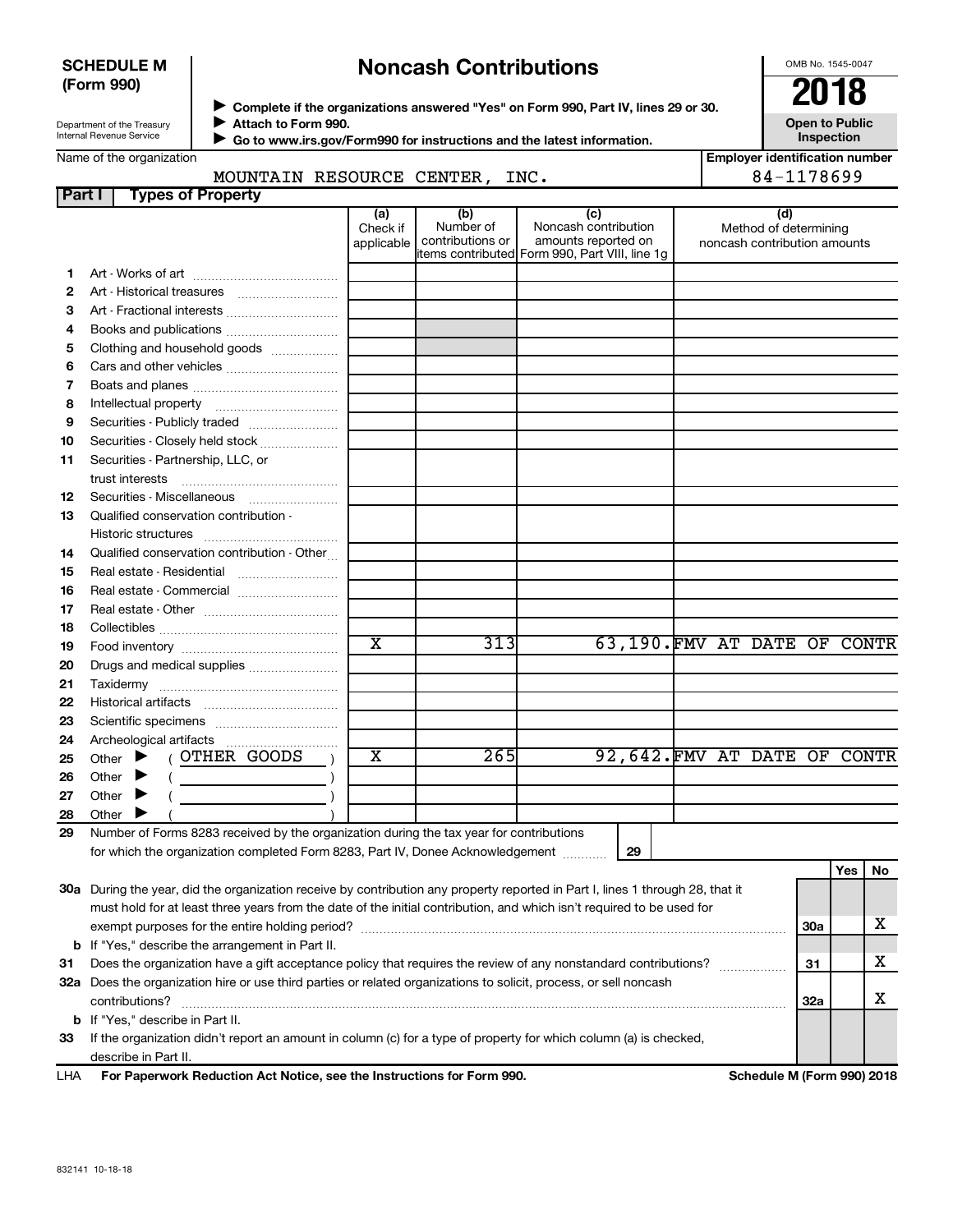**2**

Provide the information required by Part I, lines 30b, 32b, and 33, and whether the organization is reporting in Part I, column (b), the number of contributions, the number of items received, or a combination of both. Also complete this part for any additional information. **Part II Supplemental Information.**